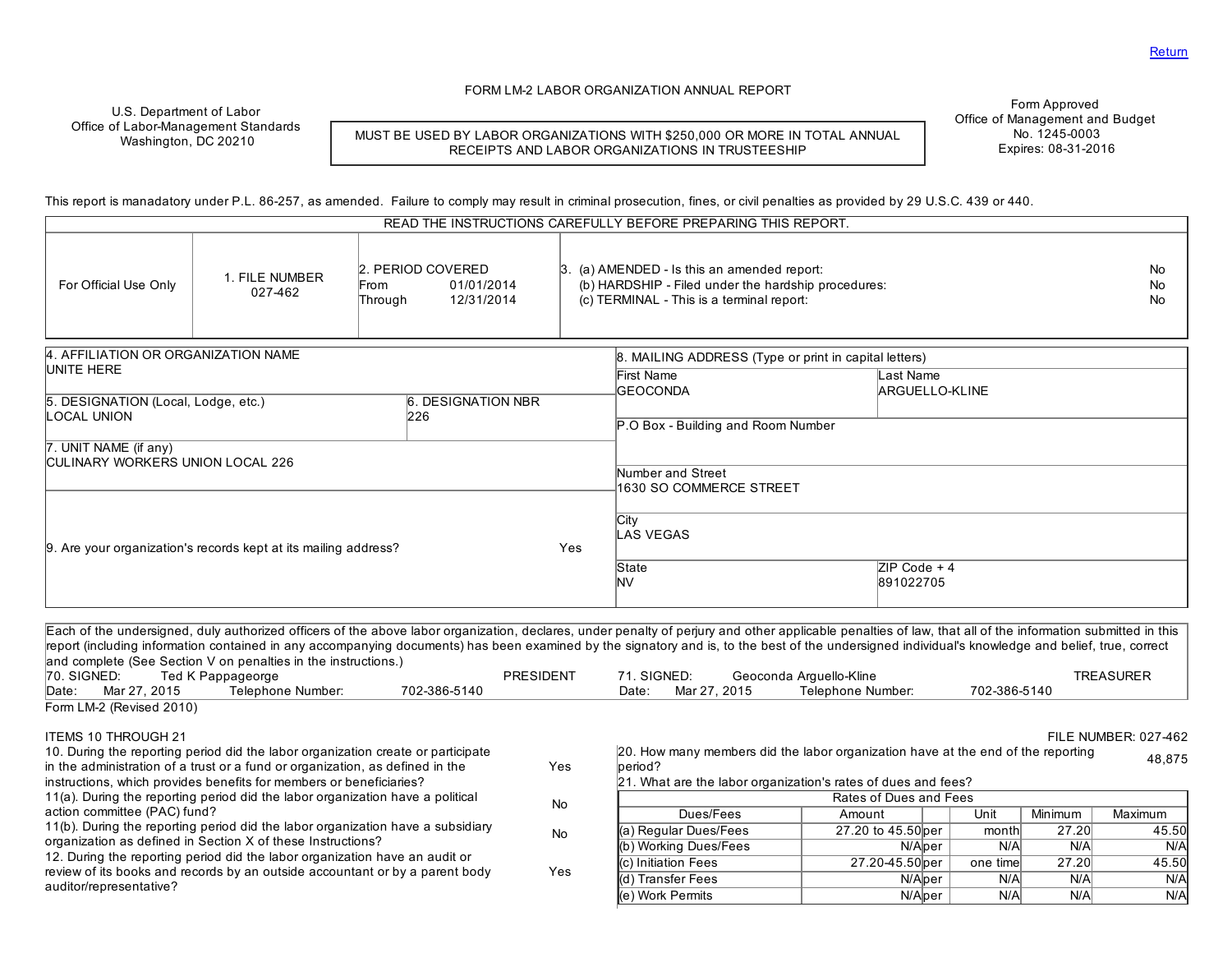| 13. During the reporting period did the labor organization discover any loss or     | No        |
|-------------------------------------------------------------------------------------|-----------|
| shortage of funds or other assets? (Answer "Yes" even if there has been             |           |
| repayment or recovery.)                                                             |           |
| 14. What is the maximum amount recoverable under the labor organization's           |           |
| fidelity bond for a loss caused by any officer, employee or agent of the labor      | \$500,000 |
| organization who handled union funds?                                               |           |
| 15. During the reporting period did the labor organization acquire or dispose of    | Yes       |
| any assets in a manner other than purchase or sale?                                 |           |
| 16. Were any of the labor organization's assets pledged as security or              | No        |
| encumbered in any way at the end of the reporting period?                           |           |
| 17. Did the labor organization have any contingent liabilities at the end of the    | No        |
| reporting period?                                                                   |           |
| 18. During the reporting period did the labor organization have any changes in      |           |
| its constitution or bylaws, other than rates of dues and fees, or in                | No        |
| practices/procedures listed in the instructions?                                    |           |
| 19. What is the date of the labor organization's next regular election of officers? | 05/2017   |
| Form LM-2 (Revised 2010)                                                            |           |

### STATEMENT A - ASSETS AND LIABILITIES **FILE NUMBER: 027-462** FILE NUMBER: 027-462

| <b>ASSETS</b>                | Schedule | <b>Start of Reporting Period</b> | <b>End of Reporting Period</b> |  |
|------------------------------|----------|----------------------------------|--------------------------------|--|
|                              | Number   | (A)                              | (B)                            |  |
| 22. Cash                     |          | \$12,053,160                     | \$13,278,444                   |  |
| 23. Accounts Receivable      |          | \$112,485                        | \$35,289                       |  |
| 24. Loans Receivable         |          | \$70,000                         | \$46,000                       |  |
| 25. U.S. Treasury Securities |          | \$0                              | \$0                            |  |
| 26. Investments              |          | \$2,006,685                      | \$2,006,685                    |  |
| 27. Fixed Assets             | ี        | \$4,466,818                      | \$4,520,864                    |  |
| 28. Other Assets             |          | \$20,470                         | \$2,997                        |  |
| <b>29. TOTAL ASSETS</b>      |          | \$18,729,618                     | \$19,890,279                   |  |

LIABILITIES

ASSETS

| <b>LIABILITIES</b>           | Schedule | Start of Reporting Period | End of Reporting Period |  |
|------------------------------|----------|---------------------------|-------------------------|--|
|                              | Number   | (A)                       | (B)                     |  |
| 30. Accounts Payable         |          |                           | \$0l                    |  |
| 31. Loans Payable            |          | \$14,366                  | \$0l                    |  |
| 32. Mortgages Payable        |          | \$0                       | \$0                     |  |
| 33. Other Liabilities        | 10       | \$1,309,478               | \$813,564               |  |
| <b>34. TOTAL LIABILITIES</b> |          | \$1,323,844               | \$813,564               |  |

| $\sqrt{20}$<br>NIE.<br><b>35.</b><br><b>INL</b><br><b>AUJEIO</b> | .405 | . .<br>, u<br>. |
|------------------------------------------------------------------|------|-----------------|
|------------------------------------------------------------------|------|-----------------|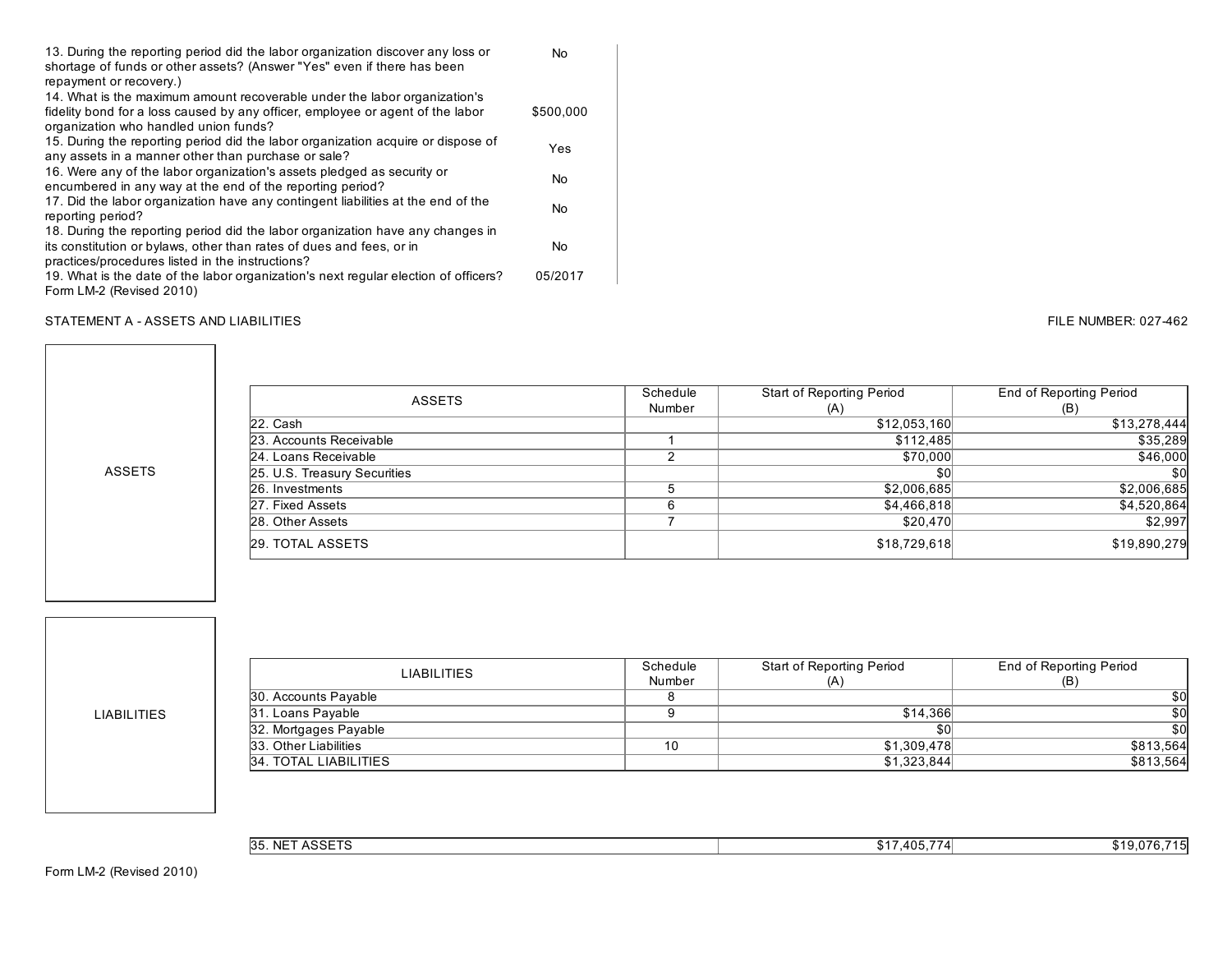### STATEMENT B - RECEIPTS AND DISBURSEMENTS FILE NUMBER: 027-462

| <b>CASH RECEIPTS</b>                                | <b>SCH</b> | <b>AMOUNT</b> | <b>CASH DISBURSEMENTS</b>                                        |             | <b>SCH</b> | <b>AMOUNT</b> |  |
|-----------------------------------------------------|------------|---------------|------------------------------------------------------------------|-------------|------------|---------------|--|
| 36. Dues and Agency Fees                            |            |               | \$24,288,99950. Representational Activities                      |             | 15         | \$8,301,448   |  |
| 37. Per Capita Tax                                  |            |               | \$051. Political Activities and Lobbying                         |             | 16         | \$214,659     |  |
| 38. Fees, Fines, Assessments, Work Permits          |            |               | \$175,299 52. Contributions, Gifts, and Grants                   |             | 17         | \$128,718     |  |
| 39. Sale of Supplies                                |            |               | \$3653. General Overhead                                         |             | 18         | \$2,283,530   |  |
| 40. Interest                                        |            |               | \$22,828 54. Union Administration                                |             | 19         | \$455,825     |  |
| 41. Dividends                                       |            |               | \$13555. Benefits                                                |             | 20         | \$1,914,150   |  |
| 42. Rents                                           |            |               | \$056. Per Capita Tax                                            |             |            | \$9,994,700   |  |
| 43. Sale of Investments and Fixed Assets            | 3          |               | 57. Strike Benefits                                              |             |            | \$12,250      |  |
| 44. Loans Obtained                                  | 9          |               | \$058. Fees, Fines, Assessments, etc.                            |             |            | \$0           |  |
| 45. Repayments of Loans Made                        | 2          |               | \$24,000 59. Supplies for Resale                                 |             |            | \$0           |  |
| 46. On Behalf of Affiliates for Transmittal to Them |            |               | \$060. Purchase of Investments and Fixed Assets                  |             |            | \$90,764      |  |
| 47. From Members for Disbursement on Their Behalf   |            |               | \$425,14761. Loans Made                                          |             | 2          | \$0           |  |
| 48. Other Receipts                                  | 14         |               | \$825,109 62. Repayment of Loans Obtained                        |             | 9          | \$14,366      |  |
| 49. TOTAL RECEIPTS                                  |            |               | \$25,761,55363. To Affiliates of Funds Collected on Their Behalf |             |            | <b>\$0</b>    |  |
|                                                     |            |               | 64. On Behalf of Individual Members                              |             |            | \$432,445     |  |
|                                                     |            |               | 65. Direct Taxes                                                 |             |            | \$693,372     |  |
|                                                     |            |               |                                                                  |             |            |               |  |
|                                                     |            |               | 66. Subtotal                                                     |             |            | \$24,536,227  |  |
| 67. Withholding Taxes and Payroll Deductions        |            |               |                                                                  |             |            |               |  |
|                                                     |            |               | 67a. Total Withheld                                              | \$1,865,874 |            |               |  |
|                                                     |            |               | \$1,865,916<br>67b. Less Total Disbursed                         |             |            |               |  |
|                                                     |            |               | 67c. Total Withheld But Not Disbursed                            |             |            | $-$ \$42      |  |
|                                                     |            |               | <b>68. TOTAL DISBURSEMENTS</b>                                   |             |            | \$24,536,269  |  |

Form LM-2 (Revised 2010)

SCHEDULE 1 - ACCOUNTS RECEIVABLE AGING SCHEDULE **FILE NUMBER: 027-462** FILE NUMBER: 027-462

Entity or Individual Name (A) Total Account Receivable (B) 90-180 Days Past Due  $(C)$ 180+ Days Past Due (D) **Liquidated** Account Receivable (E) Total of all itemized accounts receivable \$33,512 \$0 \$10,197 \$0<br>Totals from all other accounts receivable \$1,777 \$10,197 \$0 Totals from all other accounts receivable Totals(Total of Column (B) will be automatically entered in Item 23, Column(B)) \$35,289 \$0 \$10,197 \$0 \$10,197 \$0 UNITE HERE International Union \$10,197

Form LM-2 (Revised 2010)

# SCHEDULE 2 - LOANS RECEIVABLE 627-462

| List below loans to officers, employees, or members which at any time during the                          | Loans                                    | Loans Made           | Repayments Received During Period |                           | Loans                                  |
|-----------------------------------------------------------------------------------------------------------|------------------------------------------|----------------------|-----------------------------------|---------------------------|----------------------------------------|
| reporting period exceeded \$250 and list all loans to business enterprises regarless of<br>amount.<br>(A) | Outstanding at<br>Start of Period<br>(B) | During Period<br>(C) | Cash<br>(D)(1)                    | Other Than Cash<br>(D)(2) | Outstanding at<br>End of Period<br>(E) |
| Name: UNITE HERE Local 54<br>Purpose: Operating Loan<br>Security: None<br>Terms of Repayment: 50 months   | \$70,000                                 |                      | \$24,000                          |                           | \$46,000                               |
| Total of loans not listed above                                                                           |                                          |                      |                                   |                           |                                        |
| Total of all lines above                                                                                  | \$70,000                                 | \$0                  | \$24,000                          |                           | \$46,000                               |
|                                                                                                           | Item 24                                  | ltem 61              | Item 45                           | Item 69                   | Item 24                                |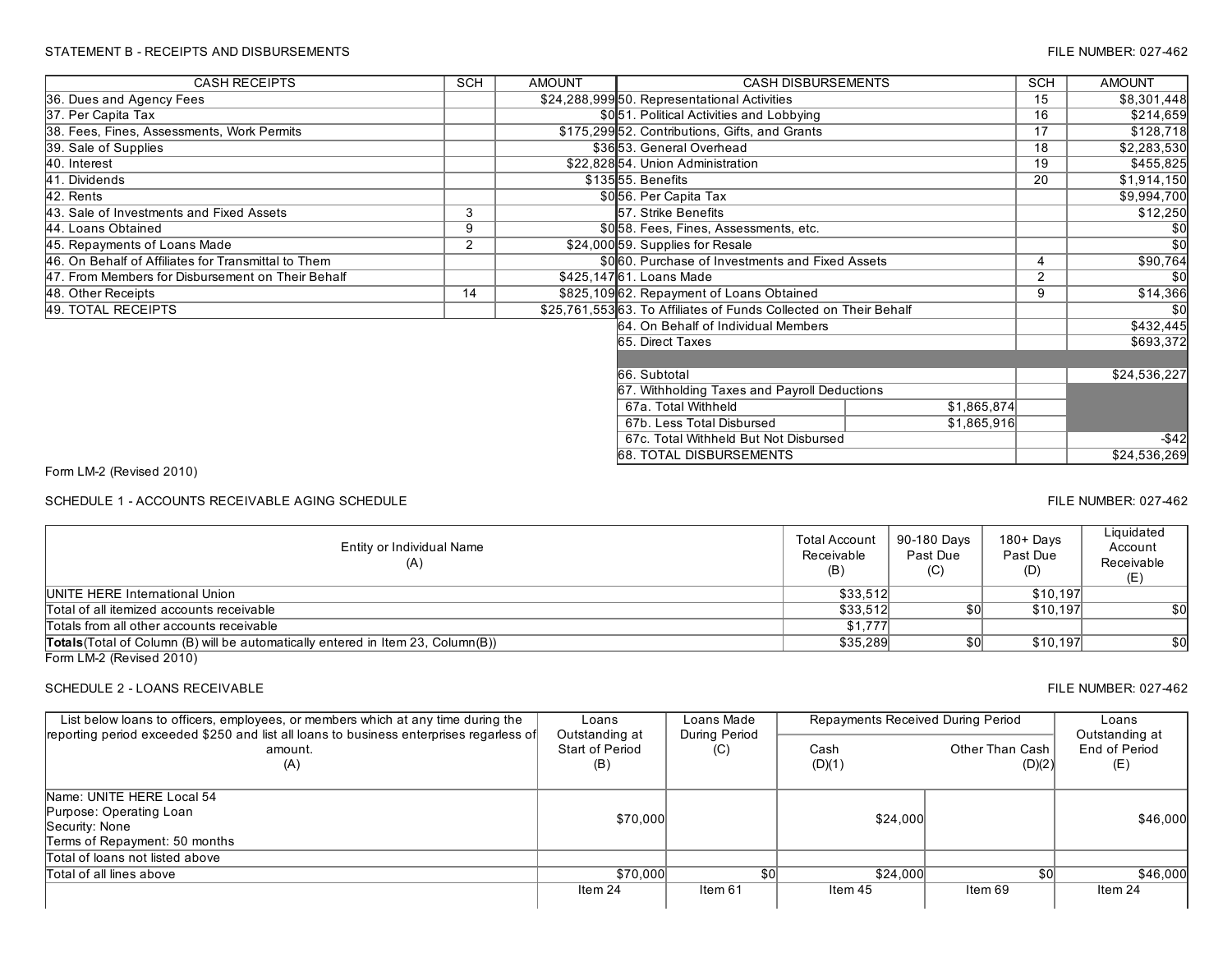| Totals will be automatically entered in                                                                                                                             | Column (A)                                                                                               |                                                                                             |                   | with Explanation | Column (B)             |
|---------------------------------------------------------------------------------------------------------------------------------------------------------------------|----------------------------------------------------------------------------------------------------------|---------------------------------------------------------------------------------------------|-------------------|------------------|------------------------|
| Form LM-2 (Revised 2010)                                                                                                                                            |                                                                                                          |                                                                                             |                   |                  |                        |
| SCHEDULE 3 - SALE OF INVESTMENTS AND FIXED ASSETS                                                                                                                   |                                                                                                          |                                                                                             |                   |                  | FILE NUMBER: 027-462   |
| Description (if land or buildings give location)                                                                                                                    | Cost                                                                                                     | <b>Book Value</b>                                                                           | Gross Sales Price |                  | <b>Amount Received</b> |
| (A)                                                                                                                                                                 | (B)                                                                                                      | (C)                                                                                         | (D)               |                  | (E)                    |
| Total of all lines above                                                                                                                                            | $\overline{30}$                                                                                          | $\overline{50}$                                                                             |                   | $\overline{50}$  | $\overline{50}$        |
|                                                                                                                                                                     | Less Reinvestments<br>(The total from Net Sales Line will be automatically entered in Item 43) Net Sales |                                                                                             |                   |                  |                        |
|                                                                                                                                                                     |                                                                                                          |                                                                                             |                   |                  |                        |
| Form LM-2 (Revised 2010)                                                                                                                                            |                                                                                                          |                                                                                             |                   |                  |                        |
| SCHEDULE 4 - PURCHASE OF INVESTMENTS AND FIXED ASSETS                                                                                                               |                                                                                                          |                                                                                             |                   |                  | FILE NUMBER: 027-462   |
| Description (if land or buildings, give location)                                                                                                                   |                                                                                                          | Cost                                                                                        | <b>Book Value</b> |                  | Cash Paid              |
| (A)                                                                                                                                                                 |                                                                                                          | (B)                                                                                         | (C)               |                  | (D)                    |
| <b>Building remodel</b>                                                                                                                                             |                                                                                                          | \$79,041                                                                                    |                   | \$79,041         | \$79,041               |
| Furniture and equipment                                                                                                                                             |                                                                                                          | \$11,723                                                                                    |                   | \$11,723         | \$11,723               |
| Total of all lines above                                                                                                                                            |                                                                                                          | \$90,764                                                                                    |                   | \$90,764         | \$90,764<br>\$0        |
|                                                                                                                                                                     | <b>Less Reinvestments</b>                                                                                |                                                                                             |                   |                  |                        |
| Form LM-2 (Revised 2010)                                                                                                                                            |                                                                                                          | (The total from Net Purchases Line will be automatically entered in Item 60.) Net Purchases |                   |                  | \$90,764               |
| <b>SCHEDULE 5 - INVESTMENTS</b>                                                                                                                                     |                                                                                                          |                                                                                             |                   |                  | FILE NUMBER: 027-462   |
| Description<br>(A)                                                                                                                                                  |                                                                                                          |                                                                                             |                   |                  | Amount<br>(B)          |
| <b>Marketable Securities</b>                                                                                                                                        |                                                                                                          |                                                                                             |                   |                  |                        |
| A. Total Cost                                                                                                                                                       |                                                                                                          |                                                                                             |                   |                  | \$2,006,685            |
| <b>B. Total Book Value</b>                                                                                                                                          |                                                                                                          |                                                                                             |                   |                  | \$2,006,685            |
| List each marketable security which has a book value over \$5,000 and exceeds 5% of Line B.                                                                         |                                                                                                          |                                                                                             |                   |                  |                        |
| Amalgamated Bank Stock                                                                                                                                              |                                                                                                          |                                                                                             |                   |                  | \$1,999,672            |
| Other Investments                                                                                                                                                   |                                                                                                          |                                                                                             |                   |                  |                        |
| D. Total Cost                                                                                                                                                       |                                                                                                          |                                                                                             |                   |                  |                        |
| . Total Book Value                                                                                                                                                  |                                                                                                          |                                                                                             |                   |                  |                        |
| F. List each other investment which has a book value over \$5,000 and exceeds 5% of Line E. Also, list each subsidiary for which separate reports are<br>lattached. |                                                                                                          |                                                                                             |                   |                  |                        |
| G. Total of Lines B and E (Total will be automatically entered in Item 26, Column(B))                                                                               |                                                                                                          |                                                                                             |                   |                  | \$2,006,685            |
| Form LM-2 (Revised 2010)                                                                                                                                            |                                                                                                          |                                                                                             |                   |                  |                        |
| <b>SCHEDULE 6 - FIXED ASSETS</b>                                                                                                                                    |                                                                                                          |                                                                                             |                   |                  | FILE NUMBER: 027-462   |

Description (A) Cost or Other Basis (B) Total Depreciation or Amount Expensed  $(C)$ Book Value (D) Value (E) A. Land (give location) Land 1 : 1630 S Commerce St, Las Vegas, NV \$636,555 \$636,555 \$2,000,000 Land 2 : Cemetary Plots in Reno, NV B. Buildings (give location) Building 1 : 1630 S Commerce St, Las Vegas, NV \$2,383,010 \$2,383,010 \$1,000,000 C. Automobiles and Other Vehicles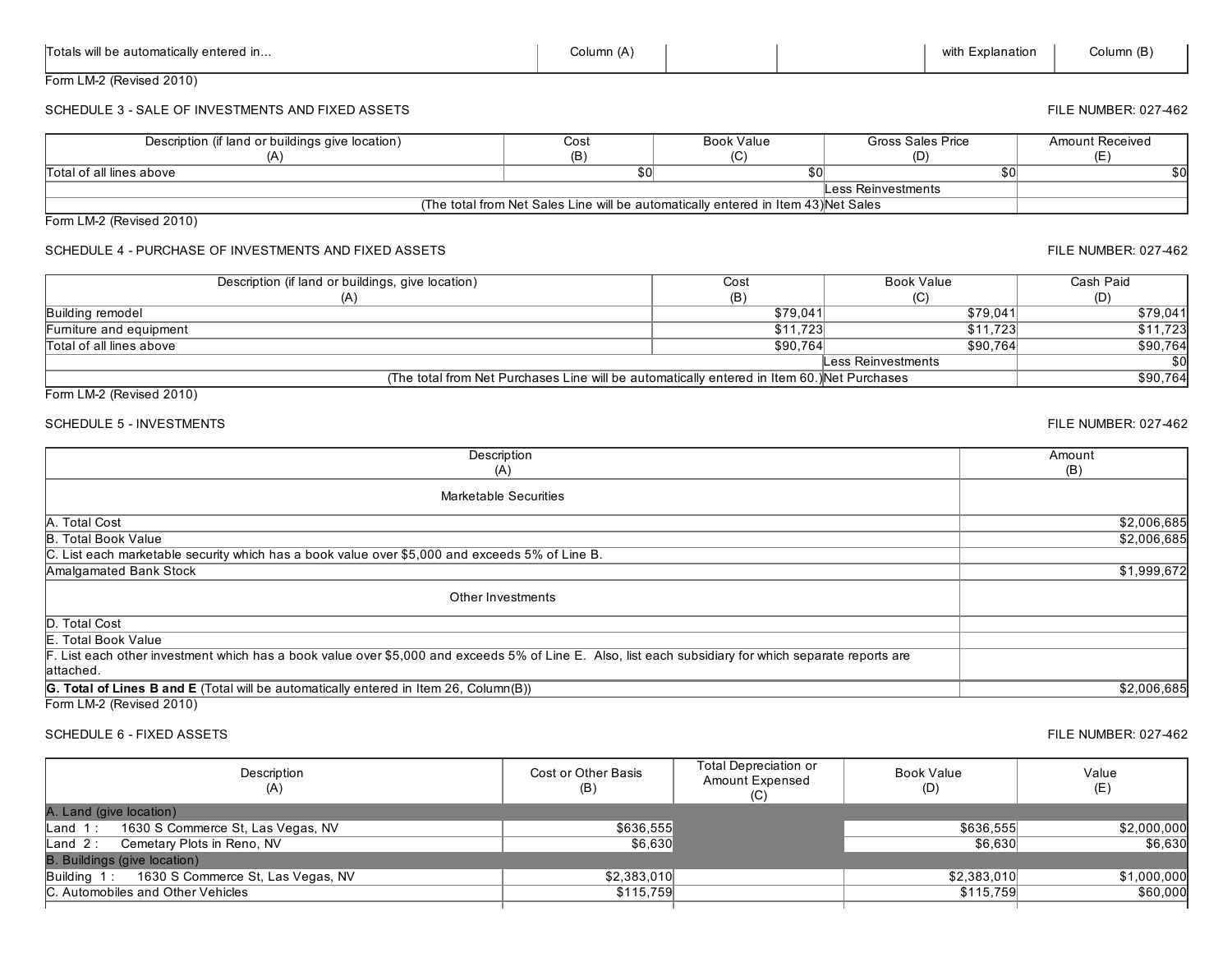| D. Office Furniture and Equipment                                                                                 | \$1.378.910 | \$1.378.910 | \$500,000   |
|-------------------------------------------------------------------------------------------------------------------|-------------|-------------|-------------|
| E. Other Fixed Assets                                                                                             |             |             |             |
| <b>F. Totals of Lines A through E</b> (Column(D) Total will be automatically entered<br>$\ln$ Item 27, Column(B)) | \$4.520.864 | \$4.520.864 | \$3,566,630 |
| Form LM-2 (Revised 2003)                                                                                          |             |             |             |

## SCHEDULE 7 - OTHER ASSETS FILE NUMBER: 027-462

### **Description** (A) Book Value (B) Total (Total will be automatically entered in Item 28, Column(B)) \$2,997 Peposit Secretary of State \$167<br>Bus Tickets for Resale \$2,830 Bus Tickets for Resale

Form LM-2 (Revised 2010)

# SCHEDULE 8 - ACCOUNTS PAYABLE AGING SCHEDULE FILE NUMBER: 027-462

| Entity or Individual Name<br>(A)                                                        | <b>Total Account</b><br>Pavable<br>(B) | 90-180 Days<br>Past Due<br>(C) | 180+ Days Past<br>Due<br>(D) | Liquidated<br>Account<br>Pavable |
|-----------------------------------------------------------------------------------------|----------------------------------------|--------------------------------|------------------------------|----------------------------------|
| Total for all itemized accounts payable                                                 | \$0                                    | \$0                            |                              | \$0                              |
| Total from all other accounts payable                                                   |                                        | \$0                            |                              | \$0                              |
| <b>Totals</b> (Total for Column(B) will be automatically entered in Item 30, Column(D)) | \$0                                    | \$0                            | \$0                          | \$0                              |
| $F_{\text{other}}$ $\uparrow$ $M \Omega$ (Devias d. 004.0)                              |                                        |                                |                              |                                  |

Form LM-2 (Revised 2010)

# SCHEDULE 9 LOANS PAYABLE FILE NUMBER: 027462

| Source of Loans Payable at Any<br>Time During the Reporting Period | Loans Owed at<br>Start of Period<br>(B) | Loans Obtained<br>During Period<br>(C) | Repayment<br>During Period<br>Cash<br>(D)(1) | Repayment<br>During Period<br>Other Than Cash<br>(D)(2) | Loans Owed at<br>End of Period<br>(E) |
|--------------------------------------------------------------------|-----------------------------------------|----------------------------------------|----------------------------------------------|---------------------------------------------------------|---------------------------------------|
| <b>Ally Bank-Vehicle</b>                                           | \$14.366                                |                                        | \$14.366                                     | s۵                                                      | \$0                                   |
| Total Loans Payable                                                | \$14.366                                | \$0                                    | \$14,366                                     | s۵                                                      | \$0                                   |
| Totals will be automatically entered in                            | Item 31                                 | Item 44                                | ltem 62                                      | Item 69                                                 | ltem 31                               |
|                                                                    | Column (C)                              |                                        |                                              | with Explanation                                        | Column (D)                            |

Form LM-2 (Revised 2010)

# SCHEDULE 10 - OTHER LIABILITIES FILE NUMBER: 027-462

| Description                                                                         | Amount at End of Period |
|-------------------------------------------------------------------------------------|-------------------------|
| 1 Δ                                                                                 |                         |
| Per Capita Due to UNITE HERE                                                        | \$813,564               |
| Total Other Liabilities (Total will be automatically entered in Item 33, Column(D)) | \$813,564               |

Form LM-2 (Revised 2010)

# SCHEDULE 11 - ALL OFFICERS AND DISBURSEMENTS TO OFFICERS FILE NUMBER: 027-462

| (A)<br>Name              | (B)<br><b>Title</b> | (C)<br><b>Status</b> | Gross Salary<br><b>Disbursements</b><br>(before any<br>deductions) | Allowances<br>Disbursed | (F<br>Disbursements for<br><b>Official Business</b> | (G)<br>Other<br>Disbursements not reported in<br>$(D)$ through $(F)$ | (H)<br>TOTAL |
|--------------------------|---------------------|----------------------|--------------------------------------------------------------------|-------------------------|-----------------------------------------------------|----------------------------------------------------------------------|--------------|
| Arguello-Kline, Geoconda |                     |                      |                                                                    |                         |                                                     |                                                                      |              |
| Secretary-Treasurer      |                     |                      | \$103,687                                                          | \$4,546                 | \$1,935                                             | \$0 <sub>0</sub>                                                     | \$110,168    |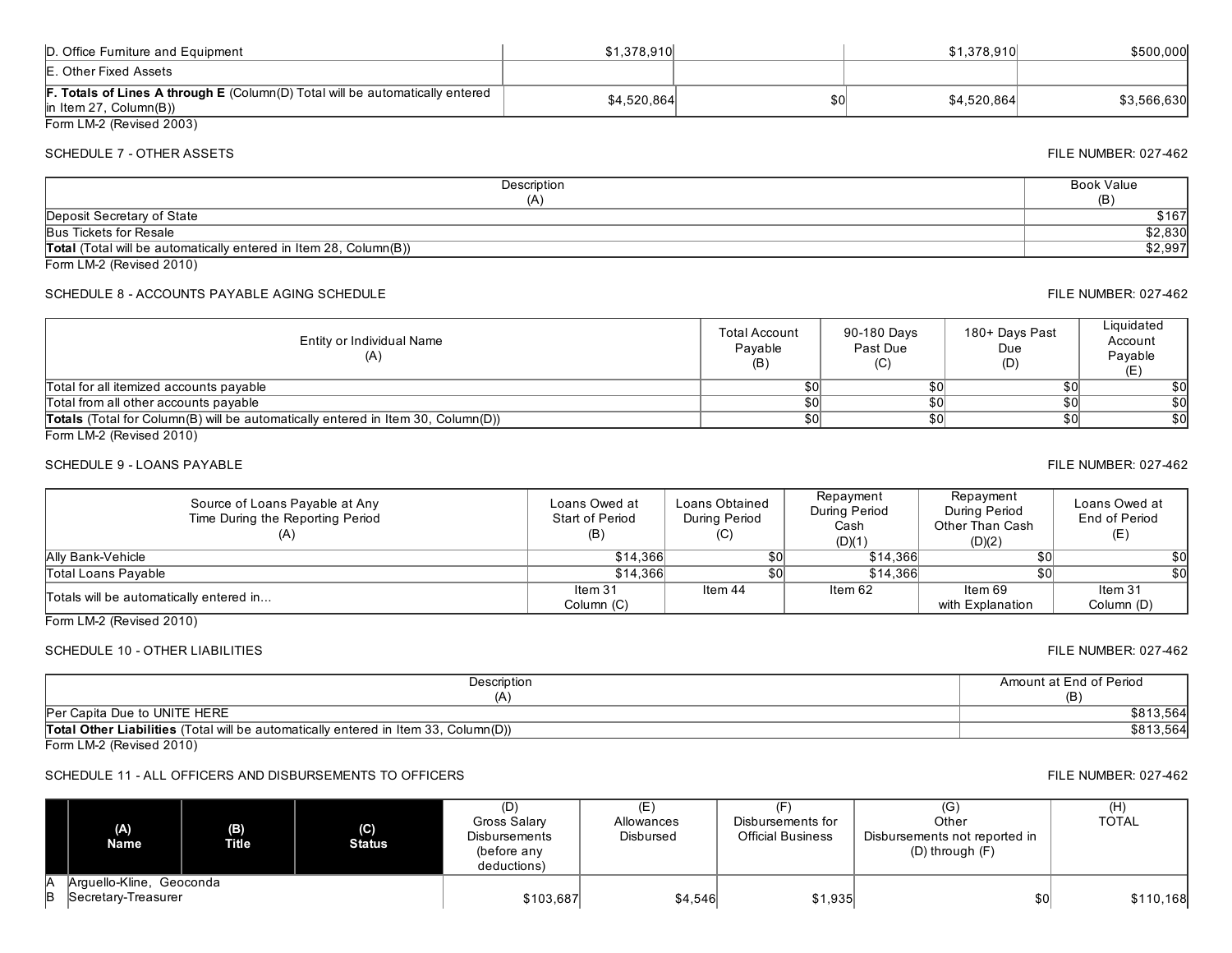| c              | $ {\rm C}$                                 |       |                                                      |       |          |                              |       |                                 |       |                               |          |
|----------------|--------------------------------------------|-------|------------------------------------------------------|-------|----------|------------------------------|-------|---------------------------------|-------|-------------------------------|----------|
|                | Schedule 15<br>Representational Activities | 98 %  | Schedule 16<br>Political Activities and<br>Lobbying  | 1%    |          | Schedule 17<br>Contributions | $0\%$ | Schedule 18<br>General Overhead | $0\%$ | Schedule 19<br>Administration | 1%       |
| A<br>B<br>C    | Pappageorge, Ted<br>President<br>С         |       |                                                      |       | \$89,912 | \$1,393                      |       | \$5,582                         |       | \$0                           | \$96,887 |
|                | Schedule 15<br>Representational Activities | 98 %  | Schedule 16<br>Political Activities and<br>Lobbying  | 1%    |          | Schedule 17<br>Contributions | 0%    | Schedule 18<br>General Overhead | $0\%$ | Schedule 19<br>Administration | 1%       |
| A<br>þ         | Vashon, Leain<br>Vice-President<br>IC.     |       |                                                      |       | \$0      |                              | \$0   | \$550                           |       | \$0                           | \$550    |
|                | Schedule 15<br>Representational Activities | $0\%$ | Schedule 16<br>Political Activities and<br>Lobbying  | $0\%$ |          | Schedule 17<br>Contributions | $0\%$ | Schedule 18<br>General Overhead | $0\%$ | Schedule 19<br>Administration | 100 %    |
| A<br> в<br> С  | Barajas, Manuel<br>Executive Board<br>С    |       |                                                      |       | \$0      |                              | \$0   | \$495                           |       | \$0                           | \$495    |
|                | Schedule 15<br>Representational Activities | $0\%$ | Schedule 16<br>Political Activities and<br>Lobbying  | $0\%$ |          | Schedule 17<br>Contributions | $0\%$ | Schedule 18<br>General Overhead | $0\%$ | Schedule 19<br>Administration | 100 %    |
| A<br> в<br>С   | Furtado, Terri<br>Executive Board<br>C     |       |                                                      |       | 50       |                              | \$0   | \$366                           |       | \$0                           | \$366    |
|                | Schedule 15<br>Representational Activities | $0\%$ | Schedule 16<br>Political Activities and<br>Lobbying  | $0\%$ |          | Schedule 17<br>Contributions | $0\%$ | Schedule 18<br>General Overhead | $0\%$ | Schedule 19<br>Administration | 100 %    |
| A<br>B<br>c    | Getler, Terrance<br>Executive Board<br>Þ   |       |                                                      |       | \$0      |                              | \$0   | \$220                           |       | \$0                           | \$220    |
|                | Schedule 15<br>Representational Activities | $0\%$ | Schedule 16<br>Political Activities and<br>Lobbying  | $0\%$ |          | Schedule 17<br>Contributions | $0\%$ | Schedule 18<br>General Overhead | $0\%$ | Schedule 19<br>Administration | 100 %    |
| $\frac{A}{C}$  | Marshall, Mary<br>Executive Board<br>Þ     |       |                                                      |       | \$0      |                              | \$0   | \$0                             |       | \$0                           | \$0      |
|                | Schedule 15<br>Representational Activities | 0%    | Schedule 16<br>Political Activities and<br>Lobbying  | $0\%$ |          | Schedule 17<br>Contributions | $0\%$ | Schedule 18<br>General Overhead | $0\%$ | Schedule 19<br>Administration | 100 %    |
| A<br>B<br>C    | Martinez, Evadne<br>Executive Board<br>IC. |       |                                                      |       | \$0      |                              | \$0   | \$605                           |       | \$0                           | \$605    |
|                | Schedule 15<br>Representational Activities | $0\%$ | Schedule 16<br>Political Activities and<br>∣Lobbying | $0\%$ |          | Schedule 17<br>Contributions | $0\%$ | Schedule 18<br>General Overhead | $0\%$ | Schedule 19<br>Administration | 100 %    |
| A<br>B<br>C    | Quintana, Karen<br>Executive Board<br>IC.  |       |                                                      |       | \$0      |                              | \$0   | \$586                           |       | \$0                           | \$586    |
|                | Schedule 15<br>Representational Activities | $0\%$ | Schedule 16<br>Political Activities and<br>Lobbying  | $0\%$ |          | Schedule 17<br>Contributions | $0\%$ | Schedule 18<br>General Overhead | $0\%$ | Schedule 19<br>Administration | 100 %    |
| $\overline{6}$ | Ramirez, Marta A<br>Executive Board<br>D   |       |                                                      |       | 50       |                              | \$0   | \$0                             |       | \$0                           | \$0      |
|                |                                            |       | Schedule 16                                          |       |          |                              |       |                                 |       |                               |          |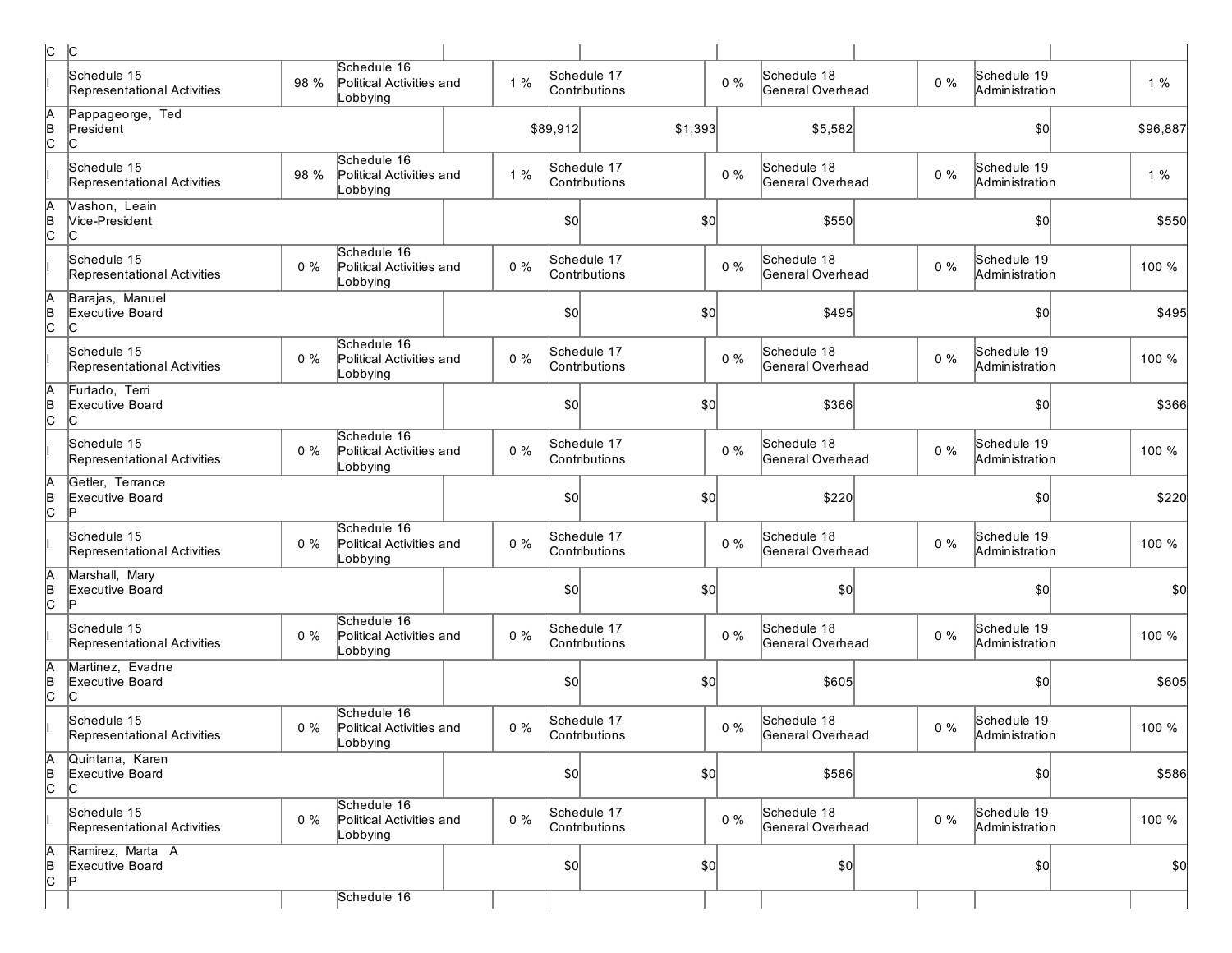|                      | Schedule 15<br>Representational Activities   | $0\%$ | Political Activities and<br>Lobbying                | $0\%$ |              | Schedule 17<br>Contributions |              | $0\%$ | Schedule 18<br>General Overhead | $0\%$ | Schedule 19<br>Administration | 100 %   |
|----------------------|----------------------------------------------|-------|-----------------------------------------------------|-------|--------------|------------------------------|--------------|-------|---------------------------------|-------|-------------------------------|---------|
| $\overline{C}$       | Taing, Kim You<br>Executive Board            |       |                                                     |       | \$0          |                              | $ 10\rangle$ |       | 50                              |       | \$0                           | \$0     |
|                      | Schedule 15<br>Representational Activities   | $0\%$ | Schedule 16<br>Political Activities and<br>Lobbying | $0\%$ |              | Schedule 17<br>Contributions |              | $0\%$ | Schedule 18<br>General Overhead | $0\%$ | Schedule 19<br>Administration | 100 %   |
|                      | Walter, John<br>Executive Board<br>Þ         |       |                                                     |       | \$4,946      |                              | \$0          |       | \$820                           |       | \$0                           | \$5,766 |
|                      | Schedule 15<br>Representational Activities   | $0\%$ | Schedule 16<br>Political Activities and<br>Lobbying | $0\%$ |              | Schedule 17<br>Contributions |              | 0%    | Schedule 18<br>General Overhead | $0\%$ | Schedule 19<br>Administration | 100 %   |
|                      | Caron, Walter<br>Executive Board<br>N        |       |                                                     |       | \$0          |                              | \$0          |       | \$353                           |       | \$0                           | \$353   |
|                      | Schedule 15<br>Representational Activities   | $0\%$ | Schedule 16<br>Political Activities and<br>Lobbying | $0\%$ |              | Schedule 17<br>Contributions |              | $0\%$ | Schedule 18<br>General Overhead | $0\%$ | Schedule 19<br>Administration | 100 %   |
| $\overline{C}$       | Rothenberger, Berkey<br>Executive Board<br>N |       |                                                     |       | \$0          |                              | $ 10\rangle$ |       | \$444                           |       | \$0                           | \$444   |
|                      | Schedule 15<br>Representational Activities   | $0\%$ | Schedule 16<br>Political Activities and<br>Lobbying | $0\%$ |              | Schedule 17<br>Contributions |              | $0\%$ | Schedule 18<br>General Overhead | $0\%$ | Schedule 19<br>Administration | 100 %   |
| c                    | Cruz, Felix<br>Executive Board<br>N          |       |                                                     |       | \$0          |                              | \$0          |       | \$298                           |       | \$0                           | \$298   |
|                      | Schedule 15<br>Representational Activities   | $0\%$ | Schedule 16<br>Political Activities and<br>Lobbying | $0\%$ |              | Schedule 17<br>Contributions |              | $0\%$ | Schedule 18<br>General Overhead | $0\%$ | Schedule 19<br>Administration | 100 %   |
| $\overline{c}$       | Rios, Maria<br>Executive Board<br>ΙN         |       |                                                     |       | \$0          |                              | $ 10\rangle$ |       | \$353                           |       | \$0                           | \$353   |
|                      | Schedule 15<br>Representational Activities   | $0\%$ | Schedule 16<br>Political Activities and<br>Lobbying | $0\%$ |              | Schedule 17<br>Contributions |              | $0\%$ | Schedule 18<br>General Overhead | $0\%$ | Schedule 19<br>Administration | 100 %   |
| B                    | Minero, Mariano<br>Executive Board<br>ΙN     |       |                                                     |       | \$0          |                              | \$0          |       | \$389                           |       | \$0                           | \$389   |
|                      | Schedule 15<br>Representational Activities   | $0\%$ | Schedule 16<br>Political Activities and<br>Lobbying | $0\%$ |              | Schedule 17<br>Contributions |              | $0\%$ | Schedule 18<br>General Overhead | $0\%$ | Schedule 19<br>Administration | 100 %   |
| IА<br>$\overline{C}$ | Chan, Heidy<br>Trustee<br>IС                 |       |                                                     |       | $ 10\rangle$ |                              | $ 10\rangle$ |       | \$531                           |       | \$0                           | \$531   |
|                      | Schedule 15<br>Representational Activities   | $0\%$ | Schedule 16<br>Political Activities and<br>Lobbying | $0\%$ |              | Schedule 17<br>Contributions |              | $0\%$ | Schedule 18<br>General Overhead | $0\%$ | Schedule 19<br>Administration | 100 %   |
| А<br>$\overline{C}$  | Ortiz, Jorge<br>Trustee<br>IС                |       |                                                     |       | 0            |                              | $ 10\rangle$ |       | \$495                           |       | \$0                           | \$495   |
|                      | Schedule 15                                  | $0\%$ | Schedule 16<br>Political Activities and             | $0\%$ |              | Schedule 17                  |              | $0\%$ | Schedule 18                     | $0\%$ | Schedule 19                   | 100 %   |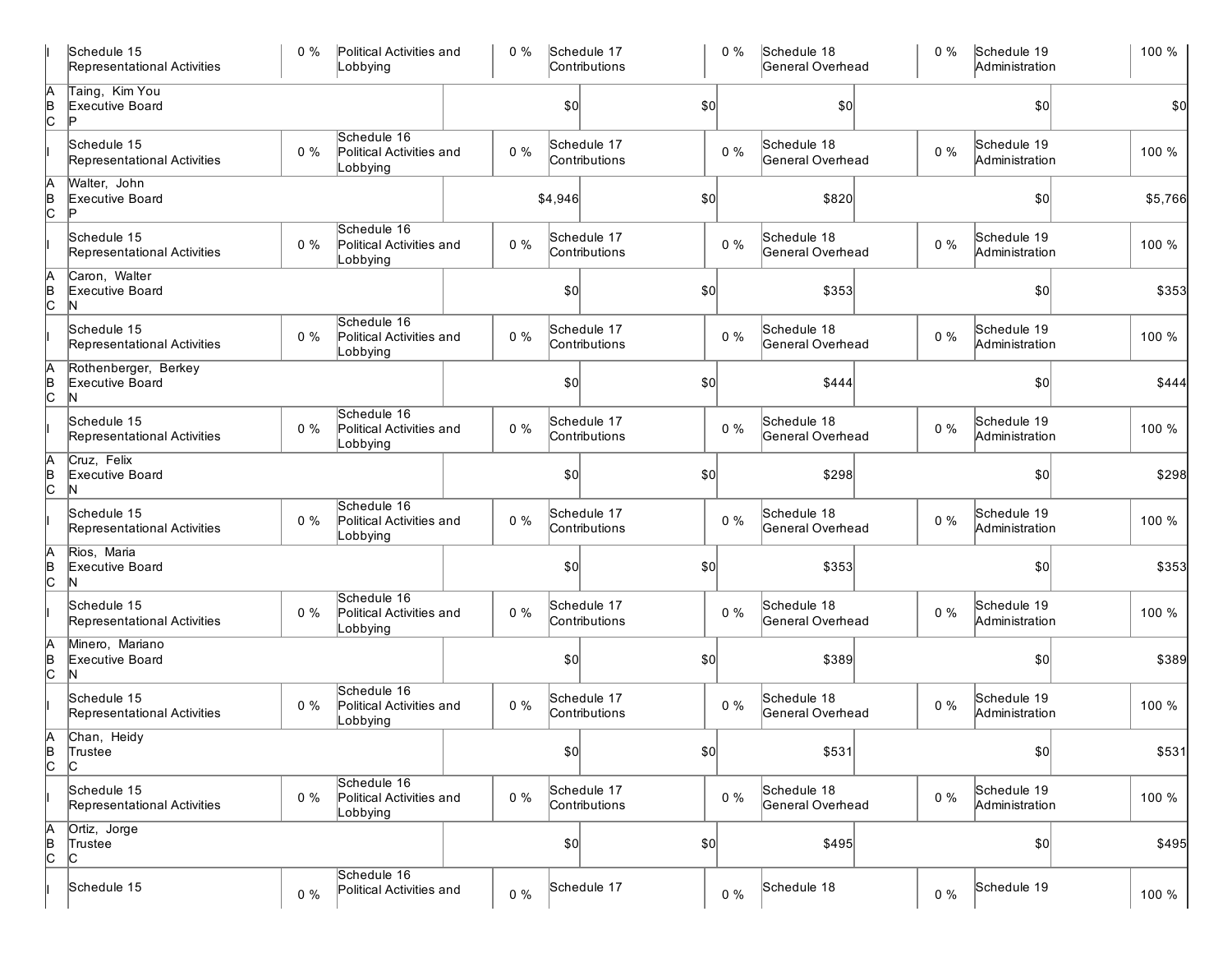|               | Representational Activities                |       | Lobbying                                            |       |           | <b>Contributions</b>                |     |       | General Overhead                 |           | Administration                |           |
|---------------|--------------------------------------------|-------|-----------------------------------------------------|-------|-----------|-------------------------------------|-----|-------|----------------------------------|-----------|-------------------------------|-----------|
| И<br>B<br>IC. | Tirabassi, Michael<br>Trustee              |       |                                                     |       | \$0       |                                     | \$0 |       | \$696                            |           | \$0                           | \$696     |
|               | Schedule 15<br>Representational Activities | $0\%$ | Schedule 16<br>Political Activities and<br>Lobbying | $0\%$ |           | Schedule 17<br><b>Contributions</b> |     | $0\%$ | Schedule 18<br>lGeneral Overhead | $0\%$     | Schedule 19<br>Administration | 100 %     |
| A<br>B<br>IС. | Hernandez, Gloria E<br>Chaplin             |       |                                                     |       | \$61,420  | \$1,761                             |     |       | \$104                            |           | \$555                         | \$63,840  |
|               | Schedule 15<br>Representational Activities | 95%   | Schedule 16<br>Political Activities and<br>Lobbying | $5\%$ |           | Schedule 17<br>Contributions        |     | _0 %  | Schedule 18<br>General Overhead  | <u>ዕ%</u> | Schedule 19<br>Administration | $0\%$     |
|               | Total Officer Disbursements                |       |                                                     |       | \$259,965 | \$7,700                             |     |       | \$14,822                         |           | \$555                         | \$283,042 |
|               | Less Deductions                            |       |                                                     |       |           |                                     |     |       |                                  |           |                               |           |
|               | Net Disbursements                          |       |                                                     |       |           |                                     |     |       |                                  |           |                               | \$283,042 |
|               | Form LM-2 (Revised 2010)                   |       |                                                     |       |           |                                     |     |       |                                  |           |                               |           |

# SCHEDULE 12 - DISBURSEMENTS TO EMPLOYEES FILE NUMBER: 027-462

### (A) Name (B) Title (C) Other Payer  $(D)$ Gross Salary Disbursements (before any deductions)  $(E)$ Allowances Disbursed  $(F)$ Disbursements for Official Business  $\overline{(G)}$ Other Disbursements not reported in (D) through (F)  $(H)$ TOTAL A B C Abreu, Eulalio OrganizerInternal  $\sqrt{2}$ \$57,674 \$0 \$0 \$0 \$719 \$719 \$0 \$0 \$58,393 I Schedule 15 Representational Activities 93 % Schedule 16 Political Activities and Lobbying 7 % Schedule 17 Contributions 0 % Schedule 18 General Overhead 0 % Schedule 19 Administration 0 % A B  $\overline{c}$ Acevedo, Rosa L Organizer-Internal  $\mathsf{I}^{\mathsf{O}}$ \$58,803 \$0 \$401 \$0 \$59,204 I Schedule 15 Representational Activities 100 % Political Activities and Schedule 16 Lobbying 0 % Schedule 17 Contributions 0 % Schedule 18 General Overhead 0 % Schedule 19 Administration 0 % A B C Adamson, Kenneth Organizer-Internal  $\sqrt{2}$ \$57,675 \$0 \$0 \$0 \$0 \$457 \$0 \$457 \$0 \$58,132 I Schedule 15 Representational Activities 100 % Schedule 16 Political Activities and Lobbying 0 % Schedule 17 Contributions 0 % Schedule 18 General Overhead 0 % Schedule 19 Administration 0 % A B  $\mathsf{c}$ Alameda, Madeline Grievance Specialist 0  $$15,514$   $$0$   $$15,514$ I Schedule 15 Representational Activities 100 % Political Activities and Schedule 16 Lobbying 0 % Schedule 17 Contributions 0 % Schedule 18 General Overhead 0 % Schedule 19 Administration 0 % A B C Almazan, Carlos A Organizing-Internal-LOA 0 \$9,508 \$0 \$2,179 \$46 \$11,733 I Schedule 15 Representational Activities 100 % Political Activities and Schedule 16 Lobbying 0 % Schedule 17 Contributions 0 % Schedule 18 General Overhead 0 % Schedule 19 Administration 0 %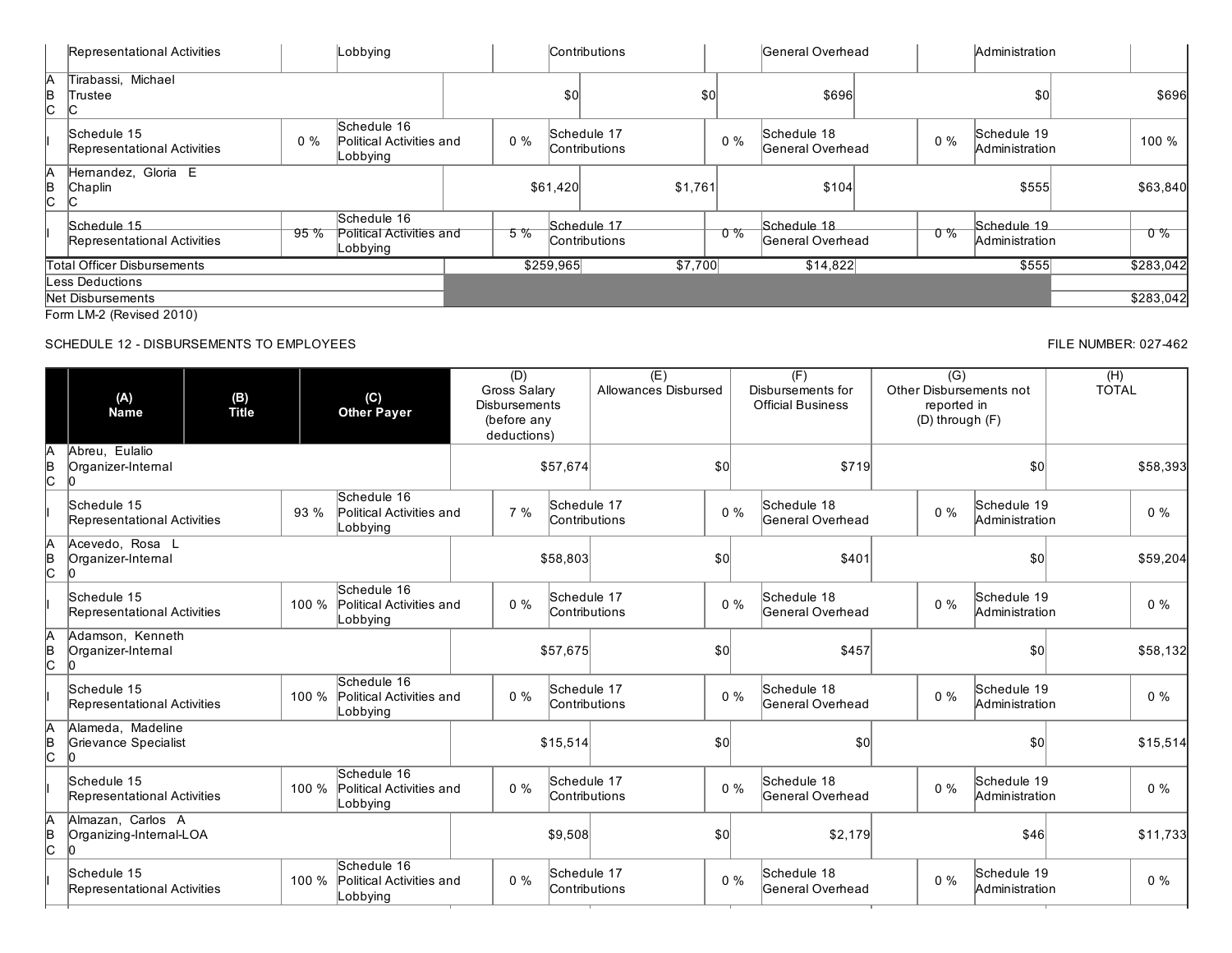| IA<br>B<br>c | Antuna, Sylvia C<br>Organizing-Internal-LOA         |       |                                                     |       | \$15,351                     | \$0          | \$1,813                         |       | \$0                           | \$17,164 |
|--------------|-----------------------------------------------------|-------|-----------------------------------------------------|-------|------------------------------|--------------|---------------------------------|-------|-------------------------------|----------|
|              | Schedule 15<br>Representational Activities          | 100 % | Schedule 16<br>Political Activities and<br>Lobbying | $0\%$ | Schedule 17<br>Contributions | $0\%$        | Schedule 18<br>General Overhead | $0\%$ | Schedule 19<br>Administration | $0\%$    |
| A<br>B<br>C  | Aquino-Barillas, Ovidio<br>Organizer-External<br>10 |       |                                                     |       | \$57,721                     | \$0          | \$473                           |       | \$0                           | \$58,194 |
|              | Schedule 15<br>Representational Activities          | 100 % | Schedule 16<br>Political Activities and<br>Lobbying | $0\%$ | Schedule 17<br>Contributions | $0\%$        | Schedule 18<br>General Overhead | $0\%$ | Schedule 19<br>Administration | $0\%$    |
| A<br>B<br>c  | Armenta, Cesar D<br>Organizer-Dept Head             |       |                                                     |       | \$73,935                     | \$0          | \$0                             |       | \$0                           | \$73,935 |
|              | Schedule 15<br>Representational Activities          | 100 % | Schedule 16<br>Political Activities and<br>Lobbying | $0\%$ | Schedule 17<br>Contributions | $0\%$        | Schedule 18<br>General Overhead | $0\%$ | Schedule 19<br>Administration | $0\%$    |
| A<br>B<br>c  | Arreola, Lizette<br>Translator                      |       |                                                     |       | \$15,110                     | \$0          | \$0                             |       | \$0                           | \$15,110 |
|              | Schedule 15<br>Representational Activities          | 9 %   | Schedule 16<br>Political Activities and<br>Lobbying | $0\%$ | Schedule 17<br>Contributions | $0\%$        | Schedule 18<br>General Overhead | 91 %  | Schedule 19<br>Administration | $0\%$    |
| A<br>B<br>c  | Bagen, Noemi R<br>Organizer-External                |       |                                                     |       | \$57,620                     | \$0          | \$437                           |       | \$0                           | \$58,057 |
|              | Schedule 15<br>Representational Activities          | 96 %  | Schedule 16<br>Political Activities and<br>Lobbying | 4 %   | Schedule 17<br>Contributions | $0\%$        | Schedule 18<br>General Overhead | $0\%$ | Schedule 19<br>Administration | $0\%$    |
| A<br>B<br>C  | Baird, Kevin A<br>IT-Computer Tech                  |       |                                                     |       | \$43,529                     | \$0          | \$0                             |       | \$0                           | \$43,529 |
|              | Schedule 15<br>Representational Activities          | 4 %   | Schedule 16<br>Political Activities and<br>Lobbying | 6 %   | Schedule 17<br>Contributions | $0\%$        | Schedule 18<br>General Overhead | 85 %  | Schedule 19<br>Administration | 5 %      |
| A<br>B<br>C  | Batres, Leonel E<br>Organizer-Internal              |       |                                                     |       | \$52,736                     | \$0]         | \$1,592                         |       | \$23                          | \$54,351 |
|              | Schedule 15<br>Representational Activities          | 99 %  | Schedule 16<br>Political Activities and<br>Lobbying | 1%    | Schedule 17<br>Contributions | $0\%$        | Schedule 18<br>General Overhead | $0\%$ | Schedule 19<br>Administration | $0\%$    |
| A<br>B<br>C  | Betancourt, Ligia O<br>Organizer-Internal Lead      |       |                                                     |       | \$60,388                     | \$0          | \$0                             |       | $ 10\rangle$                  | \$60,388 |
|              | Schedule 15<br>Representational Activities          | 95 %  | Schedule 16<br>Political Activities and<br>Lobbying | 1%    | Schedule 17<br>Contributions | $0\%$        | Schedule 18<br>General Overhead | $0\%$ | Schedule 19<br>Administration | 4 %      |
| A<br>B<br>C  | Bolster, Glenna A<br>Organizer-Internal<br>10       |       |                                                     |       | \$52,706                     | \$0]         | \$1,603                         |       | \$23                          | \$54,332 |
|              | Schedule 15<br>Representational Activities          | 100 % | Schedule 16<br>Political Activities and<br>Lobbying | $0\%$ | Schedule 17<br>Contributions | $0\%$        | Schedule 18<br>General Overhead | $0\%$ | Schedule 19<br>Administration | $0\%$    |
| A<br>B       | Bonaventure, James<br>Director of Legal Affairs     |       |                                                     |       | \$95,807                     | $ 10\rangle$ | \$235                           |       | $ 10\rangle$                  | \$96,042 |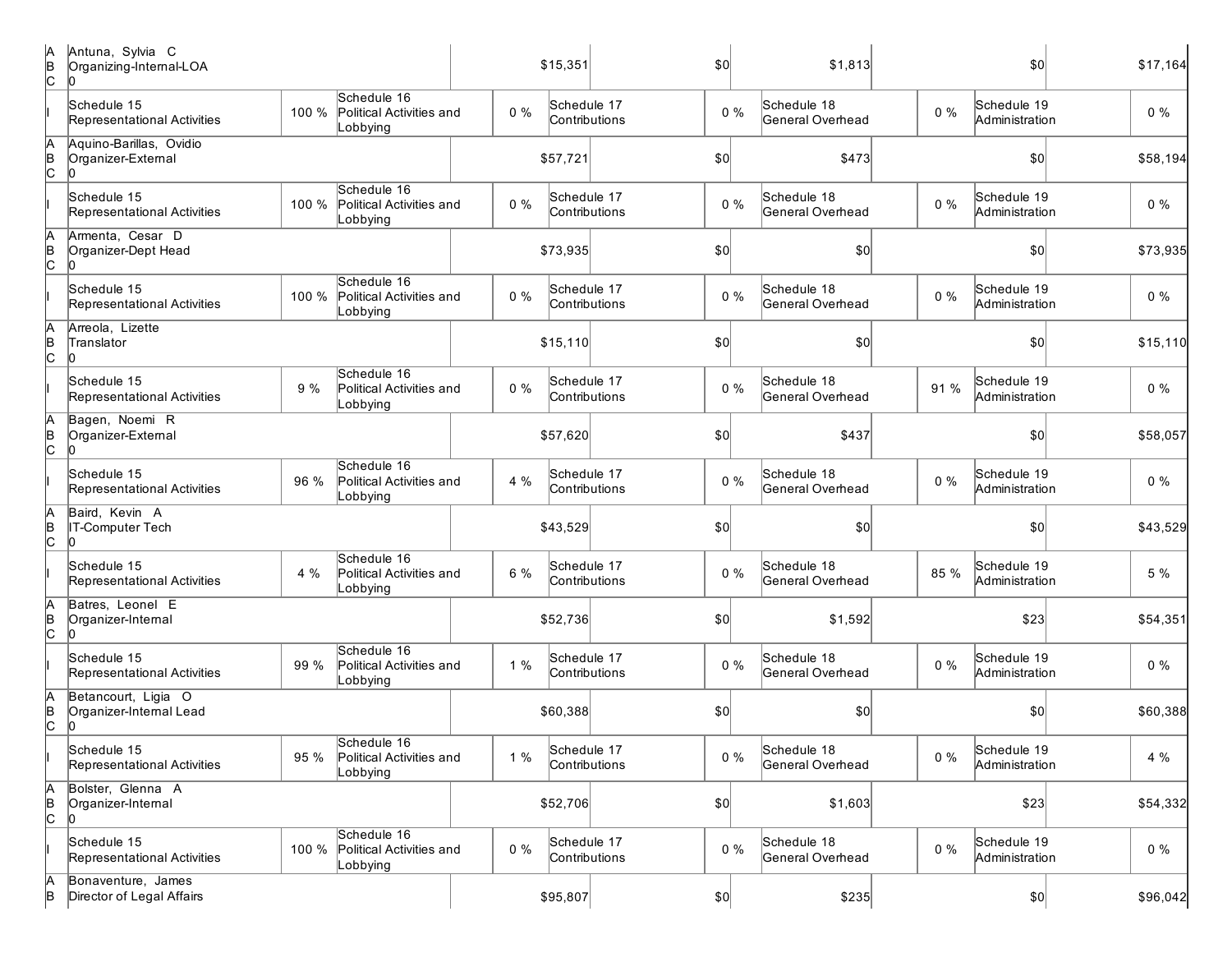| c             | 0                                                    |       |                                                      |       |                              |         |                                 |       |                               |           |
|---------------|------------------------------------------------------|-------|------------------------------------------------------|-------|------------------------------|---------|---------------------------------|-------|-------------------------------|-----------|
|               | Schedule 15<br>Representational Activities           | 98 %  | Schedule 16<br>Political Activities and<br>Lobbying  | $0\%$ | Schedule 17<br>Contributions | $0\%$   | Schedule 18<br>General Overhead | $0\%$ | Schedule 19<br>Administration | 2 %       |
| A<br>B<br>C   | Boyd, Patrick P<br>Organizer-External                |       |                                                      |       | \$79,237                     | \$6,300 | \$14,508                        |       | \$0                           | \$100,045 |
|               | Schedule 15<br>Representational Activities           | 100 % | Schedule 16<br>Political Activities and<br>Lobbying  | $0\%$ | Schedule 17<br>Contributions | $0\%$   | Schedule 18<br>General Overhead | $0\%$ | Schedule 19<br>Administration | $0\%$     |
| Ā<br> в<br> С | Brown, Delores A<br>Organizer-External               |       |                                                      |       | \$58,064                     | \$0     | \$4,845                         |       | \$0                           | \$62,909  |
|               | Schedule 15<br>Representational Activities           | 100 % | Schedule 16<br>Political Activities and<br>Lobbying  | $0\%$ | Schedule 17<br>Contributions | $0\%$   | Schedule 18<br>General Overhead | $0\%$ | Schedule 19<br>Administration | $0\%$     |
| Ā<br> в<br> С | Brust, Lori R<br>Organizer-Internal<br>In            |       |                                                      |       | \$56,899                     | \$0     | \$481                           |       | 0                             | \$57,380  |
|               | Schedule 15<br>Representational Activities           | 100 % | Schedule 16<br>Political Activities and<br>Lobbying  | $0\%$ | Schedule 17<br>Contributions | $0\%$   | Schedule 18<br>General Overhead | $0\%$ | Schedule 19<br>Administration | $0\%$     |
| A<br> B<br> C | Cabrera, Juan A<br>Organizer-Internal                |       |                                                      |       | \$57,472                     | \$0     | \$274                           |       | \$0                           | \$57,746  |
|               | Schedule 15<br>Representational Activities           | 100 % | Schedule 16<br>Political Activities and<br>Lobbying  | $0\%$ | Schedule 17<br>Contributions | $0\%$   | Schedule 18<br>General Overhead | $0\%$ | Schedule 19<br>Administration | $0\%$     |
| A<br>B<br>C   | Canales Lopez, Miguel A<br>Organizer-External<br>In  |       |                                                      |       | \$61,397                     | \$3,413 | \$1,113                         |       | \$1,263                       | \$67,186  |
|               | Schedule 15<br>Representational Activities           | 96 %  | Schedule 16<br>Political Activities and<br>Lobbying  | 4 %   | Schedule 17<br>Contributions | $0\%$   | Schedule 18<br>General Overhead | $0\%$ | Schedule 19<br>Administration | $0\%$     |
| A<br>B<br>C   | Cancela, Yvanna D<br>Political Director<br>lo.       |       |                                                      |       | \$49,929                     | \$0     | \$2,025                         |       | \$0                           | \$51,954  |
|               | Schedule 15<br>Representational Activities           | $0\%$ | Schedule 16<br>Political Activities and<br>Lobbying  | 100 % | Schedule 17<br>Contributions | $0\%$   | Schedule 18<br>General Overhead | $0\%$ | Schedule 19<br>Administration | $0\%$     |
| A<br>B<br>C   | Carrillo, Aurelio M<br>Mbr Svs Specialist/IWCP<br>10 |       |                                                      |       | \$65,670                     | \$0     | \$195                           |       | \$0                           | \$65,865  |
|               | Schedule 15<br>Representational Activities           | $0\%$ | Schedule 16<br>Political Activities and<br>∥∟obbying | $0\%$ | Schedule 17<br>Contributions | 100 %   | Schedule 18<br>General Overhead | $0\%$ | Schedule 19<br>Administration | $0\%$     |
| A<br>B<br>C   | Case, Deborah S<br>Assistant Controller<br>lo.       |       |                                                      |       | \$66,572                     | \$0     | \$116                           |       | \$0                           | \$66,688  |
|               | Schedule 15<br>Representational Activities           | 1%    | Schedule 16<br>Political Activities and<br>Lobbying  | 0%    | Schedule 17<br>Contributions | $0\%$   | Schedule 18<br>General Overhead | 96 %  | Schedule 19<br>Administration | 3%        |
| A<br>B<br>C   | Castillo, Mercedes<br>Organizer-External Lead<br>In  |       |                                                      |       | \$60,150                     | \$0     | \$524                           |       | $ 10\rangle$                  | \$60,674  |
|               |                                                      |       | Schedule 16                                          |       |                              |         |                                 |       |                               |           |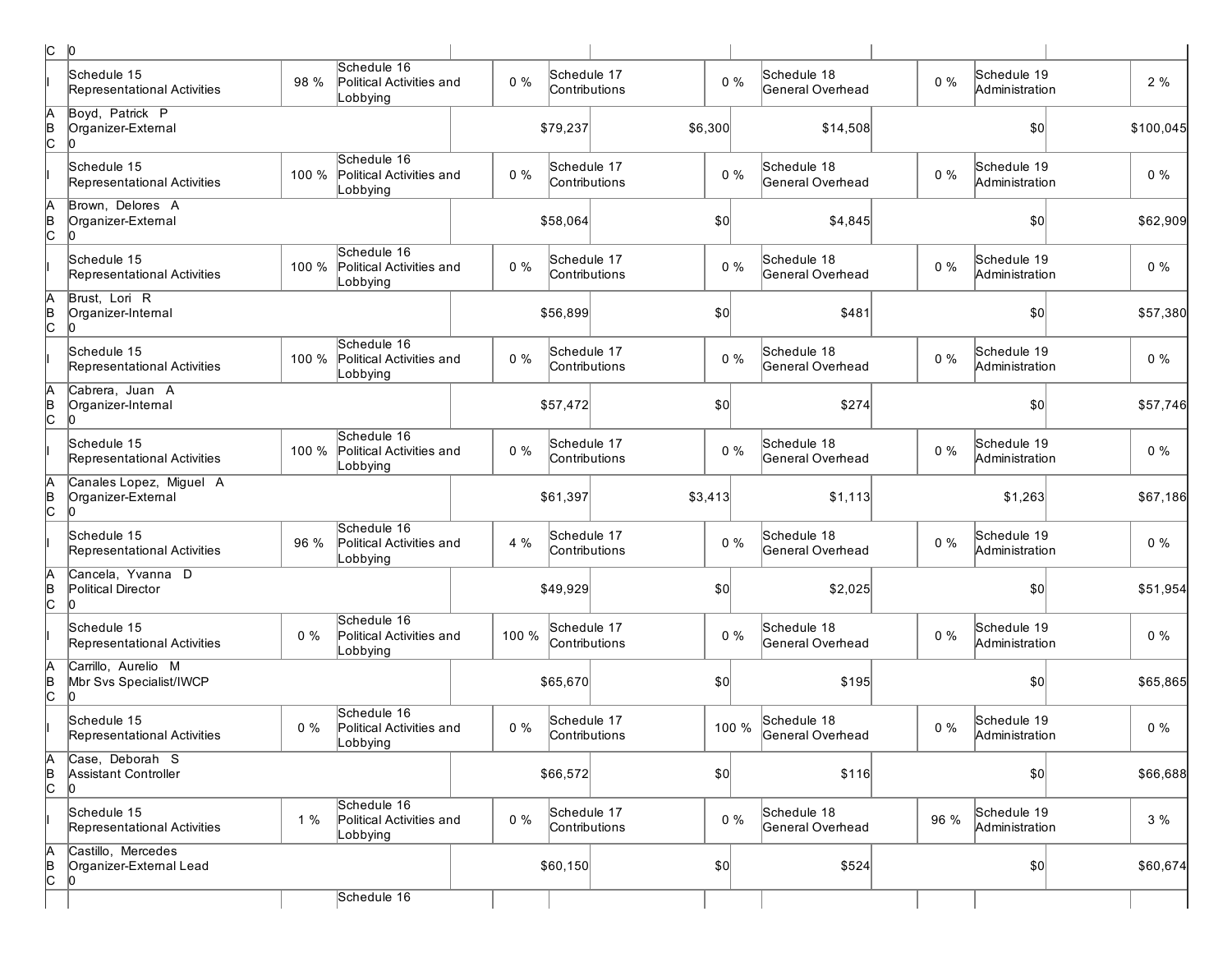|                      | Schedule 15<br>Representational Activities           |       | 100 % Political Activities and<br>Lobbying          | 0%    | Schedule 17 | Contributions                | $0\%$        | Schedule 18<br>General Overhead | $0\%$ | Schedule 19<br>Administration | $0\%$    |
|----------------------|------------------------------------------------------|-------|-----------------------------------------------------|-------|-------------|------------------------------|--------------|---------------------------------|-------|-------------------------------|----------|
| A<br>∣e<br> C        | Castillo, Juana<br>Organizer-Ext Dept Head           |       |                                                     |       | \$58,486    |                              | \$0          | \$355                           |       | \$0                           | \$58,841 |
|                      | Schedule 15                                          |       | Schedule 16                                         |       |             | Schedule 17                  |              | Schedule 18                     |       | Schedule 19                   |          |
|                      | Representational Activities                          | 100 % | <b>Political Activities and</b><br>Lobbying         | 0%    |             | Contributions                | $0\%$        | General Overhead                | 0%    | Administration                | $0\%$    |
| A<br>B<br>C          | Chavez, Hayde<br>Secretary<br>l0                     |       |                                                     |       | \$38,857    |                              | \$0          | \$0                             |       | \$0                           | \$38,857 |
|                      | Schedule 15<br>Representational Activities           | 1%    | Schedule 16<br>Political Activities and<br>Lobbying | $0\%$ |             | Schedule 17<br>Contributions | $0\%$        | Schedule 18<br>General Overhead | 99 %  | Schedule 19<br>Administration | $0\%$    |
| $\frac{A}{C}$        | Chavez, Anita<br>Receptionist<br>10                  |       |                                                     |       | \$38,727    |                              | \$0          | \$0                             |       | \$0                           | \$38,727 |
|                      | Schedule 15<br>Representational Activities           | 1%    | Schedule 16<br>Political Activities and<br>Lobbying | $0\%$ |             | Schedule 17<br>Contributions | $0\%$        | Schedule 18<br>General Overhead | 99 %  | Schedule 19<br>Administration | $0\%$    |
| þ<br>Þ<br>c          | Collins, Ian M<br>Organizer-External<br>10           |       |                                                     |       | \$53,070    |                              | \$0          | \$708                           |       | \$0                           | \$53,778 |
|                      | Schedule 15<br>Representational Activities           | 100 % | Schedule 16<br>Political Activities and<br>Lobbying | $0\%$ |             | Schedule 17<br>Contributions | $0\%$        | Schedule 18<br>General Overhead | $0\%$ | Schedule 19<br>Administration | $0\%$    |
| $A$ <sub>B</sub> $C$ | Comacchio, Nympha B<br>Organizer-Internal<br>n       |       |                                                     |       | \$41,487    |                              | \$0          | \$3,234                         |       | \$0                           | \$44,721 |
|                      | Schedule 15<br>Representational Activities           | 100 % | Schedule 16<br>Political Activities and<br>Lobbying | $0\%$ |             | Schedule 17<br>Contributions | $0\%$        | Schedule 18<br>General Overhead | $0\%$ | Schedule 19<br>Administration | $0\%$    |
| A<br>B<br>C          | Cooper, Deborah<br>Office Manager                    |       |                                                     |       | \$52,907    |                              | \$0          | \$0                             |       | \$0                           | \$52,907 |
|                      | Schedule 15<br>Representational Activities           | $0\%$ | Schedule 16<br>Political Activities and<br>Lobbying | $0\%$ |             | Schedule 17<br>Contributions | $0\%$        | Schedule 18<br>General Overhead | 100 % | Schedule 19<br>Administration | $0\%$    |
| $A$ <sub>B</sub> $C$ | Cotton, Kimberly D<br>Organizing-Internal-LOA        |       |                                                     |       | \$15,198    |                              | \$0          | \$436                           |       | \$31                          | \$15,665 |
|                      | Schedule 15<br>Representational Activities           | 100 % | Schedule 16<br>Political Activities and<br>Lobbying | $0\%$ |             | Schedule 17<br>Contributions | $0\%$        | Schedule 18<br>General Overhead | $0\%$ | Schedule 19<br>Administration | $0\%$    |
| ΙA<br> в<br> С       | Cruz-Sanchez, Maria<br>Organizing-External-LOA<br>10 |       |                                                     |       | \$17,000    |                              | $ 10\rangle$ | \$0]                            |       | \$0]                          | \$17,000 |
|                      | Schedule 15<br>Representational Activities           | 100 % | Schedule 16<br>Political Activities and<br>Lobbying | $0\%$ |             | Schedule 17<br>Contributions | $0\%$        | Schedule 18<br>General Overhead | $0\%$ | Schedule 19<br>Administration | $0\%$    |
| $A$ <sub>B</sub> $C$ | Dalton, Johanna<br>Organizer-Dept Head<br>IO         |       |                                                     |       | \$68,757    |                              | 50           | \$481                           |       | \$0]                          | \$69,238 |
|                      | Schedule 15<br>Representational Activities           | 97 %  | Schedule 16<br>Political Activities and             | 1%    |             | Schedule 17<br>Contributions | $0\%$        | Schedule 18<br>General Overhead | $0\%$ | Schedule 19<br>Administration | 2%       |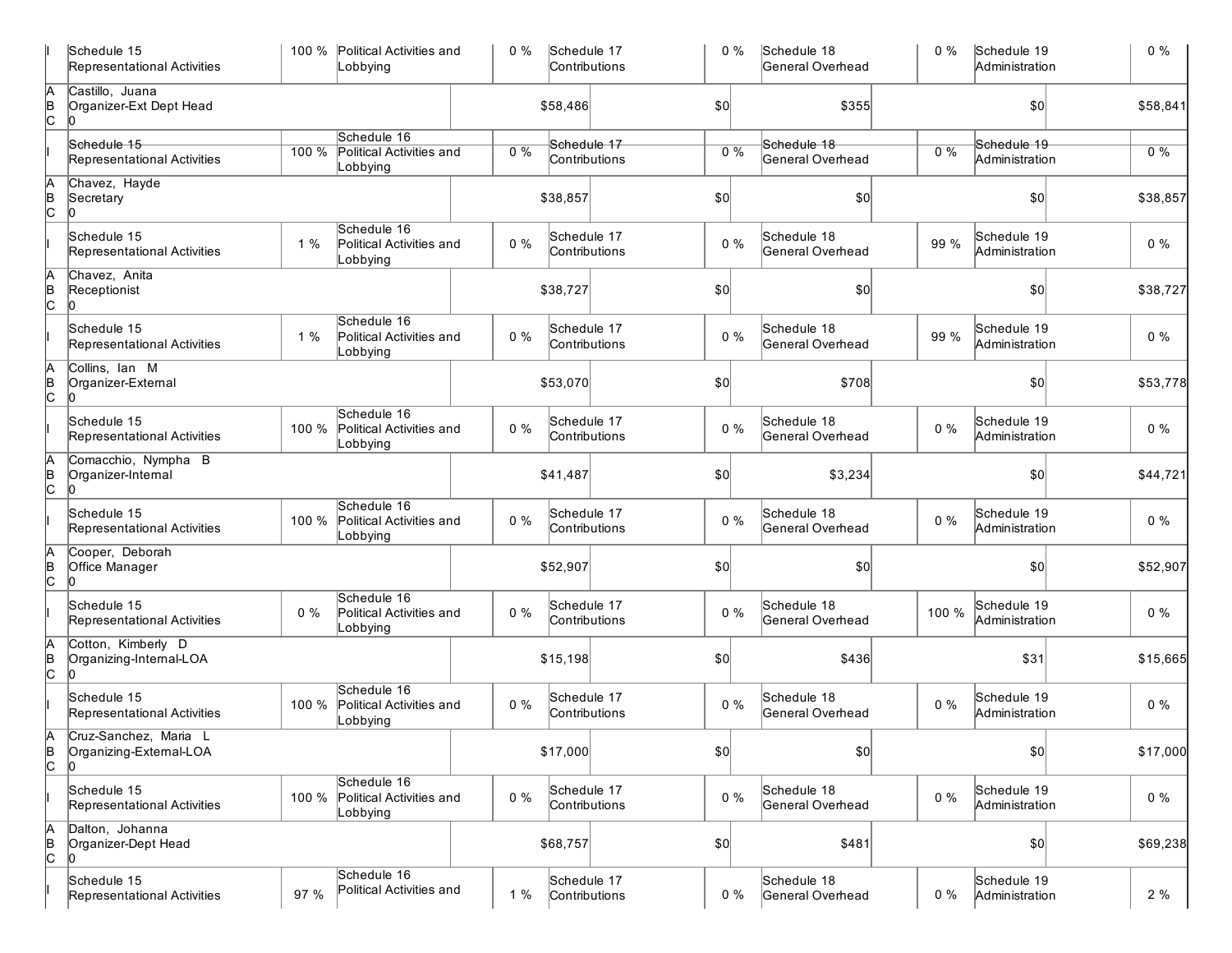|               |                                                       |       | Lobbying                                            |       |                              |                  |                                 |       |                               |          |
|---------------|-------------------------------------------------------|-------|-----------------------------------------------------|-------|------------------------------|------------------|---------------------------------|-------|-------------------------------|----------|
| Ā<br>∣<br>C   | Davies-Eldon, Michaela<br>Data Entry Specialist       |       |                                                     |       | \$39,585                     | \$0              | \$0                             |       | \$0                           | \$39,585 |
|               | Schedule 15<br>Representational Activities            | $0\%$ | Schedule 16<br>Political Activities and<br>Lobbying | $0\%$ | Schedule 17<br>Contributions | $0\%$            | Schedule 18<br>General Overhead | 100 % | Schedule 19<br>Administration | $0\%$    |
| A<br>B<br>C   | De Martinez, Asela D<br>Organizer-External            |       |                                                     |       | \$56,954                     | \$0              | \$91                            |       | \$0                           | \$57,045 |
|               | Schedule 15<br>Representational Activities            | 100 % | Schedule 16<br>Political Activities and<br>Lobbying | $0\%$ | Schedule 17<br>Contributions | $0\%$            | Schedule 18<br>General Overhead | $0\%$ | Schedule 19<br>Administration | $0\%$    |
| A<br>B<br>C   | Dela-Puente, Nicolaza C<br>Organizer-Intemal<br>l0    |       |                                                     |       | \$62,170                     | \$0              | \$978                           |       | \$0                           | \$63,148 |
|               | Schedule 15<br>Representational Activities            | 100 % | Schedule 16<br>Political Activities and<br>Lobbying | $0\%$ | Schedule 17<br>Contributions | $0\%$            | Schedule 18<br>General Overhead | $0\%$ | Schedule 19<br>Administration | $0\%$    |
| A<br>B<br>C   | DeValle, Tina M<br>Organizer-External<br>10           |       |                                                     |       | \$57,744                     | \$0              | \$1,231                         |       | \$0                           | \$58,975 |
|               | Schedule 15<br>Representational Activities            | 100 % | Schedule 16<br>Political Activities and<br>Lobbying | $0\%$ | Schedule 17<br>Contributions | $0\%$            | Schedule 18<br>General Overhead | $0\%$ | Schedule 19<br>Administration | $0\%$    |
| Α<br> в<br> C | Diaz, Oscar<br>Organizer-External<br>10               |       |                                                     |       | \$62,272                     | \$0              | \$2,728                         |       | \$0                           | \$65,000 |
|               | Schedule 15<br>Representational Activities            | 96 %  | Schedule 16<br>Political Activities and<br>Lobbying | 4 %   | Schedule 17<br>Contributions | $0\%$            | Schedule 18<br>General Overhead | $0\%$ | Schedule 19<br>Administration | $0\%$    |
| A<br>B<br>C   | Dicillo, John P<br>Grievance Specialist<br>IO         |       |                                                     |       | \$56,937                     | \$0 <sub>0</sub> | \$317                           |       | \$0                           | \$57,254 |
|               | Schedule 15<br>Representational Activities            | 98 %  | Schedule 16<br>Political Activities and<br>Lobbying | 2 %   | Schedule 17<br>Contributions | $0\%$            | Schedule 18<br>General Overhead | $0\%$ | Schedule 19<br>Administration | $0\%$    |
| A<br>B<br>C   | Duran, Beatrice A<br>Grievance Specialist<br>In       |       |                                                     |       | \$59,650                     | \$0              | \$131                           |       | \$0                           | \$59,781 |
|               | Schedule 15<br>Representational Activities            | 99 %  | Schedule 16<br>Political Activities and<br>Lobbying | 1%    | Schedule 17<br>Contributions | $0\%$            | Schedule 18<br>General Overhead | $0\%$ | Schedule 19<br>Administration | $0\%$    |
| Α<br>Þ<br>C   | Dyer, Esther D<br>Grievance Specialist<br>$ 0\rangle$ |       |                                                     |       | \$60,277                     | \$0              | \$517                           |       | \$0                           | \$60,794 |
|               | Schedule 15<br>Representational Activities            | 100 % | Schedule 16<br>Political Activities and<br>Lobbying | $0\%$ | Schedule 17<br>Contributions | $0\%$            | Schedule 18<br>General Overhead | $0\%$ | Schedule 19<br>Administration | $0\%$    |
| Ā<br> в<br> С | Echols, Jamie D<br>Organizing-External-LOA<br>l0      |       |                                                     |       | \$15,042                     | \$0              | \$361                           |       | \$0]                          | \$15,403 |
|               | Schedule 15<br>Representational Activities            | 100 % | Schedule 16<br>Political Activities and<br>Lobbying | $0\%$ | Schedule 17<br>Contributions | $0\%$            | Schedule 18<br>General Overhead | $0\%$ | Schedule 19<br>Administration | $0\%$    |
|               |                                                       |       |                                                     |       |                              |                  |                                 |       |                               |          |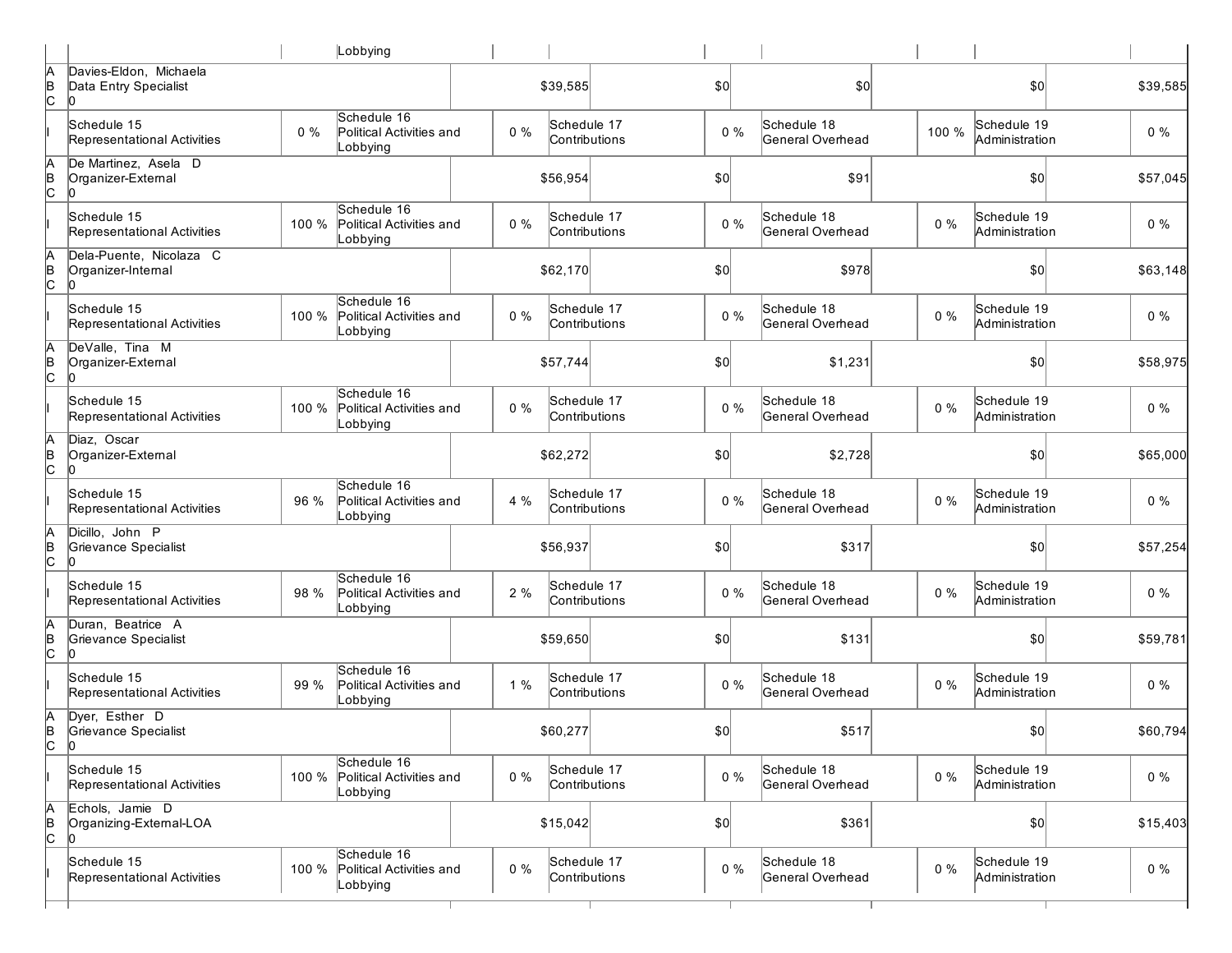| IА<br>B<br>c | Edea, Samson W<br>Organizing-Internal-LOA<br>10     |       |                                                     |       | \$21,627                     | \$0          | \$2,875                         |       | \$0                           | \$24,502 |
|--------------|-----------------------------------------------------|-------|-----------------------------------------------------|-------|------------------------------|--------------|---------------------------------|-------|-------------------------------|----------|
|              | Schedule 15<br>Representational Activities          | 100 % | Schedule 16<br>Political Activities and<br>Lobbying | $0\%$ | Schedule 17<br>Contributions | $0\%$        | Schedule 18<br>General Overhead | $0\%$ | Schedule 19<br>Administration | $0\%$    |
| Ā<br>þ<br>c  | Erck, Lenore<br><b>Office Clerk-Part Time</b><br>10 |       |                                                     |       | \$26,797                     | \$0          | \$0                             |       | \$0                           | \$26,797 |
|              | Schedule 15<br>Representational Activities          | $0\%$ | Schedule 16<br>Political Activities and<br>Lobbying | $0\%$ | Schedule 17<br>Contributions | $0\%$        | Schedule 18<br>General Overhead | 100 % | Schedule 19<br>Administration | $0\%$    |
| A<br>þ<br>c  | Escobar, Jose A<br>Grievance Intake<br>10           |       |                                                     |       | \$41,386                     | \$0          | \$0                             |       | \$0                           | \$41,386 |
|              | Schedule 15<br>Representational Activities          | 100 % | Schedule 16<br>Political Activities and<br>Lobbying | $0\%$ | Schedule 17<br>Contributions | $0\%$        | Schedule 18<br>General Overhead | $0\%$ | Schedule 19<br>Administration | $0\%$    |
| þ.<br>c      | Farias, Santos A<br>Organizer-Internal<br>10        |       |                                                     |       | \$51,848                     | \$0          | \$102                           |       | \$0                           | \$51,950 |
|              | Schedule 15<br>Representational Activities          | 100 % | Schedule 16<br>Political Activities and<br>Lobbying | $0\%$ | Schedule 17<br>Contributions | $0\%$        | Schedule 18<br>General Overhead | $0\%$ | Schedule 19<br>Administration | $0\%$    |
| þ<br>c       | Farmer, Margarita E<br>Executive Secretary          |       |                                                     |       | \$69,560                     | \$0          | \$0                             |       | \$0                           | \$69,560 |
|              | Schedule 15<br>Representational Activities          | 100 % | Schedule 16<br>Political Activities and<br>Lobbying | $0\%$ | Schedule 17<br>Contributions | $0\%$        | Schedule 18<br>General Overhead | $0\%$ | Schedule 19<br>Administration | $0\%$    |
| A<br>B<br>C  | Fonseca, Mauricio<br>Organizer-External<br>10       |       |                                                     |       | \$57,688                     | \$0          | \$464                           |       | \$0                           | \$58,152 |
|              | Schedule 15<br>Representational Activities          | 97 %  | Schedule 16<br>Political Activities and<br>Lobbying | 3%    | Schedule 17<br>Contributions | $0\%$        | Schedule 18<br>General Overhead | $0\%$ | Schedule 19<br>Administration | $0\%$    |
| A<br>B<br>C  | Gadue, Marisa<br>Organizer-External                 |       |                                                     |       | \$58,758                     | \$0          | \$485                           |       | 50                            | \$59,243 |
|              | Schedule 15<br>Representational Activities          | 96 %  | Schedule 16<br>Political Activities and<br>Lobbying | 4 %   | Schedule 17<br>Contributions | $0\%$        | Schedule 18<br>General Overhead | $0\%$ | Schedule 19<br>Administration | $0\%$    |
| B<br>C       | Gandulla, Corine<br>Data Entry Specialist           |       |                                                     |       | \$38,655                     | \$0          | \$277                           |       | \$0                           | \$38,932 |
|              | Schedule 15<br>Representational Activities          | $1\%$ | Schedule 16<br>Political Activities and<br>Lobbying |       | Schedule 17<br>Contributions |              | Schedule 18<br>General Overhead | 99 %  | Schedule 19<br>Administration | $0\%$    |
| A<br>B<br>C  | Garcia, Irene<br>Payroll Specialist<br>lo.          |       |                                                     |       | \$43,047                     | \$0          | $ 10\rangle$                    |       | 50                            | \$43,047 |
|              | Schedule 15<br>Representational Activities          | $0\%$ | Schedule 16<br>Political Activities and<br>Lobbying | $0\%$ | Schedule 17<br>Contributions | $0\%$        | Schedule 18<br>General Overhead | 100 % | Schedule 19<br>Administration | $0\%$    |
| A<br>B       | Garcia, Santos<br>Organizing-External-LOA           |       |                                                     |       | \$17,691                     | $ 10\rangle$ | \$1,505                         |       |                               | \$19,196 |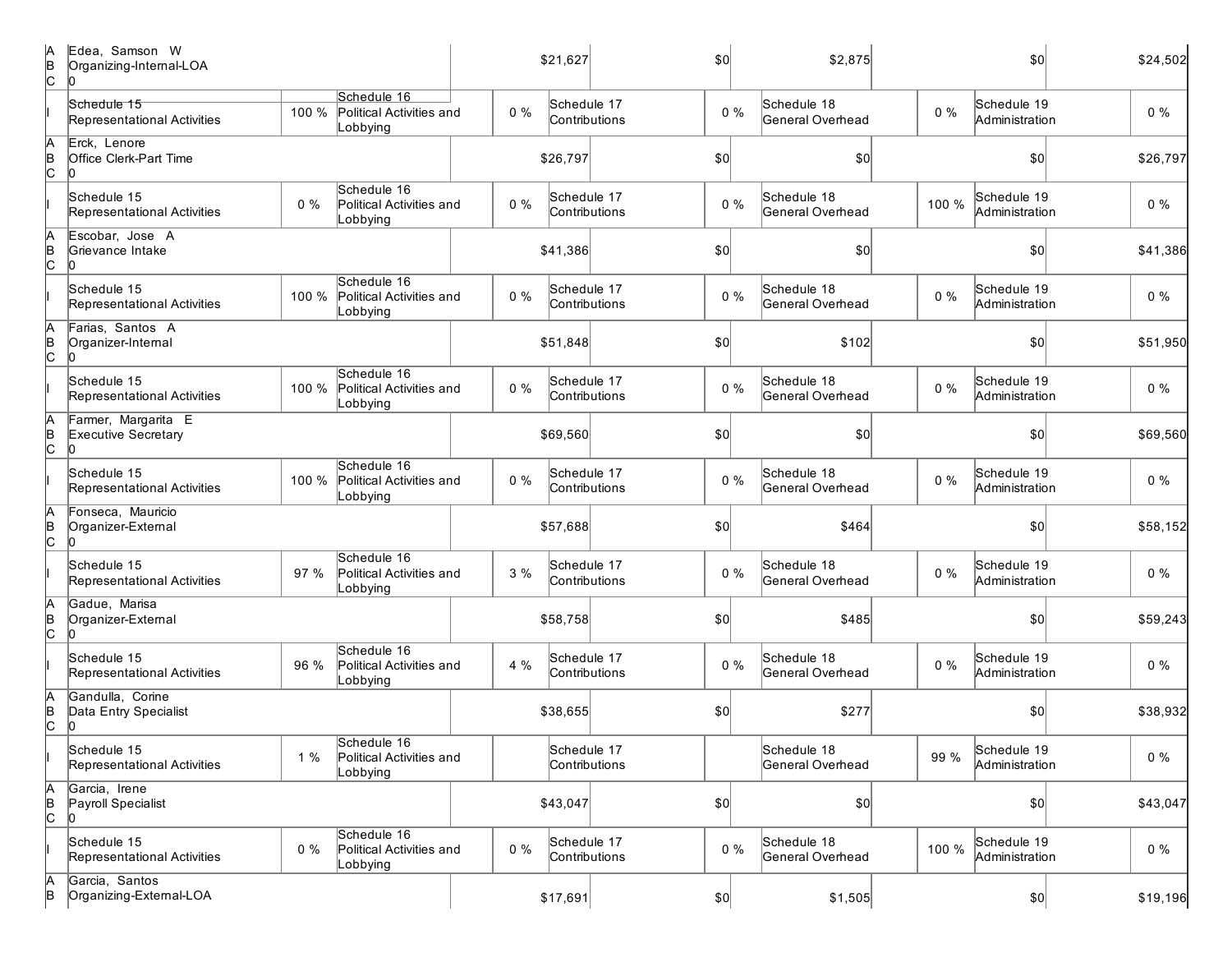| C              | $ 0\rangle$                                           |       |                                                     |       |                              |               |       |                                 |       |                               |          |
|----------------|-------------------------------------------------------|-------|-----------------------------------------------------|-------|------------------------------|---------------|-------|---------------------------------|-------|-------------------------------|----------|
|                | Schedule 15<br>Representational Activities            | 100 % | Schedule 16<br>Political Activities and<br>Lobbying | $0\%$ | Schedule 17<br>Contributions |               | $0\%$ | Schedule 18<br>General Overhead | $0\%$ | Schedule 19<br>Administration | $0\%$    |
| A<br>B<br>C    | Gatti, Grace<br>Executive Secretary<br>10             |       |                                                     |       | \$49,915                     |               | \$0   | \$0                             |       | \$0                           | \$49,915 |
|                | Schedule 15<br>Representational Activities            | 84 %  | Schedule 16<br>Political Activities and<br>Lobbying | $0\%$ | Schedule 17<br>Contributions |               | $0\%$ | Schedule 18<br>General Overhead | 16 %  | Schedule 19<br>Administration | $0\%$    |
| A<br>B<br>C    | Gerhart, Dawne L<br>Secretary<br>10                   |       |                                                     |       | \$40,845                     |               | \$0   | \$0                             |       | \$0                           | \$40,845 |
|                | Schedule 15<br>Representational Activities            | 100 % | Schedule 16<br>Political Activities and<br>Lobbying | $0\%$ | Schedule 17<br>Contributions |               | $0\%$ | Schedule 18<br>General Overhead | $0\%$ | Schedule 19<br>Administration | $0\%$    |
| в<br> С        | Giannone, Felicia<br>Grievance Specialist             |       |                                                     |       | \$57,744                     |               | \$0   | \$589                           |       | \$0                           | \$58,333 |
|                | Schedule 15<br>Representational Activities            | 100 % | Schedule 16<br>Political Activities and<br>Lobbying | $0\%$ | Schedule 17<br>Contributions |               | $0\%$ | Schedule 18<br>General Overhead | $0\%$ | Schedule 19<br>Administration | $0\%$    |
| в<br> С        | Godinez, Guillermina<br>Secretary<br>Ю                |       |                                                     |       | \$41,996                     |               | \$0   | \$0                             |       | \$0                           | \$41,996 |
|                | Schedule 15<br>Representational Activities            | 0%    | Schedule 16<br>Political Activities and<br>Lobbying | $0\%$ | Schedule 17<br>Contributions |               | $0\%$ | Schedule 18<br>General Overhead | 100 % | Schedule 19<br>Administration | $0\%$    |
| в<br> С        | Gomez, Ana B<br>Organizer-Internal<br>IO              |       |                                                     |       | \$60,129                     |               | \$0   | \$390                           |       | \$0                           | \$60,519 |
|                | Schedule 15<br>Representational Activities            | 100 % | Schedule 16<br>Political Activities and<br>Lobbying | $0\%$ | Schedule 17                  | Contributions | $0\%$ | Schedule 18<br>General Overhead | $0\%$ | Schedule 19<br>Administration | $0\%$    |
| $\overline{c}$ | Guereque, Gilberto<br>Organizer-Internal Lead         |       |                                                     |       | \$66,063                     |               | \$0   | \$390                           |       | \$0                           | \$66,453 |
|                | Schedule 15<br>Representational Activities            | 100 % | Schedule 16<br>Political Activities and<br>Lobbying | $0\%$ | Schedule 17<br>Contributions |               | $0\%$ | Schedule 18<br>General Overhead | $0\%$ | Schedule 19<br>Administration | $0\%$    |
| в<br> С        | Gutierrez, Elizabeth<br>Translator<br>lO              |       |                                                     |       | \$24,088                     |               | \$0   | \$0                             |       | \$0                           | \$24,088 |
|                | Schedule 15<br>Representational Activities            | 1%    | Schedule 16<br>Political Activities and<br>Lobbying | $0\%$ | Schedule 17<br>Contributions |               | $0\%$ | Schedule 18<br>General Overhead | 99 %  | Schedule 19<br>Administration | $0\%$    |
| A<br>B<br>C    | Hammett, Rowena<br><b>Accounting Specialist</b><br>10 |       |                                                     |       | \$38,943                     |               | \$0   | $ 10\rangle$                    |       | 50                            | \$38,943 |
|                | Schedule 15<br>Representational Activities            | $0\%$ | Schedule 16<br>Political Activities and<br>Lobbying | $0\%$ | Schedule 17<br>Contributions |               | $0\%$ | Schedule 18<br>General Overhead | 100 % | Schedule 19<br>Administration | $0\%$    |
| A<br>B<br>C    | Henderson, Donell<br>Organizer-Internal Lead<br>10    |       |                                                     |       | \$60,354                     |               | \$0]  | \$390                           |       |                               | \$60,744 |
|                |                                                       |       |                                                     |       |                              |               |       |                                 |       |                               |          |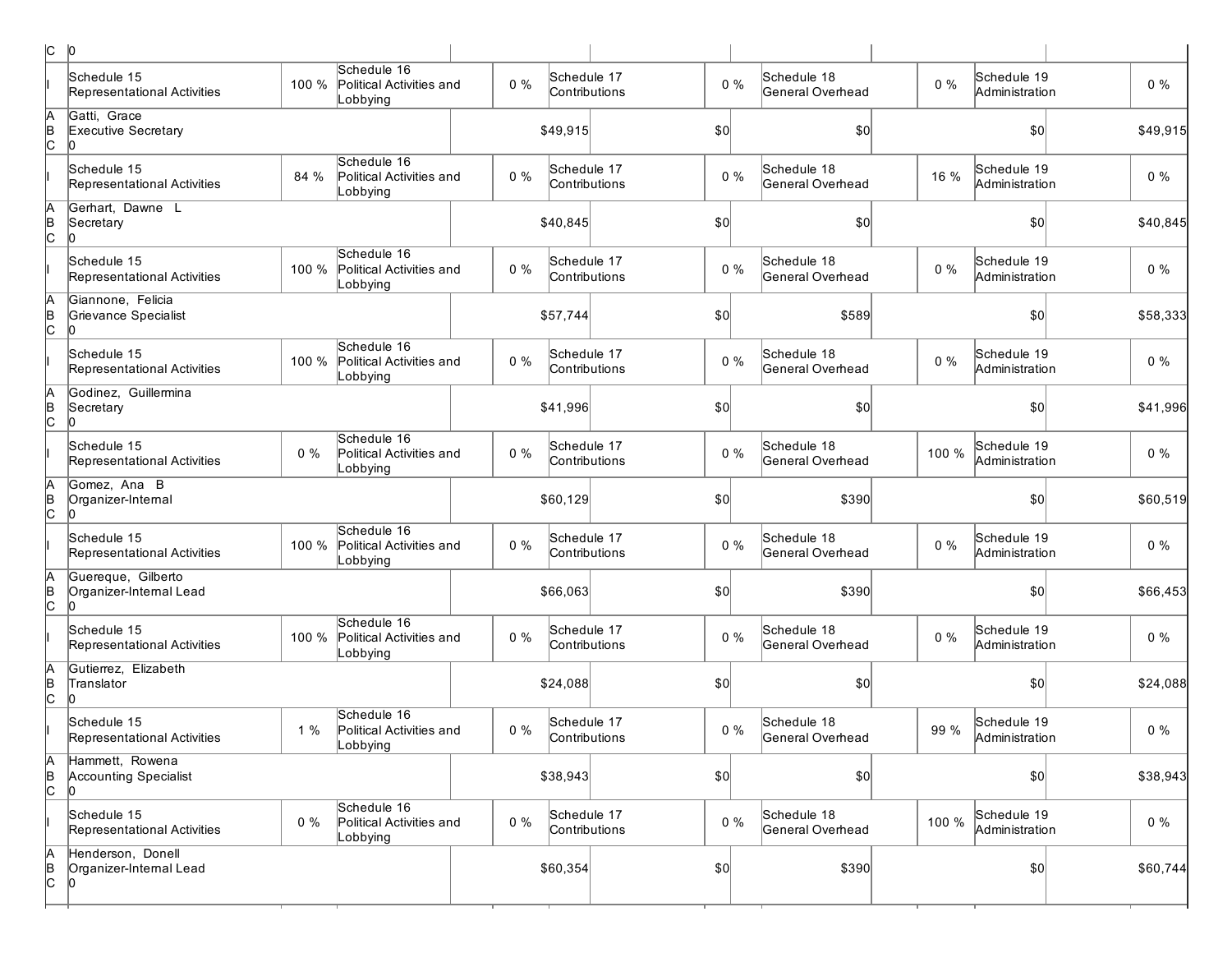|               | Schedule 15<br>Representational Activities     | 98 %  | Schedule 16<br>Political Activities and<br>Lobbying | 2%    | Schedule 17<br>Contributions | $0\%$ | Schedule 18<br>General Overhead | $0\%$ | Schedule 19<br>Administration | 0%       |
|---------------|------------------------------------------------|-------|-----------------------------------------------------|-------|------------------------------|-------|---------------------------------|-------|-------------------------------|----------|
|               | Henry, Wanda L                                 |       |                                                     |       |                              |       |                                 |       |                               |          |
| A<br>B<br>C   | <b>Director of Operations</b>                  |       |                                                     |       | \$65,304                     | 50    | \$163                           |       | \$0                           | \$65,467 |
|               | Schedule 15<br>Representational Activities     | 1%    | Schedule 16<br>Political Activities and<br>Lobbying | $0\%$ | Schedule 17<br>Contributions | $0\%$ | Schedule 18<br>General Overhead | 99 %  | Schedule 19<br>Administration | $0\%$    |
| A<br>B<br>C   | Hernandez, Lenis J<br>Executive Secretary      |       |                                                     |       | \$46,632                     | \$0   | \$0                             |       | \$0                           | \$46,632 |
|               | Schedule 15<br>Representational Activities     | 1%    | Schedule 16<br>Political Activities and<br>Lobbying | $0\%$ | Schedule 17<br>Contributions | $0\%$ | Schedule 18<br>General Overhead | 99 %  | Schedule 19<br>Administration | $0\%$    |
| A<br>B<br>C   | Holmes, Maya S<br>Research Director            |       |                                                     |       | \$65,828                     | \$0   | \$1,633                         |       | \$0                           | \$67,461 |
|               | Schedule 15<br>Representational Activities     | 99 %  | Schedule 16<br>Political Activities and<br>Lobbying | 1%    | Schedule 17<br>Contributions | $0\%$ | Schedule 18<br>General Overhead | $0\%$ | Schedule 19<br>Administration | $0\%$    |
| A<br>B<br>C   | Hughes, Robyn D<br>Finance Director<br>In      |       |                                                     |       | \$67,973                     | \$0   | \$753                           |       | \$0                           | \$68,726 |
|               | Schedule 15<br>Representational Activities     | 4 %   | Schedule 16<br>Political Activities and<br>Lobbying | $0\%$ | Schedule 17<br>Contributions | $0\%$ | Schedule 18<br>General Overhead | 93 %  | Schedule 19<br>Administration | 3%       |
| $\frac{A}{C}$ | Ituarte, Michaelina M<br>Dispatcher-Banquets   |       |                                                     |       | \$63,305                     | \$0   | \$0                             |       | \$600                         | \$63,905 |
|               | Schedule 15<br>Representational Activities     | 100 % | Schedule 16<br>Political Activities and<br>Lobbying | $0\%$ | Schedule 17<br>Contributions | $0\%$ | Schedule 18<br>General Overhead | $0\%$ | Schedule 19<br>Administration | 0%       |
| A<br> в<br> С | Janz, Linda M<br>Grievance Intake              |       |                                                     |       | \$47,136                     | \$0   | \$195                           |       | \$0                           | \$47,331 |
|               | Schedule 15<br>Representational Activities     | 86 %  | Schedule 16<br>Political Activities and<br>Lobbying | $0\%$ | Schedule 17<br>Contributions | $0\%$ | Schedule 18<br>General Overhead | $0\%$ | Schedule 19<br>Administration | 14 %     |
| A<br>B<br>C   | Khan, Bethany A<br>Communications              |       |                                                     |       | \$51,680                     | \$0   | \$1,616                         |       | \$0                           | \$53,296 |
|               | Schedule 15<br>Representational Activities     | 100 % | Schedule 16<br>Political Activities and<br>Lobbying | $0\%$ | Schedule 17<br>Contributions | $0\%$ | Schedule 18<br>General Overhead | 0%    | Schedule 19<br>Administration | $0\%$    |
| B<br>C        | Kline, Cristina<br>Organizer-External<br>l0    |       |                                                     |       | \$58,077                     | \$0   | \$506                           |       | \$0]                          | \$58,583 |
|               | Schedule 15<br>Representational Activities     | 100 % | Schedule 16<br>Political Activities and<br>Lobbying | $0\%$ | Schedule 17<br>Contributions | $0\%$ | Schedule 18<br>General Overhead | $0\%$ | Schedule 19<br>Administration | $0\%$    |
| A<br>B<br>C   | Kline, Kevin<br>Organizer-Ext Dept Head<br>lo. |       |                                                     |       | \$25,941                     | \$0]  | \$390                           |       | \$0                           | \$26,331 |
|               | Schedule 15                                    |       | Schedule 16                                         |       | Schedule 17                  |       | Schedule 18                     |       | Schedule 19                   |          |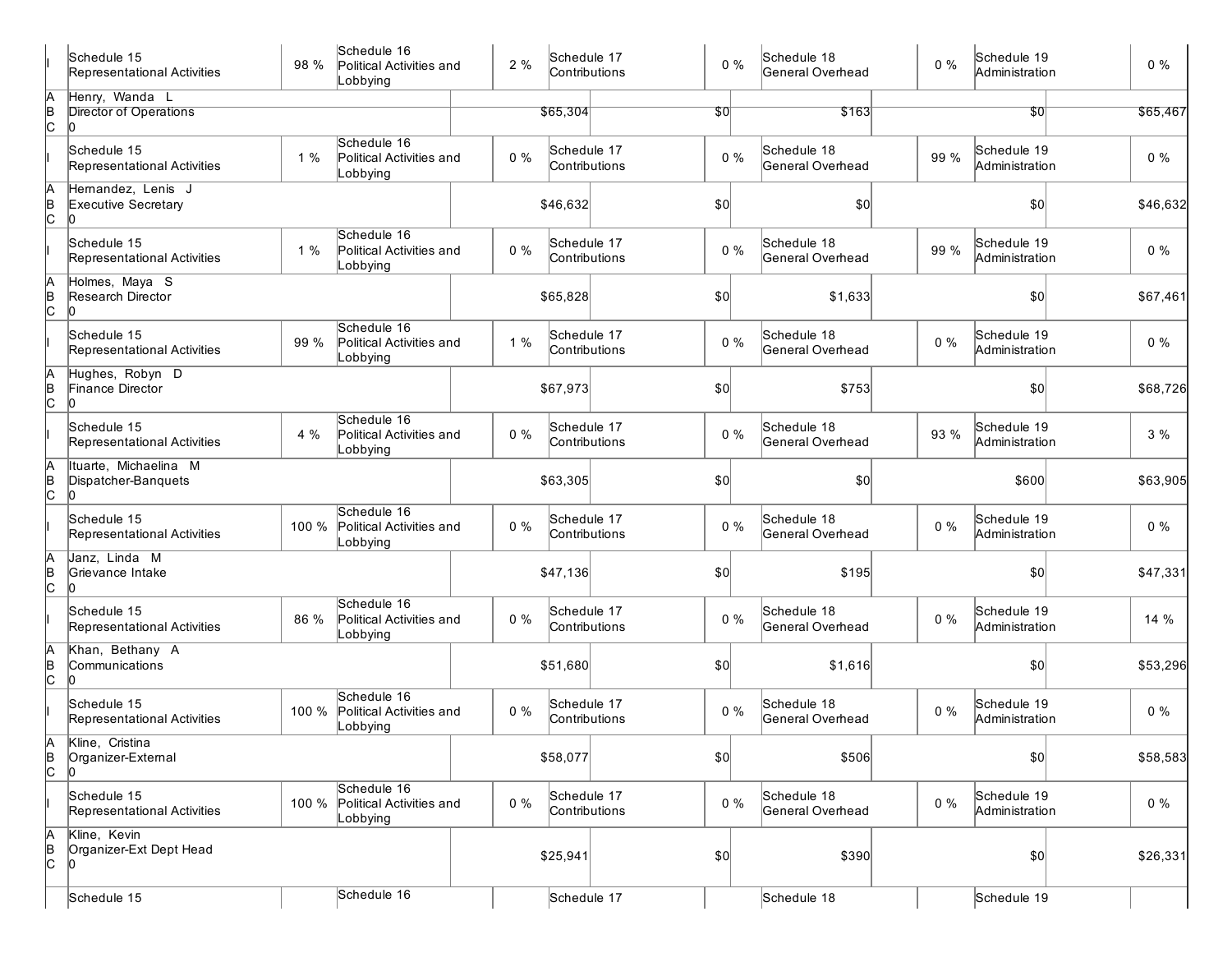|                 | Representational Activities                      | 99 %  | Political Activities and<br>Lobbying                | $0\%$ | Contributions                | 0%    | General Overhead                | $0\%$ | Administration                | $1\%$    |
|-----------------|--------------------------------------------------|-------|-----------------------------------------------------|-------|------------------------------|-------|---------------------------------|-------|-------------------------------|----------|
| A<br>B<br>C     | Kubiak, Norbert<br>Director of Legal Affairs     |       |                                                     |       | \$68,443                     | \$0   | \$1,581                         |       | \$0                           | \$70,024 |
|                 | Schedule 15<br>Representational Activities       | 98 %  | Schedule 16<br>Political Activities and<br>_obbying | 2%    | Schedule 17<br>Contributions | $0\%$ | Schedule 18<br>General Overhead | $0\%$ | Schedule 19<br>Administration | $0\%$    |
| A<br>B<br>C     | Leon, Martha<br>Organizing-Internal-LOA          |       |                                                     |       | \$18,161                     | \$0   | \$2,181                         |       | 0                             | \$20,342 |
|                 | Schedule 15<br>Representational Activities       | 100 % | Schedule 16<br>Political Activities and<br>Lobbying | $0\%$ | Schedule 17<br>Contributions | $0\%$ | Schedule 18<br>General Overhead | $0\%$ | Schedule 19<br>Administration | $0\%$    |
| $\overline{AB}$ | Leong, Amy L<br>Community Organizer              |       |                                                     |       | \$37,948                     | \$0   | \$122                           |       | \$0                           | \$38,070 |
|                 | Schedule 15<br>Representational Activities       | 100 % | Schedule 16<br>Political Activities and<br>Lobbying | $0\%$ | Schedule 17<br>Contributions | $0\%$ | Schedule 18<br>General Overhead | $0\%$ | Schedule 19<br>Administration | $0\%$    |
| A<br>B<br>C     | Lindsey, Patricia R<br>Organizer-Internal<br>ln. |       |                                                     |       | \$54,200                     | \$0   | \$244                           |       | \$23                          | \$54,467 |
|                 | Schedule 15<br>Representational Activities       | 100 % | Schedule 16<br>Political Activities and<br>Lobbying | $0\%$ | Schedule 17<br>Contributions | $0\%$ | Schedule 18<br>General Overhead | $0\%$ | Schedule 19<br>Administration | $0\%$    |
| A<br>B<br>C     | Liu, Ken K<br>Research Director<br>lo.           |       |                                                     |       | \$65,767                     | \$0   | \$1,150                         |       | \$0                           | \$66,917 |
|                 | Schedule 15<br>Representational Activities       | 100 % | Schedule 16<br>Political Activities and<br>Lobbying | $0\%$ | Schedule 17<br>Contributions | $0\%$ | Schedule 18<br>General Overhead | $0\%$ | Schedule 19<br>Administration | $0\%$    |
| A<br>B<br>C     | Locatelli, Guy A<br>Organizer-Internal<br>lo.    |       |                                                     |       | \$56,634                     | \$0   | \$381                           |       | \$0                           | \$57,015 |
|                 | Schedule 15<br>Representational Activities       | 87 %  | Schedule 16<br>Political Activities and<br>Lobbying | 13 %  | Schedule 17<br>Contributions | $0\%$ | Schedule 18<br>General Overhead | $0\%$ | Schedule 19<br>Administration | $0\%$    |
| $\overline{AB}$ | Love, Jimmy D<br>Organizer-Internal              |       |                                                     |       | \$57,917                     | \$0   | \$1,287                         |       | \$0                           | \$59,204 |
|                 | Schedule 15<br>Representational Activities       | 98 %  | Schedule 16<br>Political Activities and<br>Lobbying | 2%    | Schedule 17<br>Contributions | $0\%$ | Schedule 18<br>General Overhead | $0\%$ | Schedule 19<br>Administration | $0\%$    |
| Α<br>В<br>С     | Lozano, Edna<br>Organizing-Internal-LOA<br>10    |       |                                                     |       | \$21,647                     | \$0   | \$1,082                         |       | \$0                           | \$22,729 |
|                 | Schedule 15<br>Representational Activities       | 100 % | Schedule 16<br>Political Activities and<br>obbying_ | $0\%$ | Schedule 17<br>Contributions | $0\%$ | Schedule 18<br>General Overhead | $0\%$ | Schedule 19<br>Administration | $0\%$    |
| A<br>B<br>C     | Luna, Maria<br>Orientation Specialist<br>lO      |       |                                                     |       | \$38,167                     | \$0   | \$1,619                         |       | $ 10\rangle$                  | \$39,786 |
|                 | Schedule 15<br>Representational Activities       | 100 % | Schedule 16<br>Political Activities and<br>Lobbying | 0%    | Schedule 17<br>Contributions | $0\%$ | Schedule 18<br>General Overhead | $0\%$ | Schedule 19<br>Administration | $0\%$    |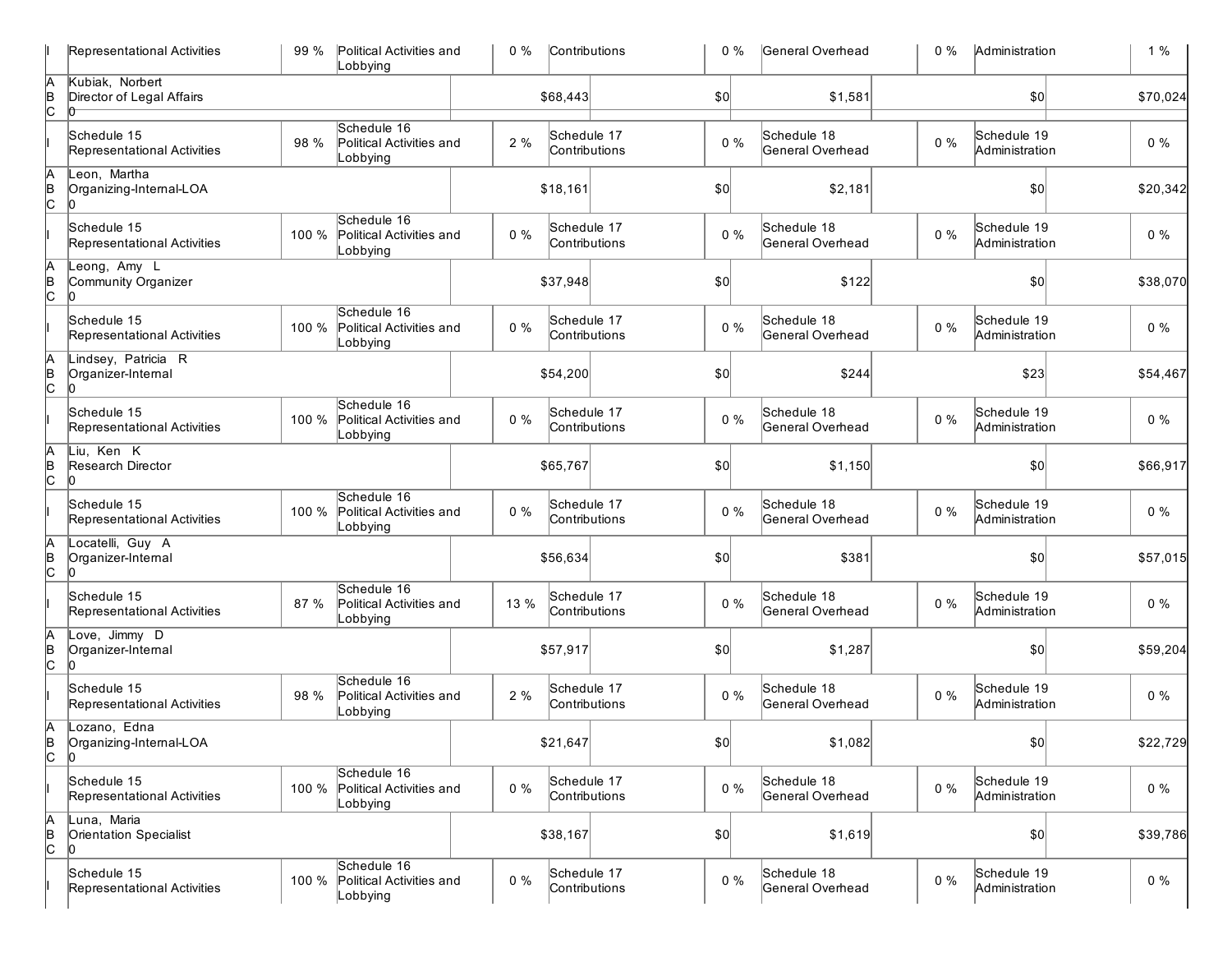| þ<br> в<br> C     | Maciel, Guadalupe<br>Organizer-Internal            |                                                              | \$58,811 | \$0                          | \$585                                    | \$0                                    | \$59,396 |
|-------------------|----------------------------------------------------|--------------------------------------------------------------|----------|------------------------------|------------------------------------------|----------------------------------------|----------|
|                   | Schedule 15<br>Representational Activities         | Schedule 16<br>100 %<br>Political Activities and<br>Lobbying | $0\%$    | Schedule 17<br>Contributions | Schedule 18<br>$0\%$<br>General Overhead | Schedule 19<br>$0\%$<br>Administration | $0\%$    |
| h<br> в<br> С     | Mares, Maria P<br>Organizer-Intemal                |                                                              | \$56,445 | \$0                          | \$2,282                                  | \$0                                    | \$58,727 |
|                   | Schedule 15<br>Representational Activities         | Schedule 16<br>94 %<br>Political Activities and<br>Lobbying  | 6 %      | Schedule 17<br>Contributions | Schedule 18<br>$0\%$<br>General Overhead | Schedule 19<br>$0\%$<br>Administration | $0\%$    |
| A<br>B<br>C       | Martin, Anthony J<br>Grievance Specialist<br>ľn    |                                                              | \$58,393 | \$0                          | \$282                                    | \$0                                    | \$58,675 |
|                   | Schedule 15<br>Representational Activities         | Schedule 16<br>100 %<br>Political Activities and<br>Lobbying | $0\%$    | Schedule 17<br>Contributions | Schedule 18<br>$0\%$<br>General Overhead | Schedule 19<br>$0\%$<br>Administration | $0\%$    |
| A<br>B<br>C       | Marzola, Eleni H<br>Executive Secretary<br>10      |                                                              | \$51,031 | \$0                          | \$0                                      | \$0                                    | \$51,031 |
|                   | Schedule 15<br>Representational Activities         | Schedule 16<br>$0\%$<br>Political Activities and<br>_obbying | $0\%$    | Schedule 17<br>Contributions | Schedule 18<br>$0\%$<br>General Overhead | Schedule 19<br>$0\%$<br>Administration | 100 %    |
| A<br>B<br>C       | Medina. Mario A<br>Organizer-External<br>10        |                                                              | \$57,824 | \$0                          | \$481                                    | \$0                                    | \$58,305 |
|                   | Schedule 15<br>Representational Activities         | Schedule 16<br>97 %<br>Political Activities and<br>_obbying  | 3%       | Schedule 17<br>Contributions | Schedule 18<br>$0\%$<br>General Overhead | Schedule 19<br>$0\%$<br>Administration | $0\%$    |
| A<br>B<br>C       | Menjivar, Carlos E<br>Security<br>ľn               |                                                              | \$47,209 | \$0                          | \$0                                      | \$0                                    | \$47,209 |
|                   | Schedule 15<br>Representational Activities         | Schedule 16<br>95 %<br>Political Activities and<br>Lobbying  | 5 %      | Schedule 17<br>Contributions | Schedule 18<br>$0\%$<br>General Overhead | Schedule 19<br>$0\%$<br>Administration | $0\%$    |
| $A$<br>$B$<br>$C$ | Meza-Redmond, Guadalupe<br>Organizing-Internal-LOA |                                                              | \$16,625 | \$0                          | \$850                                    | \$0                                    | \$17,475 |
|                   | Schedule 15<br>Representational Activities         | Schedule 16<br>100 %<br>Political Activities and<br>_obbying | $0\%$    | Schedule 17<br>Contributions | Schedule 18<br>$0\%$<br>General Overhead | Schedule 19<br>$0\%$<br>Administration | $0\%$    |
| A<br>B<br>C       | Mitchell, Maria E<br>Organizer-External<br>10      |                                                              | \$59,139 | \$0                          | \$91                                     | \$0                                    | \$59,230 |
|                   | Schedule 15<br>Representational Activities         | Schedule 16<br>95 %<br>Political Activities and<br>Lobbying  | 5 %      | Schedule 17<br>Contributions | Schedule 18<br>$0\%$<br>General Overhead | Schedule 19<br>$0\%$<br>Administration | $0\%$    |
| A<br>B<br>C       | Moseley, Patti A<br>Mbr Svc Spec/WC & Unemp<br>10  |                                                              | \$64,973 | \$0                          | \$390                                    | $ 10\rangle$                           | \$65,363 |
|                   | Schedule 15<br>Representational Activities         | Schedule 16<br>100 % Political Activities and<br>Lobbying    | $0\%$    | Schedule 17<br>Contributions | Schedule 18<br>$0\%$<br>General Overhead | Schedule 19<br>$0\%$<br>Administration | $0\%$    |
| Α                 | Munguia, Monica                                    |                                                              |          |                              |                                          |                                        |          |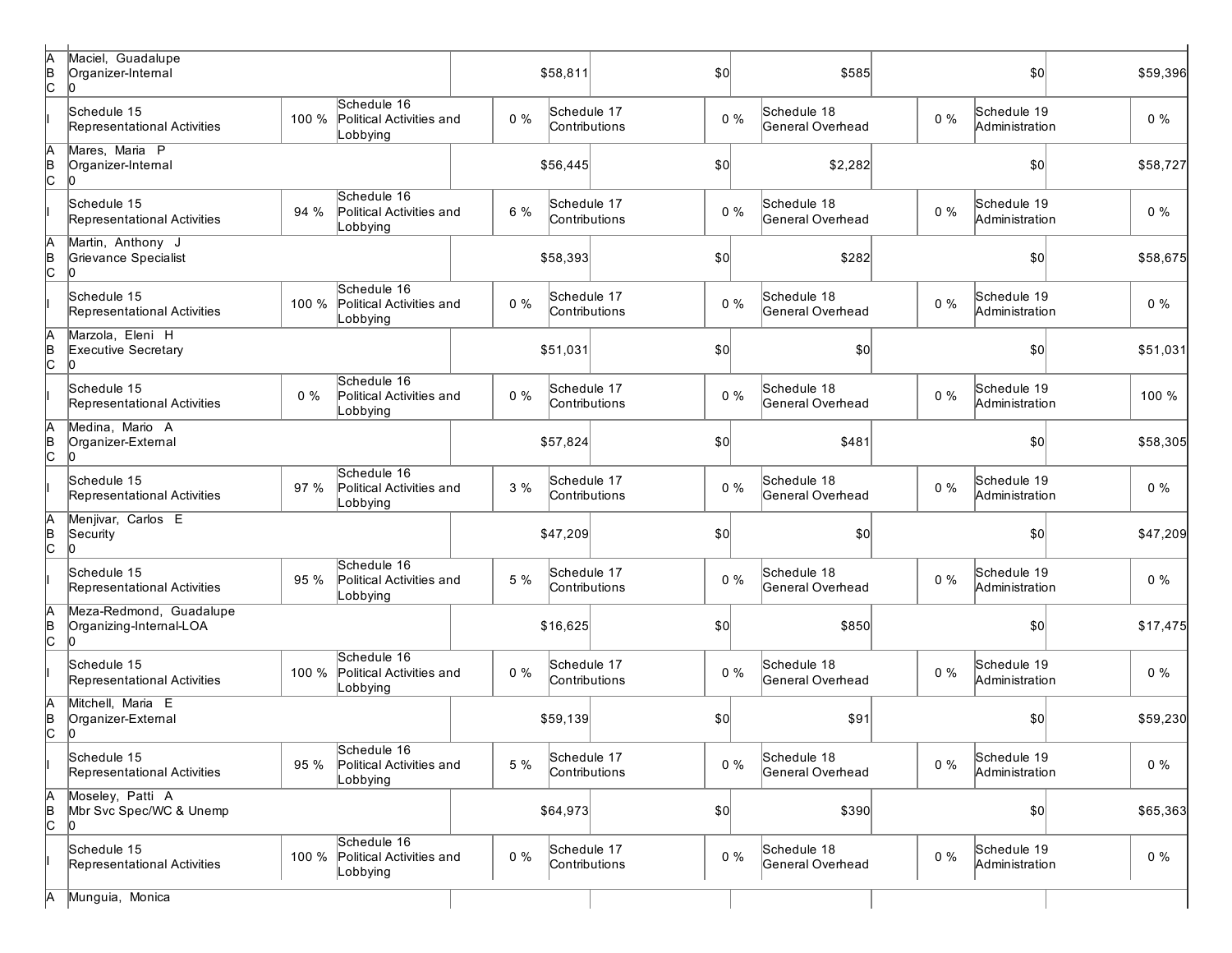| B<br>c          | Organizing-Internal-LOA                              |       |                                                           |       | \$30,667                     | \$0   | \$2,957                         |       | \$0                           | \$33,624 |
|-----------------|------------------------------------------------------|-------|-----------------------------------------------------------|-------|------------------------------|-------|---------------------------------|-------|-------------------------------|----------|
|                 | Schedule 15<br>Representational Activities           | 100 % | Schedule 16<br>Political Activities and<br>Lobbying       | $0\%$ | Schedule 17<br>Contributions | $0\%$ | Schedule 18<br>General Overhead | $0\%$ | Schedule 19<br>Administration | $0\%$    |
| A<br> в<br> C   | Muniz, Elodia<br>Orientation Specialist              |       |                                                           |       | \$39,022                     | \$0]  | \$0                             |       | \$0                           | \$39,022 |
|                 | Schedule 15<br>Representational Activities           | 100 % | Schedule 16<br>Political Activities and<br>Lobbying       | $0\%$ | Schedule 17<br>Contributions | $0\%$ | Schedule 18<br>General Overhead | $0\%$ | Schedule 19<br>Administration | $0\%$    |
| A<br> в<br> С   | Navas, Ramiro J<br>Organizer-External Lead           |       |                                                           |       | \$67,132                     | \$0]  | \$3,428                         |       | \$0                           | \$70,560 |
|                 | Schedule 15<br>Representational Activities           | 100 % | Schedule 16<br>Political Activities and<br>Lobbying       | $0\%$ | Schedule 17<br>Contributions | $0\%$ | Schedule 18<br>General Overhead | $0\%$ | Schedule 19<br>Administration | $0\%$    |
| A<br>B<br>C     | Noonkester, Mark J<br><b>Accounting Specialist</b>   |       |                                                           |       | \$39,835                     | \$0   | \$0                             |       | 50                            | \$39,835 |
|                 | Schedule 15<br>Representational Activities           | $0\%$ | Schedule 16<br>Political Activities and<br>Lobbying       | $0\%$ | Schedule 17<br>Contributions | $0\%$ | Schedule 18<br>General Overhead | 100 % | Schedule 19<br>Administration | $0\%$    |
| A<br> в<br> C   | Norman, James L<br><b>IT-Network Administrator</b>   |       |                                                           |       | \$33,179                     | \$0   | \$0]                            |       | \$0                           | \$33,179 |
|                 | Schedule 15<br>Representational Activities           | $0\%$ | Schedule 16<br>Political Activities and<br>Lobbying       | $0\%$ | Schedule 17<br>Contributions | $0\%$ | Schedule 18<br>General Overhead | 99 %  | Schedule 19<br>Administration | $1\%$    |
| A<br>B<br>C     | O'Brien, Jacqueline<br>Organizer-Internal Lead<br>l0 |       |                                                           |       | \$63,157                     | \$0   | \$1,905                         |       | \$0                           | \$65,062 |
|                 | Schedule 15<br>Representational Activities           | 97 %  | Schedule 16<br>Political Activities and<br>Lobbying       | 3%    | Schedule 17<br>Contributions | $0\%$ | Schedule 18<br>General Overhead | $0\%$ | Schedule 19<br>Administration | $0\%$    |
| A<br>B<br>C     | Ocampo, Maria G<br>Organizer-Internal                |       |                                                           |       | \$44,919                     | \$0   | \$3,081                         |       | \$0                           | \$48,000 |
|                 | Schedule 15<br>Representational Activities           | 95 %  | Schedule 16<br>Political Activities and<br>Lobbying       | 5 %   | Schedule 17<br>Contributions | $0\%$ | Schedule 18<br>General Overhead | $0\%$ | Schedule 19<br>Administration | $0\%$    |
| A<br>B<br>C     | Ordinario, Maria C<br>Member Services Spec/Comm      |       |                                                           |       | \$67,213                     | \$0   | \$0                             |       | \$0                           | \$67,213 |
|                 | Schedule 15<br>Representational Activities           |       | Schedule 16<br>100 % Political Activities and<br>Lobbying | $0\%$ | Schedule 17<br>Contributions | $0\%$ | Schedule 18<br>General Overhead | $0\%$ | Schedule 19<br>Administration | $0\%$    |
| $\overline{AB}$ | Orozco, Lorena<br>Translator                         |       |                                                           |       | \$41,771                     | \$0]  | \$0                             |       | \$0                           | \$41,771 |
|                 | Schedule 15<br>Representational Activities           | $0\%$ | Schedule 16<br>Political Activities and<br>Lobbying       | $0\%$ | Schedule 17<br>Contributions | $0\%$ | Schedule 18<br>General Overhead | $0\%$ | Schedule 19<br>Administration | 100 %    |
| A<br>B          | Osorio Garcia, Josefa A<br>Organizer-Internal        |       |                                                           |       | \$58,728                     | \$0]  | \$443                           |       | $ 10\rangle$                  | \$59,171 |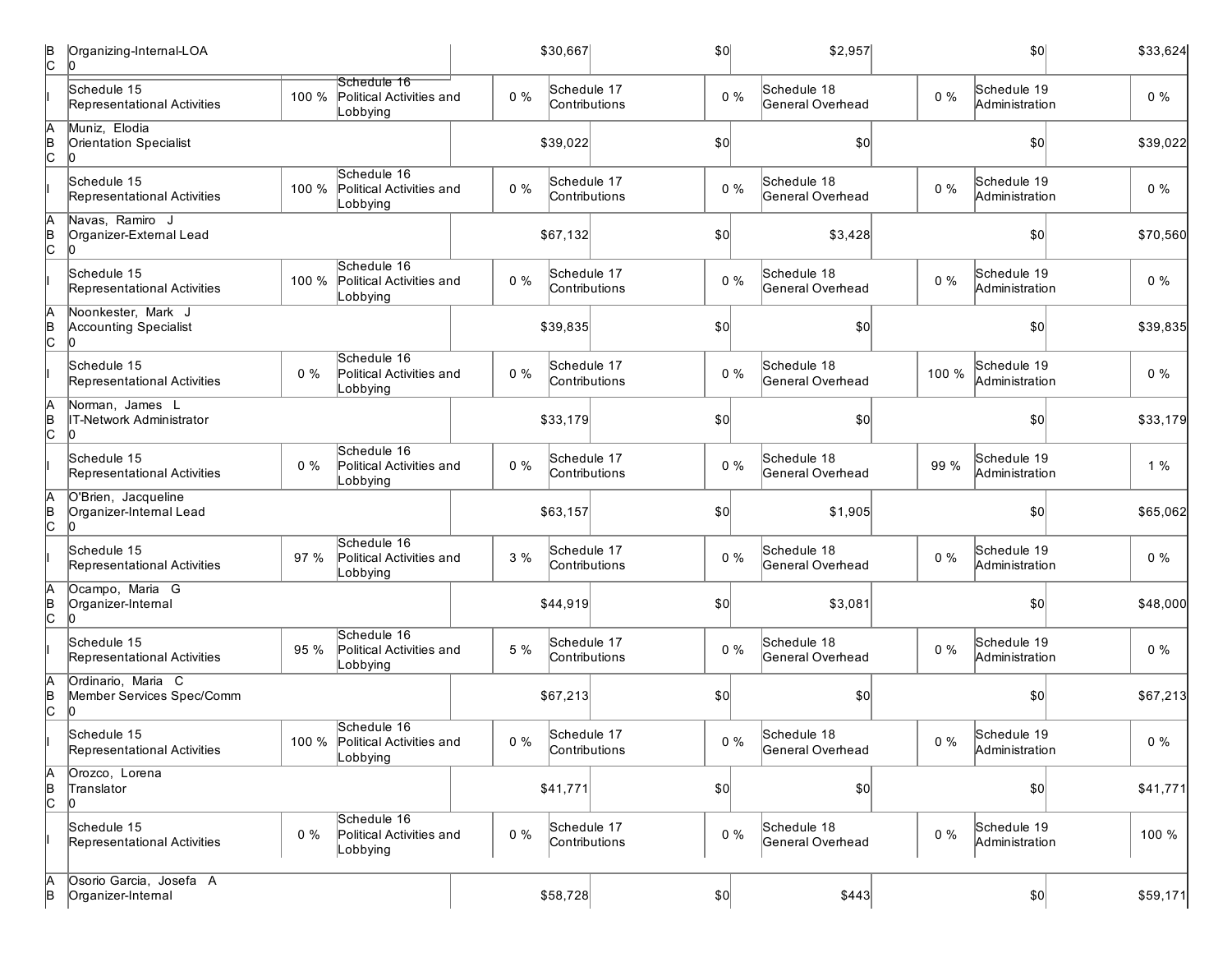|                    | $ C $ $ 0 $                                          |       |                                                     |       |                              |       |                                 |       |                               |          |
|--------------------|------------------------------------------------------|-------|-----------------------------------------------------|-------|------------------------------|-------|---------------------------------|-------|-------------------------------|----------|
|                    | Schedule 15<br>Representational Activities           | 100 % | Schedule 16<br>Political Activities and<br>Lobbying | $0\%$ | Schedule 17<br>Contributions | $0\%$ | Schedule 18<br>General Overhead | $0\%$ | Schedule 19<br>Administration | $0\%$    |
| A<br>$\frac{1}{2}$ | Owens, Mark J<br>Data Entry Specialist               |       |                                                     |       | \$44,760                     | \$0   | \$0                             |       | \$0                           | \$44,760 |
|                    | Schedule 15<br>Representational Activities           | 23 %  | Schedule 16<br>Political Activities and<br>_obbying | $0\%$ | Schedule 17<br>Contributions | $0\%$ | Schedule 18<br>General Overhead | 77 %  | Schedule 19<br>Administration | $0\%$    |
| A<br> B<br> C      | Padilla, Carlos<br>Organizing-Internal-LOA           |       |                                                     |       | \$18,489                     | \$0   | \$1,933                         |       | \$0                           | \$20,422 |
|                    | Schedule 15<br>Representational Activities           | 100 % | Schedule 16<br>Political Activities and<br>Lobbying | $0\%$ | Schedule 17<br>Contributions | $0\%$ | Schedule 18<br>General Overhead | $0\%$ | Schedule 19<br>Administration | $0\%$    |
| h<br> в<br> C      | Pappageorge, Monique<br>Secretary                    |       |                                                     |       | \$8,934                      | \$0   | \$6,943                         |       | \$0                           | \$15,877 |
|                    | Schedule 15<br>Representational Activities           | 1%    | Schedule 16<br>Political Activities and<br>Lobbying | $0\%$ | Schedule 17<br>Contributions | $0\%$ | Schedule 18<br>General Overhead | 99 %  | Schedule 19<br>Administration | $0\%$    |
| в<br> С            | Pena, Evangelina<br>Data Entry Specialist            |       |                                                     |       | \$40,327                     | \$0   | \$130                           |       | \$0                           | \$40,457 |
|                    | Schedule 15<br>Representational Activities           | 100 % | Schedule 16<br>Political Activities and<br>Lobbying | $0\%$ | Schedule 17<br>Contributions | $0\%$ | Schedule 18<br>General Overhead | $0\%$ | Schedule 19<br>Administration | $0\%$    |
| h<br> B<br> C      | Pineda, Jose L<br>Organizer-Ext Dept Head<br>ln.     |       |                                                     |       | \$73,393                     | \$0   | \$1,388                         |       | \$0                           | \$74,781 |
|                    | Schedule 15<br>Representational Activities           | 98 %  | Schedule 16<br>Political Activities and<br>Lobbying | 2%    | Schedule 17<br>Contributions | $0\%$ | Schedule 18<br>General Overhead | $0\%$ | Schedule 19<br>Administration | $0\%$    |
| A<br>B<br>C        | Pisanello, Judith A<br>Cashier<br>lo.                |       |                                                     |       | \$38,668                     | \$0   | \$0                             |       | \$0                           | \$38,668 |
|                    | Schedule 15<br>Representational Activities           | $0\%$ | Schedule 16<br>Political Activities and<br>Lobbying | $0\%$ | Schedule 17<br>Contributions | $0\%$ | Schedule 18<br>General Overhead | 100 % | Schedule 19<br>Administration | $0\%$    |
| A<br>B<br>C        | Portillo, Guadalupe<br>Organizing-Internal-LOA<br>In |       |                                                     |       | \$36,518                     | \$0   | \$2,246                         |       | \$0                           | \$38,764 |
|                    | Schedule 15<br>Representational Activities           | 100 % | Schedule 16<br>Political Activities and<br>Lobbying | $0\%$ | Schedule 17<br>Contributions | $0\%$ | Schedule 18<br>General Overhead | $0\%$ | Schedule 19<br>Administration | $0\%$    |
| A<br>B<br>C        | Preciado, Mirna<br>Organizer-Dept Head               |       |                                                     |       | \$67,199                     | \$0   | \$0                             |       | \$0                           | \$67,199 |
|                    | Schedule 15<br>Representational Activities           | 97 %  | Schedule 16<br>Political Activities and<br>Lobbying | 1%    | Schedule 17<br>Contributions | $0\%$ | Schedule 18<br>General Overhead | $0\%$ | Schedule 19<br>Administration | 2%       |
| A<br>B<br>C        | Quesnell, Nicole A<br>Grievance Specialist           |       |                                                     |       | \$57,744                     | 50    | \$390                           |       | \$0]                          | \$58,134 |
|                    |                                                      |       |                                                     |       |                              |       |                                 |       |                               |          |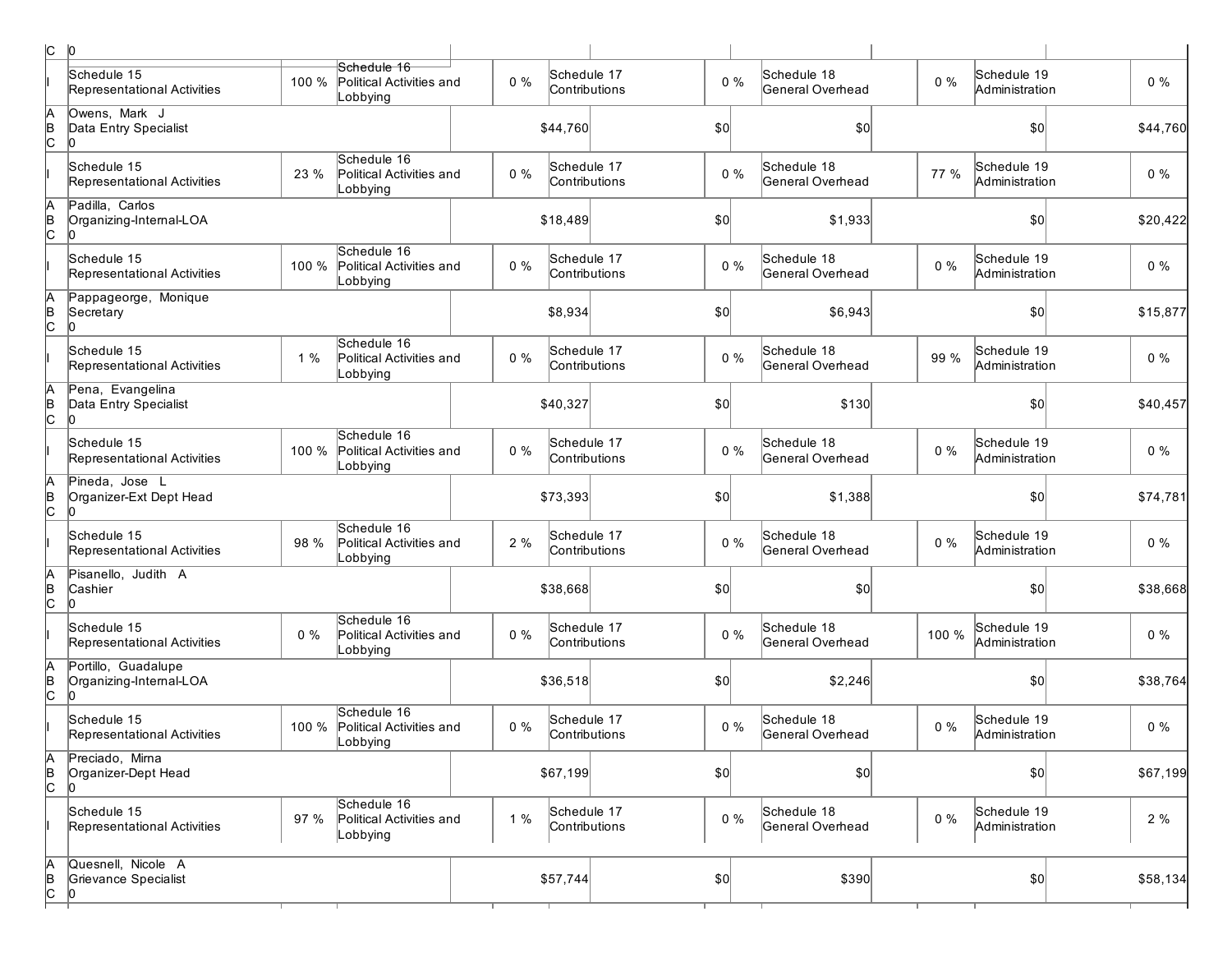|                | Schedule 15<br>Representational Activities        | 100 % | Schedule 16<br>Political Activities and<br>Lobbying | $0\%$ | Schedule 17<br>Contributions | $0\%$           | Schedule 18<br>General Overhead | $0\%$ | Schedule 19<br>Administration | 0%        |
|----------------|---------------------------------------------------|-------|-----------------------------------------------------|-------|------------------------------|-----------------|---------------------------------|-------|-------------------------------|-----------|
| A<br>B<br>C    | Ramirez, Marta A<br>Organizer-External            |       |                                                     |       | \$57,608                     | SO <sub>o</sub> | \$1,030                         |       | \$0                           | \$58,638  |
|                | l0<br>Schedule 15<br>Representational Activities  | 100 % | Schedule 16<br>Political Activities and<br>Lobbying | $0\%$ | Schedule 17<br>Contributions | $0\%$           | Schedule 18<br>General Overhead | $0\%$ | Schedule 19<br>Administration | $0\%$     |
| A<br>B<br>C    | Ramos-Cabrales, Daniel<br>Organizing-Internal-LOA |       |                                                     |       | \$26,577                     | \$0             | \$4,353                         |       | \$0                           | \$30,930  |
|                | Schedule 15<br>Representational Activities        | 96 %  | Schedule 16<br>Political Activities and<br>Lobbying | 4 %   | Schedule 17<br>Contributions | $0\%$           | Schedule 18<br>General Overhead | $0\%$ | Schedule 19<br>Administration | $0\%$     |
| A<br>B<br>C    | Rapovy, Anna N<br>Grievance Specialist            |       |                                                     |       | \$56,447                     | \$0             | \$390                           |       | \$0                           | \$56,837  |
|                | Schedule 15<br>Representational Activities        | 99 %  | Schedule 16<br>Political Activities and<br>Lobbying | 1%    | Schedule 17<br>Contributions | $0\%$           | Schedule 18<br>General Overhead | $0\%$ | Schedule 19<br>Administration | $0\%$     |
| A<br>B<br>C    | Rasberry, Charese A<br>Organizer-Internal         |       |                                                     |       | \$62,501                     | \$0             | \$1,132                         |       | \$0                           | \$63,633  |
|                | Schedule 15<br>Representational Activities        | 100 % | Schedule 16<br>Political Activities and<br>Lobbying | $0\%$ | Schedule 17<br>Contributions | $0\%$           | Schedule 18<br>General Overhead | $0\%$ | Schedule 19<br>Administration | $0\%$     |
| A<br>B<br>C    | Recinos-Barahona. America D<br>Organizer-External |       |                                                     |       | \$57,525                     | \$0             | \$1,104                         |       | \$0                           | \$58,629  |
|                | Schedule 15<br>Representational Activities        | 100 % | Schedule 16<br>Political Activities and<br>Lobbying | $0\%$ | Schedule 17<br>Contributions | $0\%$           | Schedule 18<br>General Overhead | $0\%$ | Schedule 19<br>Administration | $0\%$     |
| A<br>B<br>C    | Reed, James<br>Organizing-Internal-LOA            |       |                                                     |       | \$12,086                     | \$0             | \$2,226                         |       | \$0                           | \$14,312  |
|                | Schedule 15<br>Representational Activities        | 100 % | Schedule 16<br>Political Activities and<br>Lobbying | $0\%$ | Schedule 17<br>Contributions | $0\%$           | Schedule 18<br>General Overhead | $0\%$ | Schedule 19<br>Administration | $0\%$     |
| A<br>B<br>C    | Rekowski, Rachel<br>Researcher III                |       |                                                     |       | \$35,624                     | \$0             | \$400                           |       | \$0                           | \$36,024  |
|                | Schedule 15<br>Representational Activities        | 100 % | Schedule 16<br>Political Activities and<br>Lobbying | $0\%$ | Schedule 17<br>Contributions | $0\%$           | Schedule 18<br>General Overhead | $0\%$ | Schedule 19<br>Administration | $0\%$     |
| $\overline{c}$ | Rinear, Tracy L<br>Organizing-Internal-LOA<br>l0  |       |                                                     |       | \$15,023                     | \$0]            | \$1,124                         |       | 0                             | \$16, 147 |
|                | Schedule 15<br>Representational Activities        | 100 % | Schedule 16<br>Political Activities and<br>Lobbying | $0\%$ | Schedule 17<br>Contributions | $0\%$           | Schedule 18<br>General Overhead | $0\%$ | Schedule 19<br>Administration | $0\%$     |
| A<br>B<br>C    | Rivera, Jose J<br>Organizer-Internal<br>l0        |       |                                                     |       | \$57,510                     | \$0]            | \$399                           |       | \$0                           | \$57,909  |
|                | Schedule 15                                       |       | Schedule 16                                         |       | Schedule 17                  |                 | Schedule 18                     |       | Schedule 19                   |           |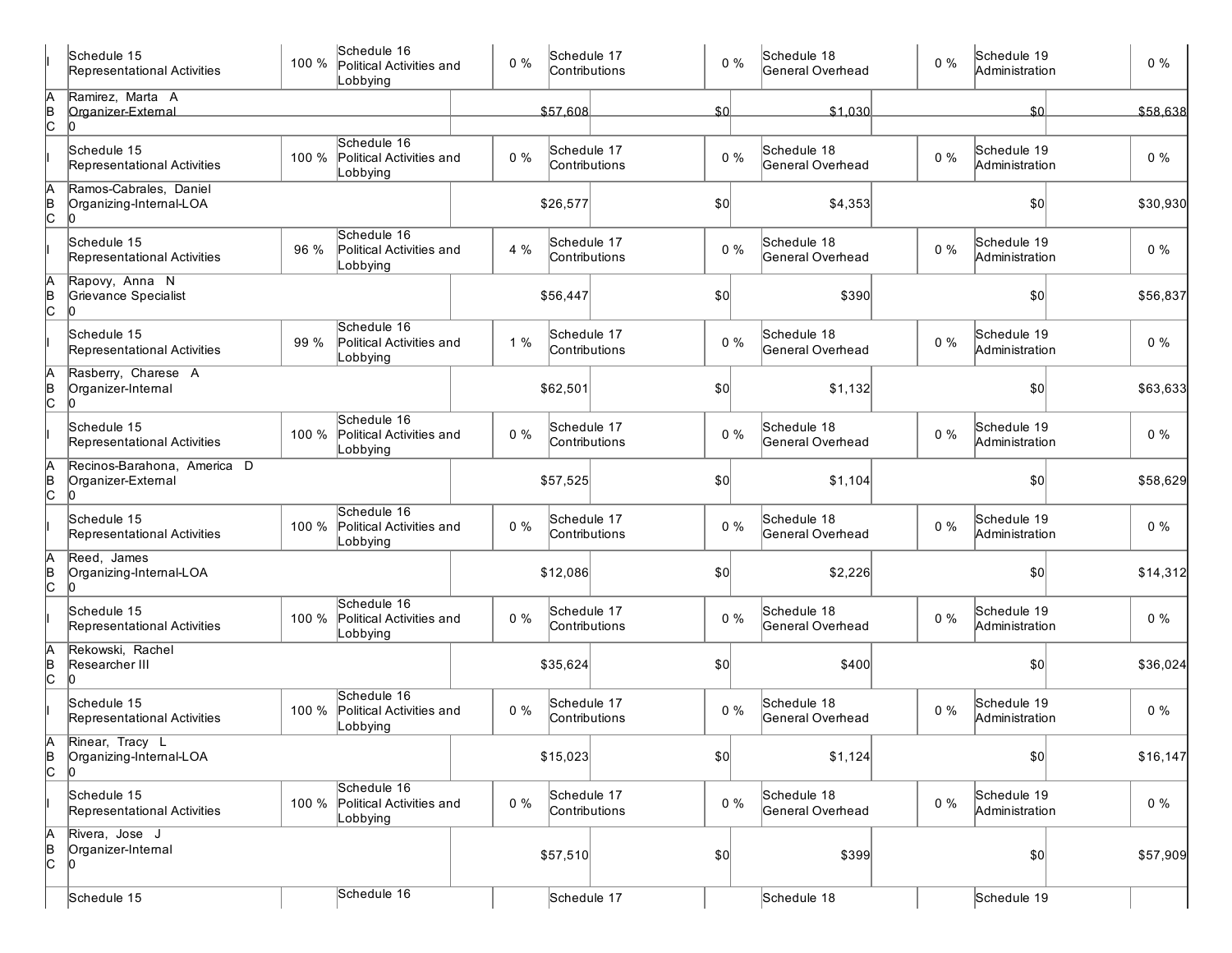| Representational Activities                               |       | 100 % Political Activities and<br>Lobbying          | $0\%$ | Contributions                | $0\%$        | General Overhead                | $0\%$ | Administration                | $0\%$    |
|-----------------------------------------------------------|-------|-----------------------------------------------------|-------|------------------------------|--------------|---------------------------------|-------|-------------------------------|----------|
| Roby, Freda G<br><b>Orientation Specialist</b>            |       |                                                     |       | \$39,677                     | $ 10\rangle$ | \$0                             |       | \$0                           | \$39,677 |
| Schedule 15<br>Representational Activities                | 100 % | Schedule 16<br>Political Activities and<br>Lobbying | $0\%$ | Schedule 17<br>Contributions | $0\%$        | Schedule 18<br>General Overhead | $0\%$ | Schedule 19<br>Administration | $0\%$    |
| Rodriguez, Jaime<br><b>BUILDING MAINTENANCE</b><br>10     |       |                                                     |       | \$25,250                     | $ 10\rangle$ | \$0                             |       | \$0                           | \$25,250 |
| Schedule 15<br>Representational Activities                | $0\%$ | Schedule 16<br>Political Activities and<br>Lobbying | $0\%$ | Schedule 17<br>Contributions | $0\%$        | Schedule 18<br>General Overhead | 100 % | Schedule 19<br>Administration | $0\%$    |
| Romero-Hernandez, Maria D<br>Organizer-External<br>IO     |       |                                                     |       | \$59,707                     | \$0]         | \$292                           |       | \$0                           | \$59,999 |
| Schedule 15<br>Representational Activities                | 95 %  | Schedule 16<br>Political Activities and<br>Lobbying | 5 %   | Schedule 17<br>Contributions | $0\%$        | Schedule 18<br>General Overhead | $0\%$ | Schedule 19<br>Administration | $0\%$    |
| Salazar, Ana C<br>Organizer-Internal<br>10                |       |                                                     |       | \$58,204                     | \$0          | \$479                           |       | $ 10\rangle$                  | \$58,683 |
| Schedule 15<br>Representational Activities                | 99 %  | Schedule 16<br>Political Activities and<br>Lobbying | 1%    | Schedule 17<br>Contributions | $0\%$        | Schedule 18<br>General Overhead | $0\%$ | Schedule 19<br>Administration | $0\%$    |
| Salemo, Laura<br>Grievance Intake<br>10                   |       |                                                     |       | \$23,922                     | \$0          | \$8                             |       | $ 10\rangle$                  | \$23,930 |
| Schedule 15<br>Representational Activities                | 100 % | Schedule 16<br>Political Activities and<br>Lobbying | $0\%$ | Schedule 17<br>Contributions | $0\%$        | Schedule 18<br>General Overhead | $0\%$ | Schedule 19<br>Administration | $0\%$    |
| Sanchez, Teresa<br>Organizer-External<br>lo.              |       |                                                     |       | \$42,012                     | $ 10\rangle$ | \$390                           |       | \$0                           | \$42,402 |
| Schedule 15<br>Representational Activities                | 91 %  | Schedule 16<br>Political Activities and<br>Lobbying | 9 %   | Schedule 17<br>Contributions | $0\%$        | Schedule 18<br>General Overhead | $0\%$ | Schedule 19<br>Administration | $0\%$    |
| Santos, Tiffany A<br>Organizing-Internal-LOA<br>Ю         |       |                                                     |       | \$12,965                     | \$0          | \$1,336                         |       | \$0                           | \$14,301 |
| Schedule 15<br>Representational Activities                | 100 % | Schedule 16<br>Political Activities and<br>Lobbying | $0\%$ | Schedule 17<br>Contributions | $0\%$        | Schedule 18<br>General Overhead | $0\%$ | Schedule 19<br>Administration | $0\%$    |
| Santos-Mantecon, Dallamy<br>Organizing-Internal-LOA<br>10 |       |                                                     |       | \$10,486                     | \$0          | \$778                           |       | \$0                           | \$11,264 |
| Schedule 15<br>Representational Activities                | 100 % | Schedule 16<br>Political Activities and<br>Lobbying | $0\%$ | Schedule 17<br>Contributions | $0\%$        | Schedule 18<br>General Overhead | $0\%$ | Schedule 19<br>Administration | $0\%$    |
| Schafer, Meredith L<br>Researcher VI<br>10                |       |                                                     |       | \$54,733                     | $ 10\rangle$ | \$580                           |       | \$0                           | \$55,313 |
| Schedule 15                                               | 98 %  | Schedule 16<br>Political Activities and             | 2%    | Schedule 17                  | $0\%$        | Schedule 18                     | $0\%$ | Schedule 19                   | $0\%$    |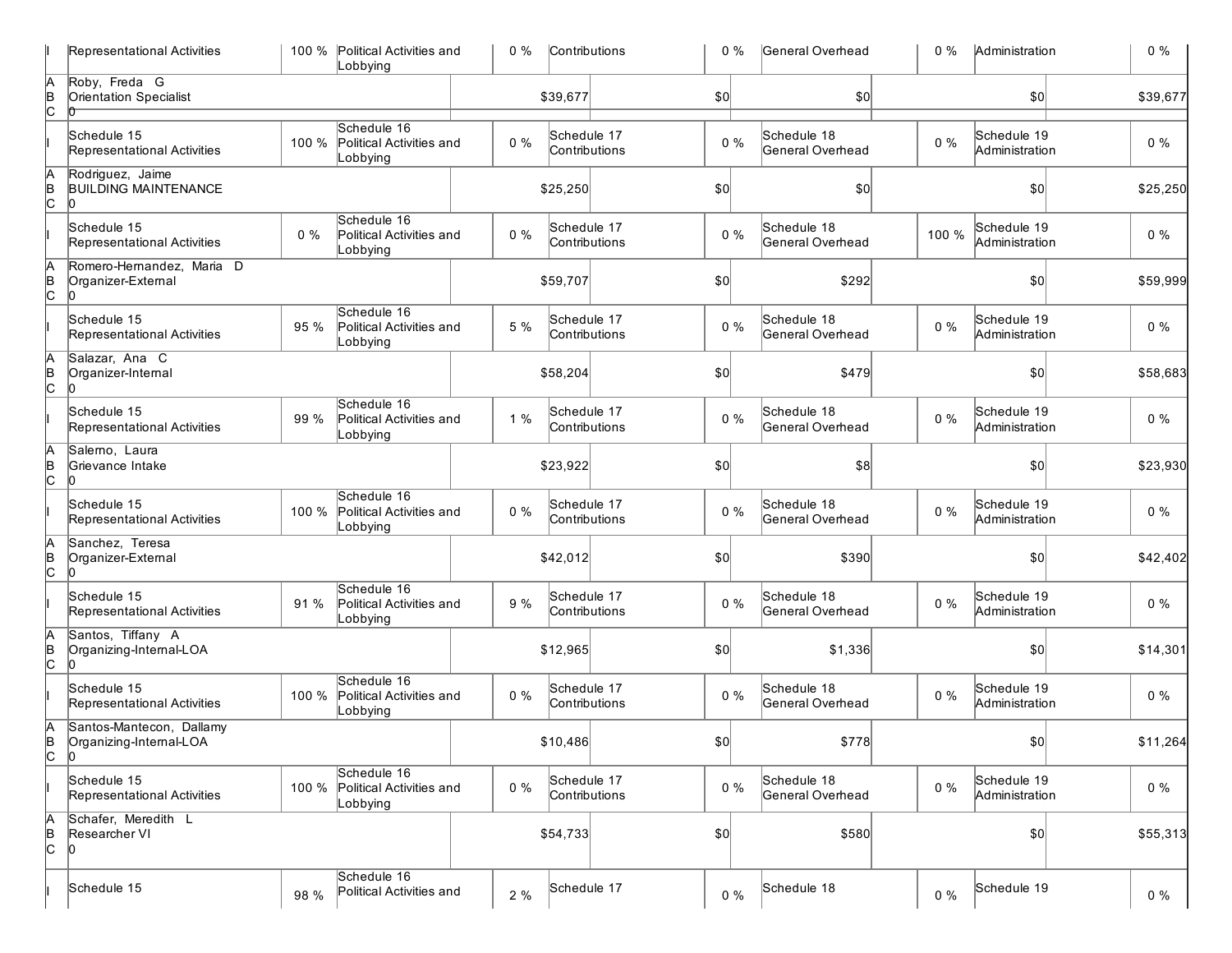| Representational Activities                           | Lobbying                                                     | Contributions                         | General Overhead                         | Administration                         |          |
|-------------------------------------------------------|--------------------------------------------------------------|---------------------------------------|------------------------------------------|----------------------------------------|----------|
| Schoettle, Michael H<br>Researcher III<br>10          |                                                              | \$26,019                              | $\sqrt{50}$<br>\$742                     | \$29                                   | \$26,790 |
| Schedule 15<br>Representational Activities            | Schedule 16<br>Political Activities and<br>100 %<br>Lobbying | Schedule 17<br>$0\%$<br>Contributions | Schedule 18<br>$0\%$<br>General Overhead | Schedule 19<br>$0\%$<br>Administration | $0\%$    |
| Seraaj, Sadiyah<br>Organizer-External<br>lə.          |                                                              | \$12,966                              | \$0<br>\$0                               | \$0                                    | \$12,966 |
| Schedule 15<br>Representational Activities            | Schedule 16<br>Political Activities and<br>100 %<br>Lobbying | Schedule 17<br>$0\%$<br>Contributions | Schedule 18<br>$0\%$<br>General Overhead | Schedule 19<br>$0\%$<br>Administration | $0\%$    |
| Smith, Brandon L<br>Grievance Specialist<br>10        |                                                              | \$49,915                              | \$0<br>\$600                             | \$23                                   | \$50,538 |
| Schedule 15<br>Representational Activities            | Schedule 16<br>100 %<br>Political Activities and<br>Lobbying | Schedule 17<br>$0\%$<br>Contributions | Schedule 18<br>$0\%$<br>General Overhead | Schedule 19<br>$0\%$<br>Administration | $0\%$    |
| Smith, Linda M<br>Dispatcher-Lead<br>10               |                                                              | \$35,826                              | \$0<br>\$0                               | \$0                                    | \$35,826 |
| Schedule 15<br>Representational Activities            | Schedule 16<br>86 %<br>Political Activities and<br>Lobbying  | Schedule 17<br>$0\%$<br>Contributions | Schedule 18<br>$0\%$<br>General Overhead | Schedule 19<br>14 %<br>Administration  | $0\%$    |
| Stover, Tegan E<br>Research Intern<br>10              |                                                              | \$39,221                              | $\sqrt{50}$<br>\$195                     | \$0                                    | \$39,416 |
| Schedule 15<br>Representational Activities            | Schedule 16<br>100 %<br>Political Activities and<br>Lobbying | Schedule 17<br>$0\%$<br>Contributions | Schedule 18<br>0%<br>General Overhead    | Schedule 19<br>$0\%$<br>Administration | $0\%$    |
| Streeter, Mitchell D<br>Organizer-Internal Lead<br>10 |                                                              | \$60,222                              | \$0<br>\$9,977                           | \$0                                    | \$70,199 |
| Schedule 15<br>Representational Activities            | Schedule 16<br>100 %<br>Political Activities and<br>Lobbying | Schedule 17<br>$0\%$<br>Contributions | Schedule 18<br>$0\%$<br>General Overhead | Schedule 19<br>$0\%$<br>Administration | $0\%$    |
| Streeter, Charline W<br>Grievance Specialist<br>10    |                                                              | \$39,812                              | $ 10\rangle$<br>\$0                      | $ 10\rangle$                           | \$39,812 |
| Schedule 15<br>Representational Activities            | Schedule 16<br>100 %<br>Political Activities and<br>Lobbying | Schedule 17<br>$0\%$<br>Contributions | Schedule 18<br>$0\%$<br>General Overhead | Schedule 19<br>$0\%$<br>Administration | $0\%$    |
| Terzian, Deven N<br><b>BUILDING MAINTENANCE</b><br>10 |                                                              | \$41,622                              | \$0]<br> 0                               | 10                                     | \$41,622 |
| Schedule 15<br>Representational Activities            | Schedule 16<br>$0\%$<br>Political Activities and<br>Lobbying | Schedule 17<br>$0\%$<br>Contributions | Schedule 18<br>$0\%$<br>General Overhead | Schedule 19<br>100 %<br>Administration | $0\%$    |
| Thomas, John T<br>Director of Legal Affairs<br>10     |                                                              | \$71,192                              | \$690<br>$ 10\rangle$                    | $ 10\rangle$                           | \$71,882 |
| Schedule 15                                           | Schedule 16<br>Political Activities and<br>98 %              | Schedule 17<br>2 %                    | Schedule 18<br>$0\%$                     | Schedule 19<br>$0\%$                   | $0\%$    |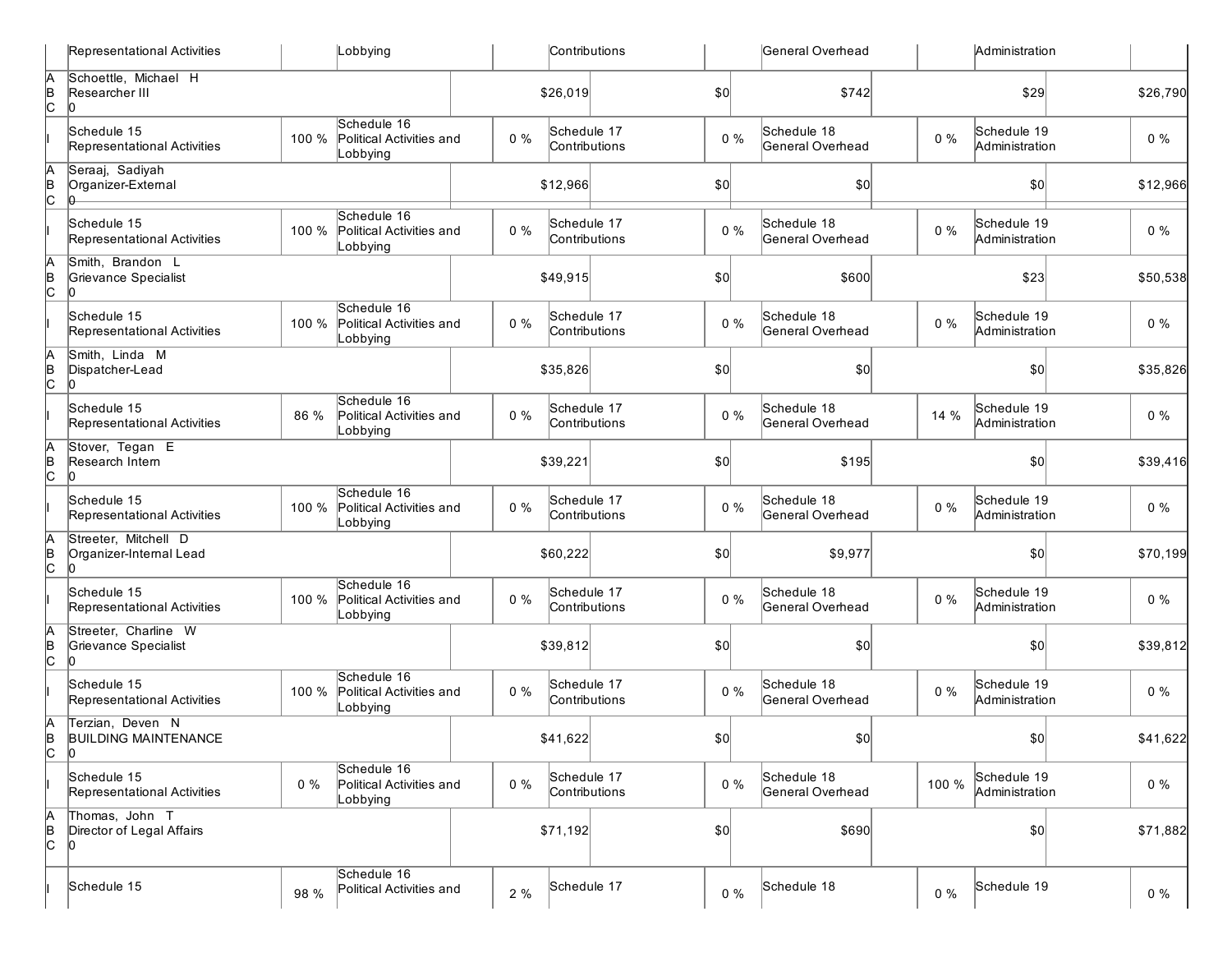|                 | Representational Activities                       |       | Lobbying                                            |         | <b>Contributions</b>         |               |              | General Overhead                |       | Administration                |          |
|-----------------|---------------------------------------------------|-------|-----------------------------------------------------|---------|------------------------------|---------------|--------------|---------------------------------|-------|-------------------------------|----------|
| $\overline{AB}$ | Torres, Nohemi S<br>Organizer-Internal Lead       |       |                                                     |         | \$62,652                     |               | \$0          | \$945                           |       | \$0                           | \$63,597 |
|                 | Schedule 15<br>Representational Activities        | 96 %  | Schedule 16<br>Political Activities and<br>Lobbying | 4 %     | Schedule 17<br>Contributions |               | $0\%$        | Schedule 18<br>General Overhead | $0\%$ | Schedule 19<br>Administration | $0\%$    |
| A<br>B<br>C     | Trujillo, Deborah<br>Secretary<br>l0              |       |                                                     |         | \$41,165                     |               | \$0          | \$0                             |       | \$0                           | \$41,165 |
|                 | Schedule 15                                       |       | Schedule 16                                         |         | Schedule 17                  |               |              | Schedule 18                     |       | Schedule 19                   |          |
|                 | Representational Activities                       | $0\%$ | Political Activities and<br>Lobbying                | $0\,\%$ | Contributions                |               | $0\%$        | General Overhead                | 100 % | Administration                | $0\%$    |
| A<br>B<br>C     | Vallecillo, Georgina<br>Organizer-Internal<br>lo. |       |                                                     |         | \$54,872                     |               | \$0          | \$877                           |       | \$23                          | \$55,772 |
|                 | Schedule 15<br>Representational Activities        | 100 % | Schedule 16<br>Political Activities and<br>Lobbying | $0\%$   | Schedule 17<br>Contributions |               | $0\%$        | Schedule 18<br>General Overhead | $0\%$ | Schedule 19<br>Administration | $0\%$    |
| A<br>B<br>C     | Valles, Diana R<br>Organizer-Ext Dept Head<br>IO. |       |                                                     |         | \$67,986                     |               | \$0          | \$321                           |       | \$0                           | \$68,307 |
|                 | Schedule 15<br>Representational Activities        | 56 %  | Schedule 16<br>Political Activities and<br>Lobbying | 44 %    | Schedule 17                  | Contributions | $0\%$        | Schedule 18<br>General Overhead | $0\%$ | Schedule 19<br>Administration | $0\%$    |
| A<br>B<br>C     | Vazquez-Cretin, Manuel<br>Organizing-External-LOA |       |                                                     |         | \$29,611                     |               | \$0          | \$5,321                         |       | \$42                          | \$34,974 |
|                 | Schedule 15<br>Representational Activities        | 100 % | Schedule 16<br>Political Activities and<br>Lobbying | $0\%$   | Schedule 17<br>Contributions |               | $0\%$        | Schedule 18<br>General Overhead | $0\%$ | Schedule 19<br>Administration | $0\%$    |
| A<br>B<br>C     | Vega, Norma A<br>Organizer-External               |       |                                                     |         | \$59,542                     |               | 50           | \$254                           |       | \$0                           | \$59,796 |
|                 | Schedule 15<br>Representational Activities        | 95 %  | Schedule 16<br>Political Activities and<br>Lobbying | 5 %     | Schedule 17                  | Contributions | $0\%$        | Schedule 18<br>General Overhead | $0\%$ | Schedule 19<br>Administration | $0\%$    |
| A<br>B<br>C     | Velazquez, Carmen<br>Cashier Lead<br>In           |       |                                                     |         | \$43,386                     |               | \$0          | \$0                             |       | \$0                           | \$43,386 |
|                 | Schedule 15<br>Representational Activities        | $0\%$ | Schedule 16<br>Political Activities and<br>Lobbying | $0\%$   | Schedule 17<br>Contributions |               | $0\%$        | Schedule 18<br>General Overhead | 100 % | Schedule 19<br>Administration | $0\%$    |
| Α<br>ե<br> C    | Vicke, Enrique<br>Orientation Specialist<br>Iо    |       |                                                     |         | \$53,504                     |               | $ 10\rangle$ | \$481                           |       | $ 10\rangle$                  | \$53,985 |
|                 | Schedule 15<br>Representational Activities        | 100 % | Schedule 16<br>Political Activities and<br>Lobbying | 0%      | Schedule 17<br>Contributions |               | $0\%$        | Schedule 18<br>General Overhead | $0\%$ | Schedule 19<br>Administration | $0\%$    |
| A<br>B<br>C     | Ward, Vernisha L<br>Organizing-Internal-LOA       |       |                                                     |         | \$12,343                     |               | \$0]         | \$184                           |       | $ 10\rangle$                  | \$12,527 |
|                 | Schedule 15<br>Representational Activities        | 100 % | Schedule 16<br>Political Activities and<br>Lobbying | $0\%$   | Schedule 17<br>Contributions |               | $0\%$        | Schedule 18<br>General Overhead | $0\%$ | Schedule 19<br>Administration | $0\%$    |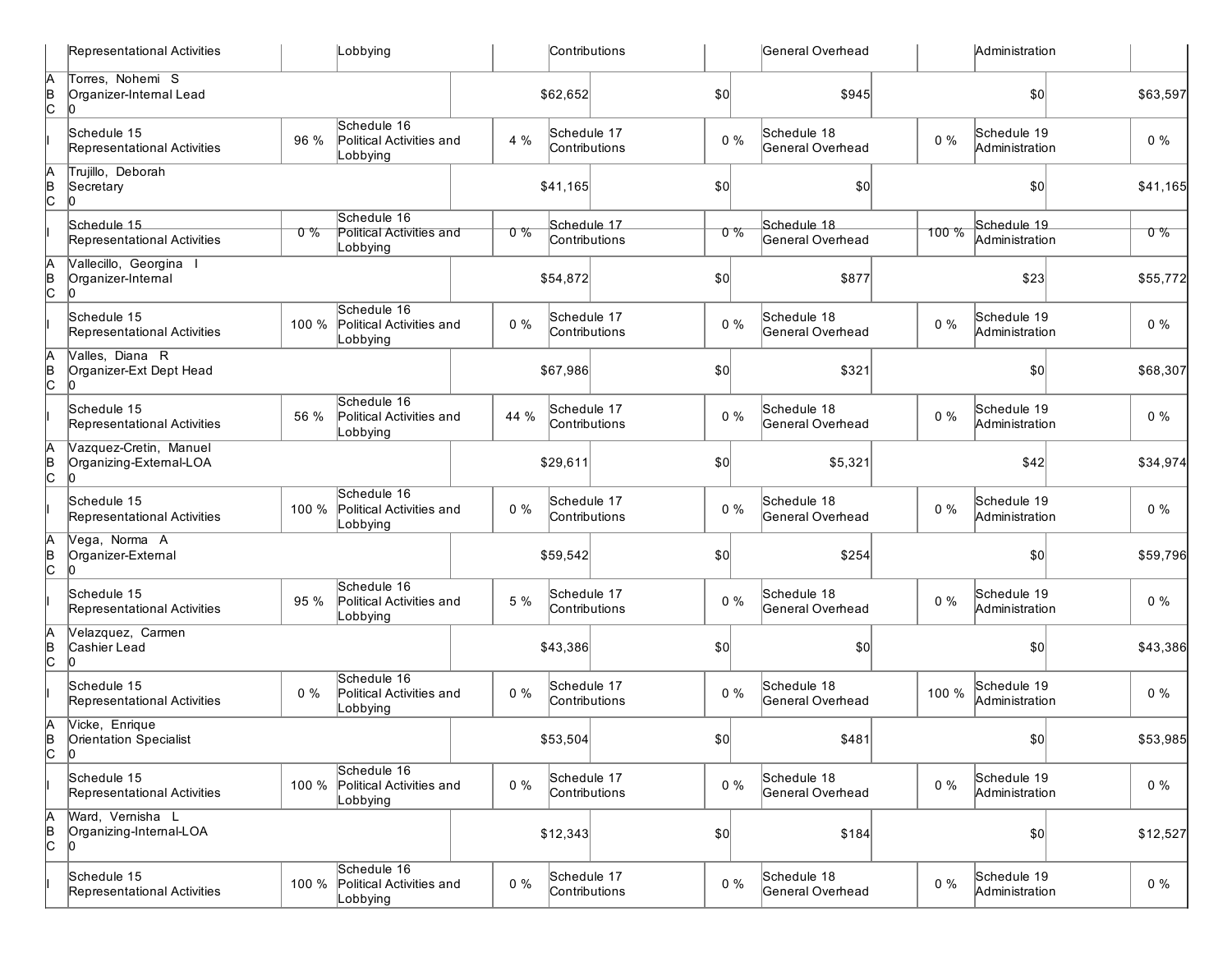| ΙA<br>B<br>lc. | White, Lynn M<br>Organizer-Ext Dept Head   |       |                                                     |       | \$71,072                     | \$0   |       | \$12,261                         |       | \$0                           | \$83,333 |
|----------------|--------------------------------------------|-------|-----------------------------------------------------|-------|------------------------------|-------|-------|----------------------------------|-------|-------------------------------|----------|
|                | Schedule 15<br>Representational Activities | 100 % | Schedule 16<br>Political Activities and<br>Lobbying | $0\%$ | Schedule 17<br>Contributions |       | $0\%$ | Schedule 18<br>General Overhead  | $0\%$ | Schedule 19<br>Administration | $0\%$    |
| А<br>B<br>c    | Whiteside, Charles L<br>Security           |       |                                                     |       | \$55,286                     | \$0   |       | \$0                              |       | \$0                           | \$55,286 |
|                | Schedule 15<br>Representational Activities | $0\%$ | Schedule 16<br>Political Activities and<br>Lobbying | $0\%$ | Schedule 17<br>Contributions | $0\%$ |       | Schedule 18<br>General Overhead  | 100 % | Schedule 19<br>Administration | $0\%$    |
| ΙA<br>B<br>lc  | Williams, Floyd C<br>Grievance Specialist  |       |                                                     |       | \$37,859                     | \$0   |       | \$600                            |       | \$0                           | \$38,459 |
|                | Schedule 15<br>Representational Activities | 100 % | Schedule 16<br>Political Activities and<br>Lobbying | $0\%$ | Schedule 17<br>Contributions | $0\%$ |       | Schedule 18<br>General Overhead  | $0\%$ | Schedule 19<br>Administration | $0\%$    |
| ΙA<br>B<br>c   | Woolman, Diane E<br>Grievance Specialist   |       |                                                     |       | \$57,560                     | \$0   |       | \$326                            |       | \$0                           | \$57,886 |
|                | Schedule 15<br>Representational Activities | 98 %  | Schedule 16<br>Political Activities and<br>Lobbying | 2%    | Schedule 17<br>Contributions | $0\%$ |       | Schedule 18<br> General Overhead | $0\%$ | Schedule 19<br>Administration | $0\%$    |

| TOTALS RECEIVED BY EMPLOYEES MAKING LESS THAN \$10000 |                                                        | \$188,030   |       |                               |     | \$12,795                        |       | \$2,278                              | \$203.103   |
|-------------------------------------------------------|--------------------------------------------------------|-------------|-------|-------------------------------|-----|---------------------------------|-------|--------------------------------------|-------------|
| Schedule 15<br>Representational Activities            | Schedule 16<br>100 % Political Activities and Lobbying |             | $0\%$ | Schedule 17<br>lContributions | 0 % | Schedule 18<br>General Overhead | $0\%$ | Schedule 19<br><b>Administration</b> | $0\%$       |
| Total Employee Disbursements                          |                                                        | \$7,174,106 |       | \$9,713                       |     | \$160.323                       |       | \$4,404                              | \$7,348,546 |
| Less Deductions                                       |                                                        |             |       |                               |     |                                 |       |                                      |             |
| Net Disbursements                                     |                                                        |             |       |                               |     |                                 |       |                                      | \$7,348,546 |
| $F_{\text{num}}$   M $\Omega$ /Deviand $\Omega$ 0040) |                                                        |             |       |                               |     |                                 |       |                                      |             |

# SCHEDULE 13 - MEMBERSHIP STATUS **FILE NUMBER: 027-462**

| Category of Membership                                                   | Number | Voting Eligibility |
|--------------------------------------------------------------------------|--------|--------------------|
| (A)                                                                      | (B)    | ιU.                |
| Active members                                                           | 48,875 | Yes                |
| <b>Members</b> (Total of all lines above)                                | 48,875 |                    |
| Agency Fee Payers*                                                       |        |                    |
| Total Members/Fee Payers                                                 | 48.875 |                    |
| *Agency Fee Payers are not considered members of the labor organization. |        |                    |

Form LM-2 (Revised 2010)

DETAILED SUMMARY PAGE - SCHEDULES 14 THROUGH 19 FILE NUMBER: 027-462

| SCHEDULE 14 OTHER RECEIPTS           |           |
|--------------------------------------|-----------|
| 1. Named Payer Itemized Receipts     | \$679,657 |
| 2. Named Payer Non-itemized Receipts | \$57.733  |
| 3. All Other Receipts                | \$87.719  |
| 4. Total Receipts                    | \$825,109 |
|                                      |           |

| SCHEDULE 17 CONTRIBUTIONS. GIFTS & GRANTS |          |
|-------------------------------------------|----------|
| 1. Named Payee Itemized Disbursements     | \$36,501 |
| 2. Named Payee Non-itemized Disbursements | \$13.800 |
| 3. To Officers                            | \$0      |
| 4. To Employees                           | \$65,865 |
|                                           |          |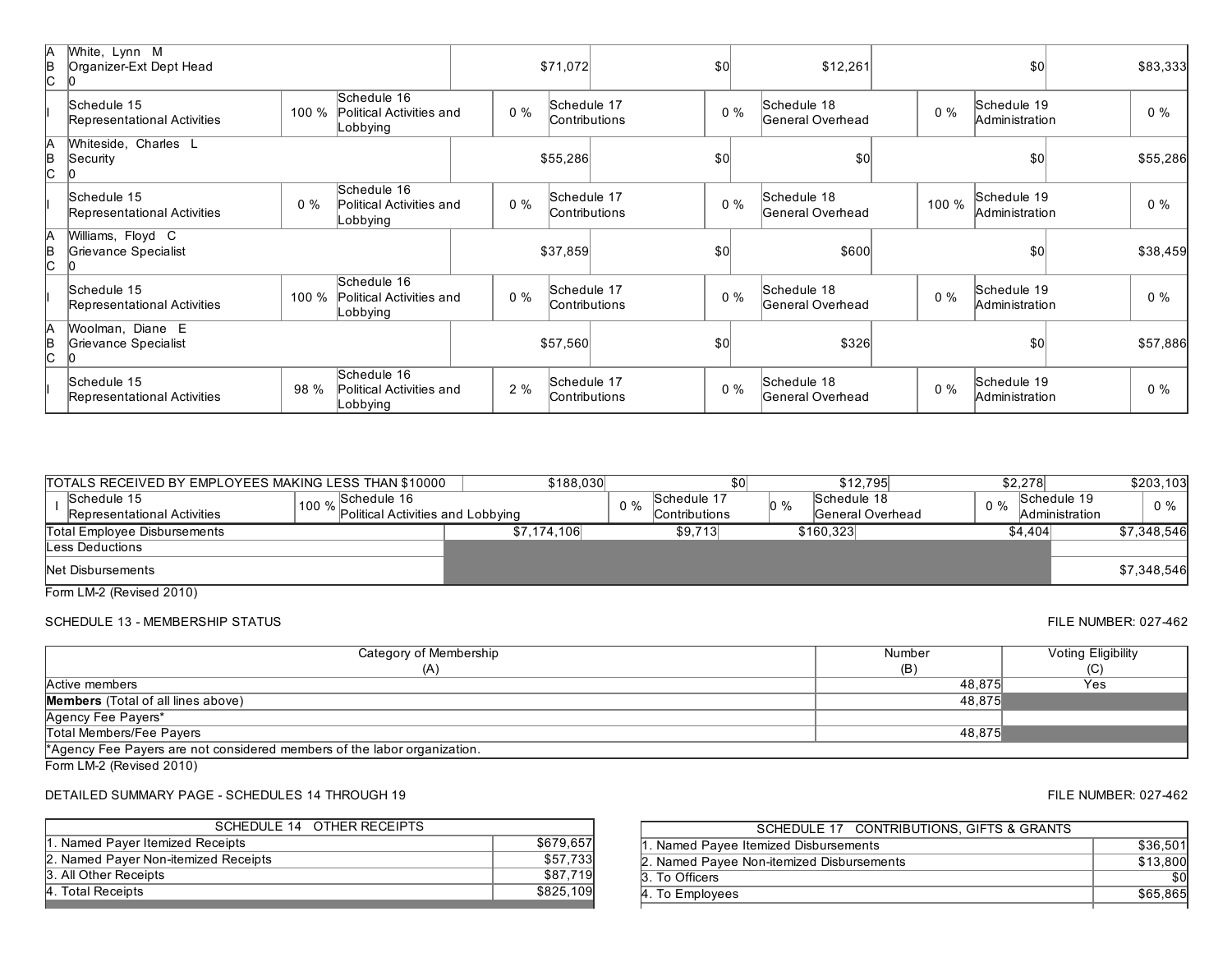| 5. All Other Disbursements | \$12.552  |
|----------------------------|-----------|
| 6. Total Disbursements     | \$128.718 |

| SCHEDULE 15 REPRESENTATIONAL ACTIVITIES       |             | SCHEDULE 18 GENERAL OVERHEAD              |             |
|-----------------------------------------------|-------------|-------------------------------------------|-------------|
| 1. Named Payee Itemized Disbursements         | \$1,412,196 | 1. Named Payee Itemized Disbursements     | \$635,203   |
| 2. Named Payee Non-itemized Disbursements     | \$422,468   | 2. Named Payee Non-itemized Disbursements | \$448,382   |
| 3. To Officers                                | \$263,562   | 3. To Officers                            | \$0         |
| 4. To Employees                               | \$5,964,514 | 4. To Employees                           | \$1,053,380 |
| 5. All Other Disbursements                    | \$238,708   | 5. All Other Disbursements                | \$146,565   |
| 6. Total Disbursements                        | \$8,301,448 | 6. Total Disbursements                    | \$2,283,530 |
| SCHEDULE 16 POLITICAL ACTIVITIES AND LOBBYING |             | SCHEDULE 19 UNION ADMINISTRATION          |             |
| 1. Named Payee Itemized Disbursements         | \$19,922    | 1. Named Payee Itemized Disbursements     | \$273,366   |
| 2. Named Payee Non-itemized Disbursements     | \$19,021    | 2. Named Payee Non-itemized Disbursements | \$21,764    |
| 3. To Officers                                | \$5,263     | 3. To Officers                            | \$14,218    |
| 4. To Employees                               | \$151,461   | 4. To Employees                           | \$113,328   |
| 5. All Other Disbursements                    | \$18,992    | 5. All Other Disbursements                | \$33,149    |
| 6. Total Disbursement                         |             |                                           |             |

# SCHEDULE 14 - OTHER RECEIPTS FILE NUMBER: 027-462

SCHEDULE 15 REPRESENTATIONAL ACTIVITIES

| Name and Address                      |                                                                   |                   |          |
|---------------------------------------|-------------------------------------------------------------------|-------------------|----------|
| (A)                                   |                                                                   |                   |          |
| <b>AMTRUST NORTH AMERICA</b><br>18973 | Purpose                                                           | Date              | Amount   |
|                                       | (C)                                                               | (D)<br>09/17/2014 | (E)      |
| <b>IRVINE</b>                         | Workers Compensation Audit Refund                                 |                   | \$19,676 |
| СA                                    | Total Itemized Transactions with this Payee/Payer                 |                   | \$19,676 |
| 92623-0000                            | Total Non-Itemized Transactions with this Payee/Payer             |                   |          |
| Type or Classification                | Total of All Transactions with this Payee/Payer for This Schedule |                   | \$19,676 |
| (B)                                   |                                                                   |                   |          |
| Insurance Provider                    |                                                                   |                   |          |
| Name and Address<br>(A)               |                                                                   |                   |          |
| C & B HOUSING PARTNERSHIP             | Purpose                                                           | Date              | Amount   |
|                                       | (C)                                                               | (D)               | (E)      |
| 710 W LAKE MEADE AVE                  | <b>REIMBURSEMENT OF EXPENSES</b>                                  | 04/28/2014        | \$7,493  |
| <b>LAS VEGAS</b>                      | Total Itemized Transactions with this Payee/Payer                 |                   | \$7,493  |
| NV                                    | Total Non-Itemized Transactions with this Payee/Payer             |                   |          |
| 89030-0000                            | Total of All Transactions with this Payee/Payer for This Schedule |                   | \$7,493  |
| Type or Classification                |                                                                   |                   |          |
| (B)                                   |                                                                   |                   |          |
| <b>BENEFIT PROVIDER</b>               |                                                                   |                   |          |
| Name and Address                      |                                                                   |                   |          |
| (A)                                   |                                                                   |                   |          |
| <b>IBEW</b>                           | Purpose                                                           | Date              | Amount   |
| 1900 South Jones                      | (C)                                                               | (D)               | (E)      |
| Las Vegas                             | REIMBURSEMENT OF EXPENSE                                          | 10/31/2014        | \$10,000 |
| NV                                    | Total Itemized Transactions with this Payee/Payer                 |                   | \$10,000 |
| 89146                                 | Total Non-Itemized Transactions with this Payee/Payer             |                   |          |
| Type or Classification<br>(B)         | Total of All Transactions with this Payee/Payer for This Schedule |                   | \$10,000 |
| <b>LABOR UNION</b>                    |                                                                   |                   |          |
|                                       |                                                                   |                   |          |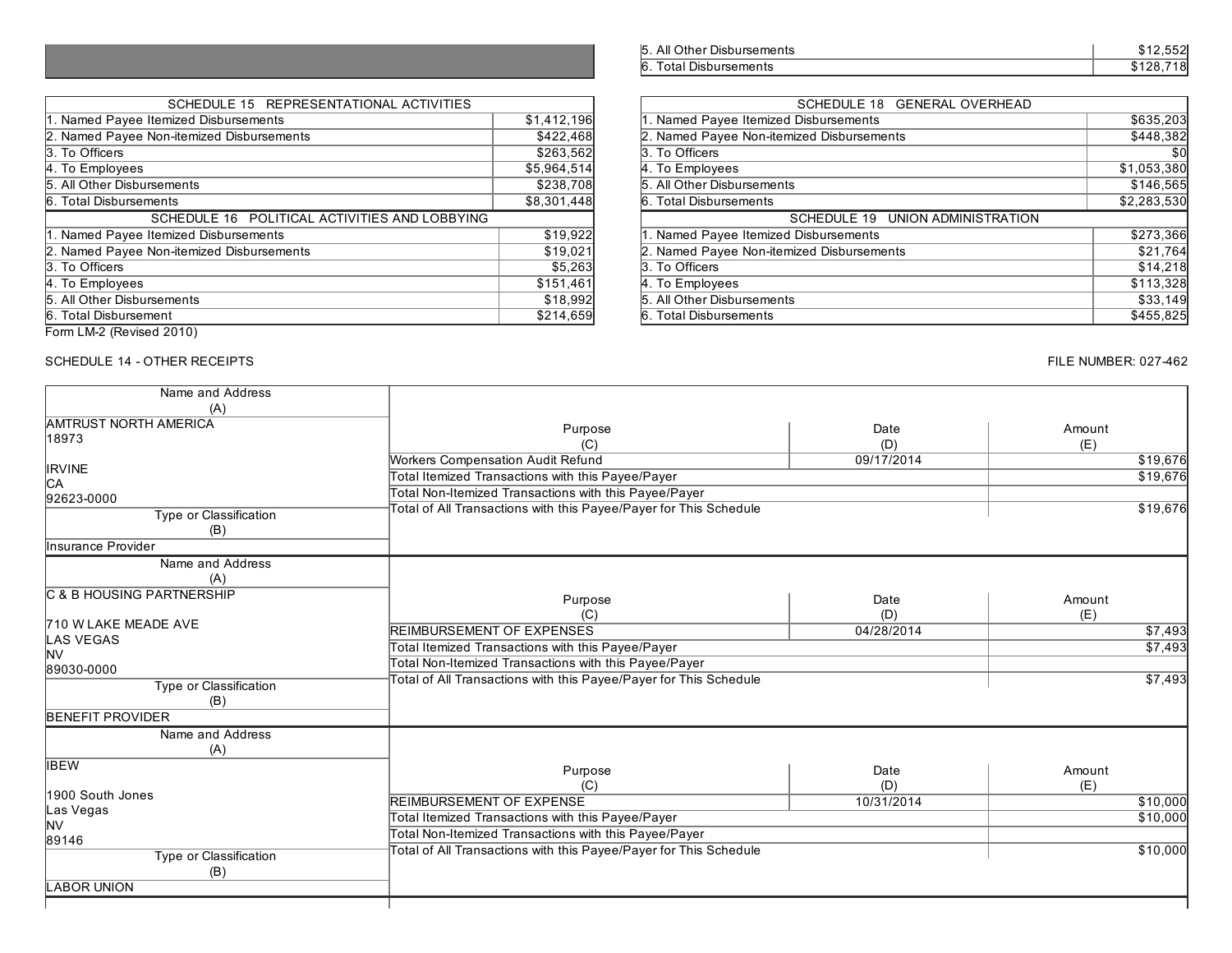| Name and Address               |                                                                   |                                                       |                       |  |
|--------------------------------|-------------------------------------------------------------------|-------------------------------------------------------|-----------------------|--|
| (A)                            | Purpose                                                           | Date                                                  | Amount                |  |
| <b>MILLIMAN</b>                | (C)                                                               | (D)                                                   | (E)                   |  |
|                                | <b>REIMBURSEMENT OF EXPENSES</b>                                  | 10/15/2014                                            | \$10,990              |  |
| 9400 N CENTRAL EXPRESSWAY      | <b>REIMBURSEMENT OF EXPENSES</b>                                  | 03/14/2014                                            | \$21,489              |  |
| DALLAS                         | REIMBURSEMENT OF EXPENSES                                         | 06/24/2014                                            | \$15,937              |  |
| lтx                            |                                                                   |                                                       |                       |  |
| 75231-5030                     | Total Itemized Transactions with this Payee/Payer                 |                                                       | \$48,416              |  |
| Type or Classification         | Total Non-Itemized Transactions with this Payee/Payer             |                                                       | \$8,243               |  |
| (B)                            | Total of All Transactions with this Payee/Payer for This Schedule |                                                       | \$56,659              |  |
| <b>BENEFIT PROVIDER</b>        |                                                                   |                                                       |                       |  |
|                                |                                                                   |                                                       |                       |  |
| Name and Address<br>(A)        |                                                                   |                                                       |                       |  |
| <b>SOUTHWEST AIRLINES</b>      | Purpose                                                           | Date                                                  | Amount                |  |
| 60227                          | (C)                                                               | (D)                                                   | (E)                   |  |
|                                | REFUND OF AIRLINE TICKETS TO BOSTON                               | 06/12/2014                                            | \$11,024              |  |
| <b>OS ANGELES</b>              |                                                                   |                                                       |                       |  |
| IСA                            | Total Itemized Transactions with this Payee/Payer                 |                                                       | \$11,024              |  |
| 90060-0000                     | Total Non-Itemized Transactions with this Payee/Payer             |                                                       | \$4,660               |  |
| Type or Classification         | Total of All Transactions with this Payee/Payer for This Schedule |                                                       | \$15,684              |  |
| (B)                            |                                                                   |                                                       |                       |  |
| <b>Transportation provider</b> |                                                                   |                                                       |                       |  |
| Name and Address               | Purpose                                                           | Date                                                  | Amount                |  |
| (A)                            | (C)                                                               | (D)                                                   | (E)                   |  |
| <b>UNITE HERE</b>              | Refund and reimbursements                                         | 06/17/2014                                            | \$45,883              |  |
|                                | Refund and reimbursements                                         | 08/22/2014                                            | \$53,413              |  |
| 10TH FL, 275 7TH AVE           | Refund and reimbursements                                         | 08/22/2014                                            | \$35,125              |  |
| NEW YORK                       | Refund and reimbursements                                         | 08/22/2014                                            | \$47,540              |  |
| <b>NY</b>                      | Refund and reimbursements                                         | 08/22/2014                                            | \$23,015              |  |
| 10001-0000                     | Refund and reimbursements                                         | 09/10/2014                                            | \$38,491              |  |
| Type or Classification         | Refund and reimbursements                                         | 09/10/2014                                            | \$63,654              |  |
| (B)                            |                                                                   |                                                       |                       |  |
| <b>AFFILIATE</b>               | Refund and reimbursements                                         | 09/10/2014                                            | \$11,671              |  |
|                                | Refund and reimbursements                                         | 12/30/2014                                            | \$46,058              |  |
|                                | Total Itemized Transactions with this Payee/Payer                 |                                                       | \$364,850<br>\$44,830 |  |
|                                |                                                                   | Total Non-Itemized Transactions with this Payee/Payer |                       |  |
|                                | Total of All Transactions with this Payee/Payer for This Schedule |                                                       | \$409,680             |  |
| Name and Address<br>(A)        |                                                                   |                                                       |                       |  |
| UNITE HERE TIP FUND            |                                                                   |                                                       |                       |  |
|                                | Purpose                                                           | Date                                                  | Amount                |  |
| 10TH FLOOR, 275 7TH AVE        | (C)                                                               | (D)                                                   | (E)                   |  |
| <b>NEW YORK</b>                | <b>REIMBURSE LOA EXPENSES</b>                                     | 09/30/2014                                            | \$180,000             |  |
| <b>NY</b>                      | Total Itemized Transactions with this Payee/Payer                 |                                                       | \$180,000             |  |
| 10001-0000                     | Total Non-Itemized Transactions with this Payee/Payer             |                                                       |                       |  |
|                                | Total of All Transactions with this Payee/Payer for This Schedule |                                                       | \$180,000             |  |
| Type or Classification         |                                                                   |                                                       |                       |  |
| (B)                            |                                                                   |                                                       |                       |  |
| <b>AFFILIATE</b>               |                                                                   |                                                       |                       |  |
| Name and Address<br>(A)        |                                                                   |                                                       |                       |  |
| <b>UNITED STATES TREASURY</b>  |                                                                   |                                                       |                       |  |
|                                | Purpose                                                           | Date                                                  | Amount                |  |
|                                | (C)                                                               | (D)                                                   | (E)                   |  |
|                                | Reimbursement Received                                            | 08/20/2014                                            | $\sqrt{$7,338}$       |  |
| OGDEN<br>luт                   | Total Itemized Transactions with this Payee/Payer                 |                                                       | \$7,338               |  |
|                                | Total Non-Itemized Transactions with this Payee/Payer             |                                                       |                       |  |
| 84201-0039                     |                                                                   |                                                       |                       |  |
|                                |                                                                   |                                                       |                       |  |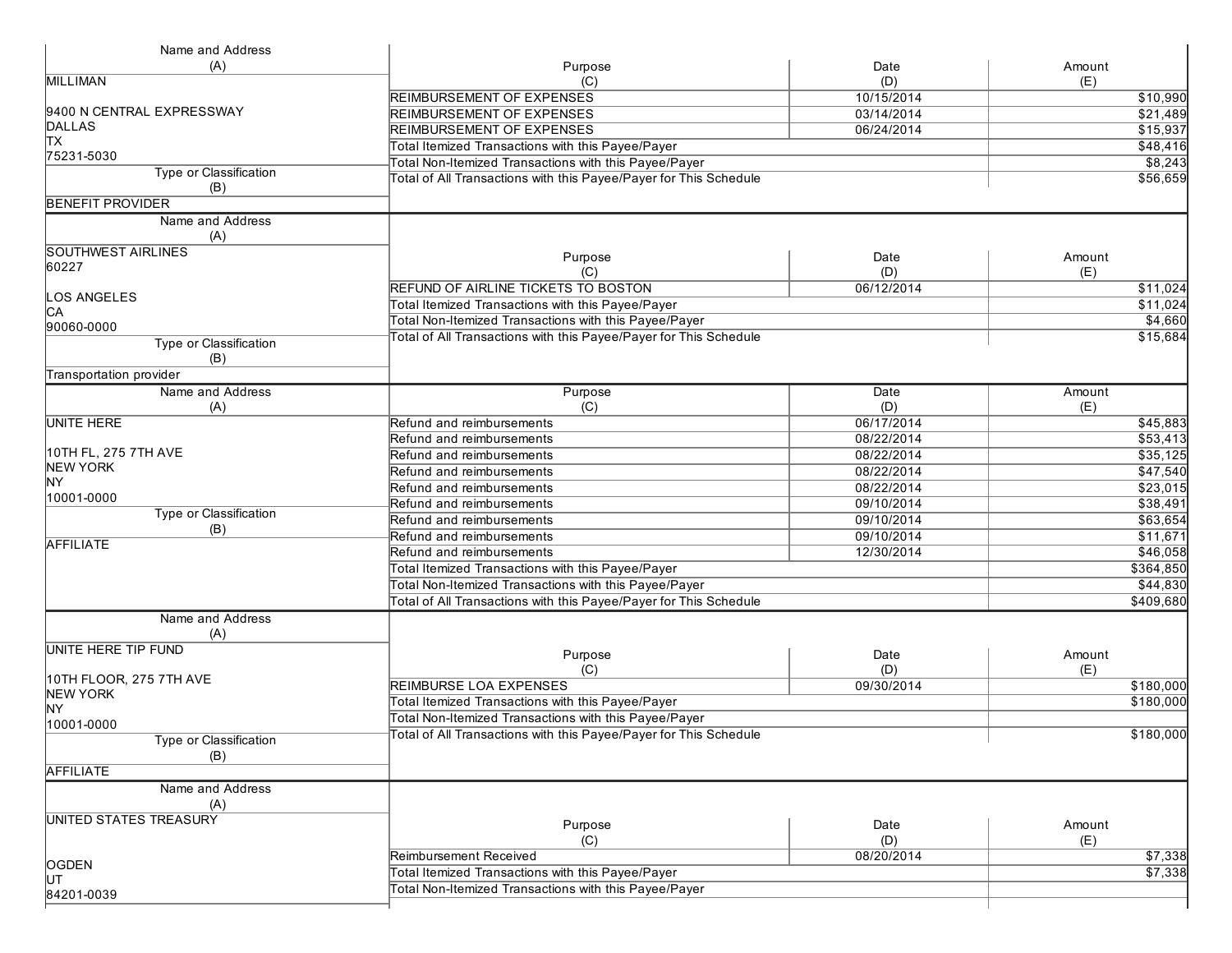| Name and Address       |                                                                   |            |          |
|------------------------|-------------------------------------------------------------------|------------|----------|
| (A)                    |                                                                   |            |          |
| <b>YUSHO LV LLC</b>    | Purpose                                                           | Date       | Amount   |
|                        |                                                                   | (D)        | (E)      |
| 824 W SUPERIOR #210    | Check deposited and refunded                                      | 08/20/2014 | \$30,860 |
| <b>CHICAGO</b>         | Total Itemized Transactions with this Payee/Payer                 |            | \$30,860 |
| ⊪∟<br>60642            | Total Non-Itemized Transactions with this Payee/Payer             |            |          |
| Type or Classification | Total of All Transactions with this Payee/Payer for This Schedule |            | \$30,860 |
|                        |                                                                   |            |          |
| Union member employer  |                                                                   |            |          |

### SCHEDULE 15 - REPRESENTATIONAL ACTIVITIES

| Name and Address                    |                                                                   |            |          |
|-------------------------------------|-------------------------------------------------------------------|------------|----------|
| (A)                                 |                                                                   |            |          |
| A & B PRINTING                      | Purpose                                                           | Date       | Amount   |
|                                     | (C)                                                               | (D)        | (E)      |
| 2900 S HIGHLAND BLDG 18, ST         | Admin & Contract Enforcement                                      | 04/03/2014 | \$17,660 |
| <b>LAS VEGAS</b>                    | Admin & Contract Enforcement                                      | 12/23/2014 | \$44,321 |
| <b>NV</b>                           | Total Itemized Transactions with this Payee/Payer                 |            | \$61,981 |
| 89109                               | Total Non-Itemized Transactions with this Payee/Payer             |            | \$8,803  |
| <b>Type or Classification</b>       | Total of All Transactions with this Payee/Payer for This Schedule |            | \$70,784 |
| (B)                                 |                                                                   |            |          |
| Printing/Mailing Company            |                                                                   |            |          |
| Name and Address                    |                                                                   |            |          |
| (A)                                 |                                                                   |            |          |
| ALBERT D SEENO CONTRUCTN CO         |                                                                   |            |          |
|                                     | Purpose                                                           | Date       | Amount   |
| 1800 WILLOW PASS COURT              | (C)                                                               | (D)        | (E)      |
| CONCORD                             | Total Itemized Transactions with this Payee/Payer                 |            |          |
| C <sub>A</sub>                      | Total Non-Itemized Transactions with this Payee/Payer             |            | \$17,431 |
| 94520                               | Total of All Transactions with this Payee/Payer for This Schedule |            | \$17,431 |
| <b>Type or Classification</b>       |                                                                   |            |          |
| (B)                                 |                                                                   |            |          |
| <b>RENTALS</b>                      |                                                                   |            |          |
| Name and Address                    |                                                                   |            |          |
| (A)                                 |                                                                   |            |          |
| <b>ALLY</b>                         |                                                                   |            |          |
| 380902                              | Purpose                                                           | Date       | Amount   |
|                                     | (C)                                                               | (D)        | (E)      |
| <b>BLOOMINGTON</b>                  | Total Itemized Transactions with this Payee/Payer                 |            |          |
| <b>MN</b>                           | Total Non-Itemized Transactions with this Payee/Payer             |            | \$5,904  |
| 55438-0902                          | Total of All Transactions with this Payee/Payer for This Schedule |            | \$5,904  |
| <b>Type or Classification</b>       |                                                                   |            |          |
| (B)                                 |                                                                   |            |          |
| Leases-Automobile                   |                                                                   |            |          |
| Name and Address                    |                                                                   |            |          |
|                                     | Purpose                                                           | Date       | Amount   |
| (A)<br><b>AMTRUST NORTH AMERICA</b> | (C)                                                               | (D)        | (E)      |
|                                     |                                                                   |            |          |
|                                     |                                                                   |            |          |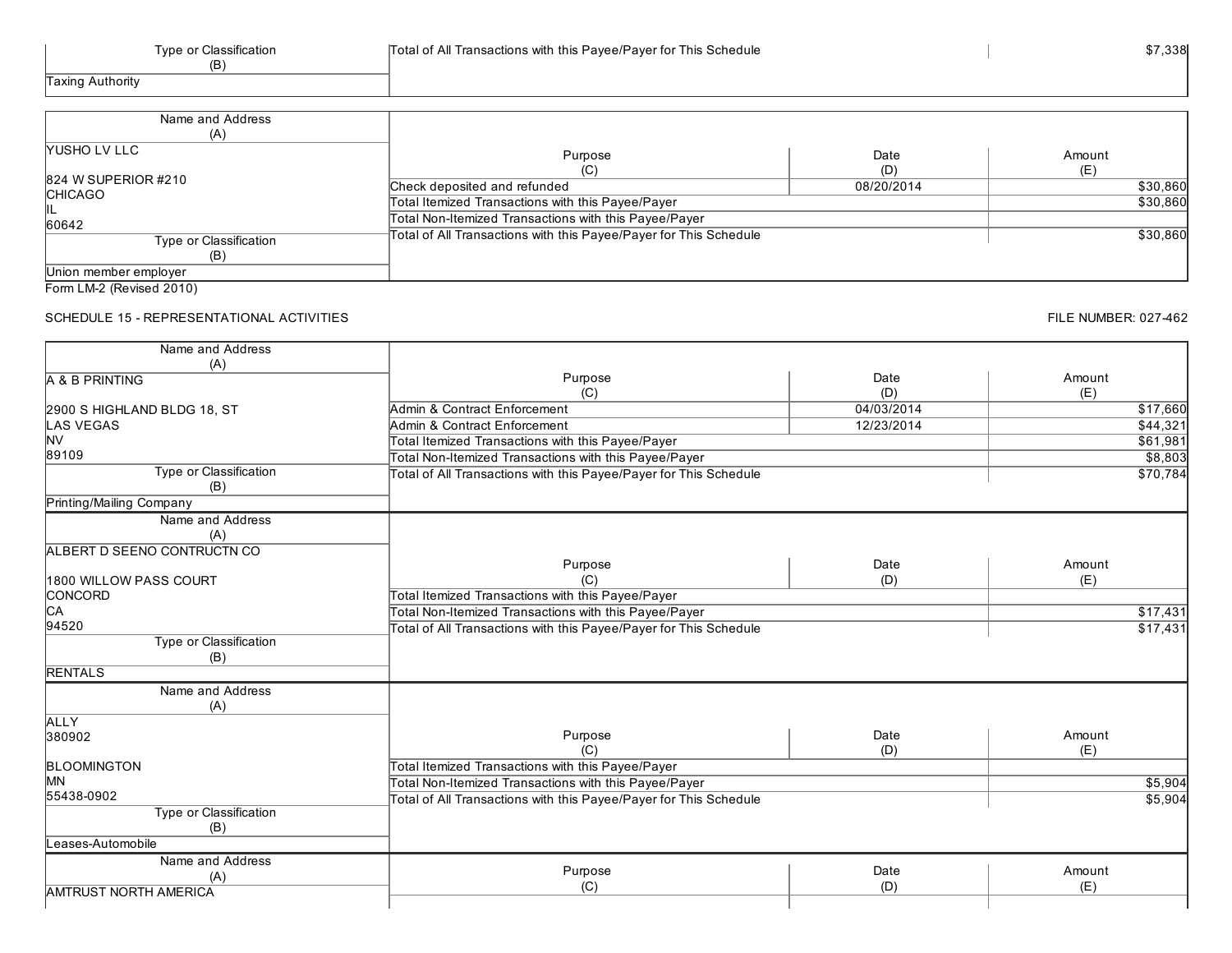| 18973                          | Admin & Contract Enforcement                                      | 01/01/2014 | \$6,393  |
|--------------------------------|-------------------------------------------------------------------|------------|----------|
|                                | Admin & Contract Enforcement                                      | 02/01/2014 | \$6,277  |
| <b>IRVINE</b>                  | Admin & Contract Enforcement                                      | 03/01/2014 | \$6,296  |
| CA                             | Admin & Contract Enforcement                                      | 05/15/2014 | \$11,487 |
| 92623                          | Total Itemized Transactions with this Payee/Payer                 |            | \$30,453 |
| Type or Classification         | Total Non-Itemized Transactions with this Payee/Payer             |            | \$21,862 |
| (B)                            | Total of All Transactions with this Payee/Payer for This Schedule |            | \$52,315 |
| <b>Insurance Provider</b>      |                                                                   |            |          |
| Name and Address               |                                                                   |            |          |
| (A)                            |                                                                   |            |          |
| AT&T                           |                                                                   |            |          |
| 5025                           | Purpose                                                           | Date       | Amount   |
|                                | (C)                                                               | (D)        | (E)      |
| <b>CAROL STREAM</b>            | Total Itemized Transactions with this Payee/Payer                 |            |          |
| IIL                            | Total Non-Itemized Transactions with this Payee/Payer             |            | \$12,472 |
| 60197-5025                     | Total of All Transactions with this Payee/Payer for This Schedule |            | \$12,472 |
| Type or Classification         |                                                                   |            |          |
| (B)                            |                                                                   |            |          |
| <b>Utility Provider</b>        |                                                                   |            |          |
| Name and Address               | Purpose                                                           | Date       | Amount   |
| (A)                            | (C)                                                               | (D)        | (E)      |
| <b>AT&amp;T MOBILITY</b>       | Admin & Contract Enforcement                                      | 02/24/2014 | \$5,316  |
| 9004                           | Admin & Contract Enforcement                                      | 04/28/2014 | \$5,104  |
|                                |                                                                   |            |          |
| <b>CAROL STREAM</b>            | Admin & Contract Enforcement                                      | 06/26/2014 | \$5,963  |
| IIL                            | Admin & Contract Enforcement                                      | 07/31/2014 | \$5,525  |
| 60197-9004                     | Admin & Contract Enforcement                                      | 09/02/2014 | \$6,486  |
| <b>Type or Classification</b>  | Admin & Contract Enforcement                                      | 10/03/2014 | \$6,566  |
| (B)                            | Admin & Contract Enforcement                                      | 11/05/2014 | \$6,144  |
|                                | Admin & Contract Enforcement                                      | 12/05/2014 | \$10,352 |
| <b>Utility Provider</b>        | Admin & Contract Enforcement                                      | 01/28/2014 | \$5,296  |
|                                | Total Itemized Transactions with this Payee/Payer                 |            | \$56,752 |
|                                | Total Non-Itemized Transactions with this Payee/Payer             |            | \$19,516 |
|                                | Total of All Transactions with this Payee/Payer for This Schedule |            | \$76,268 |
| Name and Address               |                                                                   |            |          |
| (A)                            |                                                                   |            |          |
| <b>CANDLEWOOD SUITES</b>       |                                                                   |            |          |
|                                | Purpose                                                           | Date       | Amount   |
| 1419 BALES LANE                | (C)                                                               | (D)        | (E)      |
| <b>CLARKSVILLE</b>             | Total Itemized Transactions with this Payee/Payer                 |            |          |
| lΝ                             | Total Non-Itemized Transactions with this Payee/Payer             |            | \$5,261  |
| 47129                          | Total of All Transactions with this Payee/Payer for This Schedule |            | \$5,261  |
| Type or Classification         |                                                                   |            |          |
| (B)                            |                                                                   |            |          |
| Hotel/Casino                   |                                                                   |            |          |
|                                |                                                                   |            |          |
| Name and Address               |                                                                   |            |          |
| (A)                            |                                                                   |            |          |
| <b>CANON FINANCIAL SVC INC</b> |                                                                   | Date       | Amount   |
|                                | Purpose                                                           |            |          |
| 14904 COLLECTIONS CENTER DR    | (C)<br>Total Itemized Transactions with this Payee/Payer          | (D)        | (E)      |
| <b>CHICAGO</b>                 |                                                                   |            |          |
| IIL                            | Total Non-Itemized Transactions with this Payee/Payer             |            | \$45,957 |
| 60693                          | Total of All Transactions with this Payee/Payer for This Schedule |            | \$45,957 |
| <b>Type or Classification</b>  |                                                                   |            |          |
| (B)                            |                                                                   |            |          |
| Leases-Equipment               |                                                                   |            |          |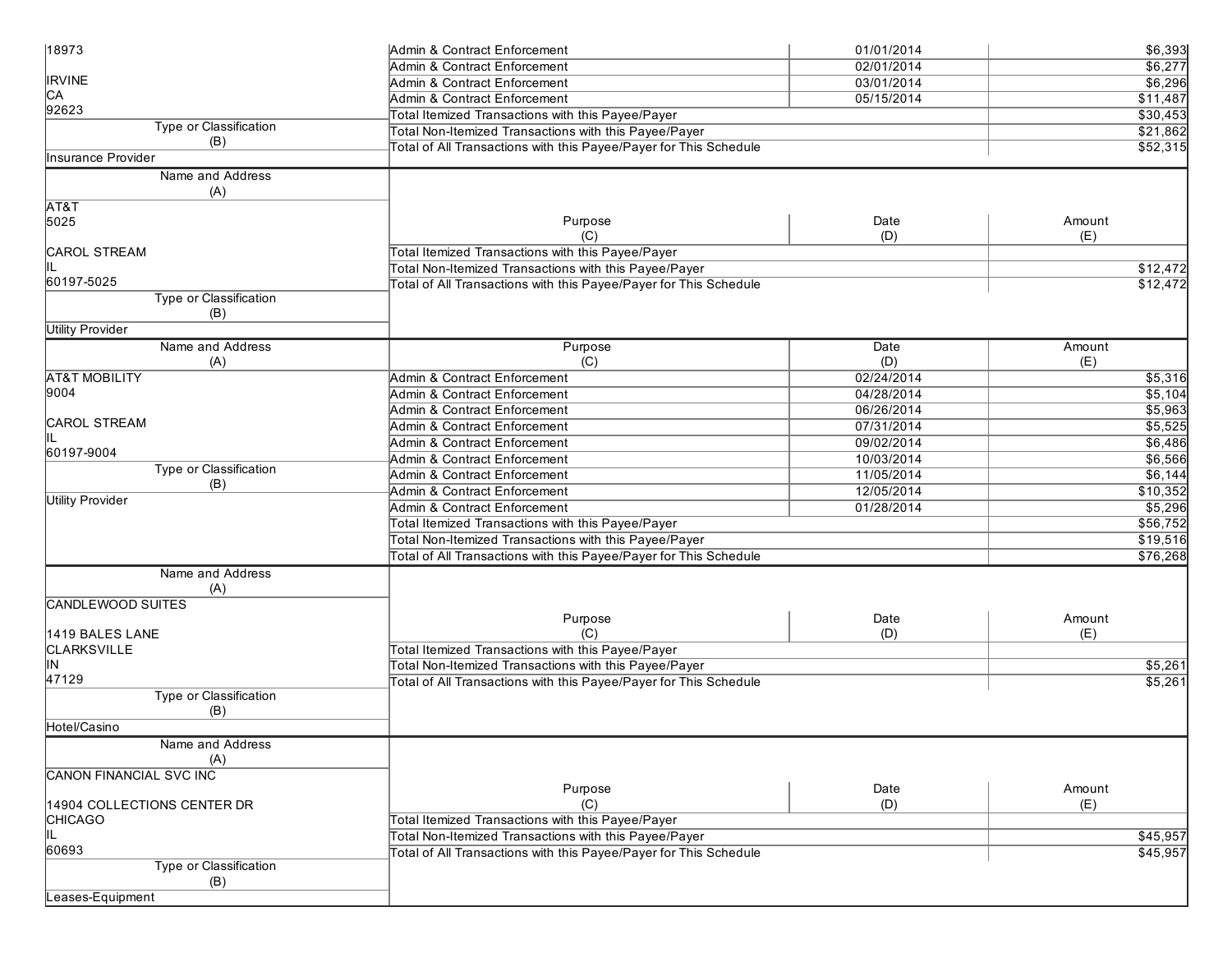| Name and Address                 |                                                                   |            |           |
|----------------------------------|-------------------------------------------------------------------|------------|-----------|
| (A)                              |                                                                   |            |           |
| <b>CULINARY TRAINING ACADEMY</b> |                                                                   |            |           |
|                                  | Purpose                                                           | Date       | Amount    |
| 710 W LAKE MEAD BLVD             | (C)                                                               | (D)        | (E)       |
| NORTH LAS VEGAS                  | Total Itemized Transactions with this Payee/Payer                 |            |           |
| <b>NV</b>                        | Total Non-Itemized Transactions with this Payee/Payer             |            | \$20,245  |
| 89030-4067                       | Total of All Transactions with this Payee/Payer for This Schedule |            | \$20,245  |
| Type or Classification           |                                                                   |            |           |
| (B)                              |                                                                   |            |           |
| <b>Food Supplier</b>             |                                                                   |            |           |
| Name and Address                 | Purpose                                                           | Date       | Amount    |
| (A)                              | (C)                                                               | (D)        | (E)       |
| <b>CUSTOM SOFTWARE SYSTEM</b>    | Admin & Contract Enforcement                                      | 01/16/2014 | \$5,520   |
|                                  | Admin & Contract Enforcement                                      | 01/29/2014 | \$5,460   |
| 821 KLONDIKE CT                  | Admin & Contract Enforcement                                      | 02/13/2014 | \$5,200   |
| <b>HENDERSON</b>                 | Admin & Contract Enforcement                                      | 02/26/2014 | \$5,240   |
| <b>NV</b>                        | Admin & Contract Enforcement                                      | 03/05/2014 | \$5,260   |
| 89015-3060                       | Admin & Contract Enforcement                                      | 05/01/2014 | \$5,360   |
| Type or Classification           | Admin & Contract Enforcement                                      | 05/31/2014 | \$5,140   |
| (B)                              | Admin & Contract Enforcement                                      | 06/01/2014 |           |
| Computer Supplier                |                                                                   |            | \$5,440   |
|                                  | Admin & Contract Enforcement                                      | 07/01/2014 | \$5,340   |
|                                  | <b>Admin &amp; Contract Enforcement</b>                           | 08/01/2014 | \$5,500   |
|                                  | Admin & Contract Enforcement                                      | 08/31/2014 | \$5,640   |
|                                  | Admin & Contract Enforcement                                      | 09/01/2014 | \$5,160   |
|                                  | Admin & Contract Enforcement                                      | 09/30/2014 | \$5,760   |
|                                  | Admin & Contract Enforcement                                      | 10/01/2014 | \$5,660   |
|                                  | Admin & Contract Enforcement                                      | 10/31/2014 | \$5,240   |
|                                  | Admin & Contract Enforcement                                      | 12/01/2014 | \$5,200   |
|                                  | Admin & Contract Enforcement                                      | 12/31/2014 | 5,000     |
|                                  | Total Itemized Transactions with this Payee/Payer                 |            | \$91,120  |
|                                  | Total Non-Itemized Transactions with this Payee/Payer             | \$22,620   |           |
|                                  | Total of All Transactions with this Payee/Payer for This Schedule |            | \$113,740 |
| Name and Address                 | Purpose                                                           | Date       | Amount    |
| (A)                              | (C)                                                               | (D)        | (E)       |
| DAVIS, COWELL & BOWE, LLP        | Admin & Contract Enforcement                                      | 02/25/2014 | \$68,355  |
|                                  | Admin & Contract Enforcement                                      | 02/25/2014 | \$15,008  |
| 595 MARKET ST STE 1400           | Admin & Contract Enforcement                                      | 03/24/2014 | \$61,902  |
| <b>SAN FRANCISCO</b>             | Admin & Contract Enforcement                                      | 03/24/2014 | \$6,073   |
| IСA                              | Admin & Contract Enforcement                                      | 04/17/2014 | \$62,300  |
| 94105-2821                       | Admin & Contract Enforcement                                      | 04/17/2014 | \$27,159  |
| Type or Classification           | Admin & Contract Enforcement                                      | 05/21/2014 | \$50,157  |
| (B)                              | Admin & Contract Enforcement                                      | 05/09/2014 | \$26,603  |
| Legal Counsel                    |                                                                   |            |           |
|                                  | Admin & Contract Enforcement                                      | 06/23/2014 | \$51,378  |
|                                  | Admin & Contract Enforcement                                      | 06/23/2014 | \$42,336  |
|                                  | Admin & Contract Enforcement                                      | 07/18/2014 | \$42,921  |
|                                  | Admin & Contract Enforcement                                      | 07/18/2014 | \$9,929   |
|                                  | Admin & Contract Enforcement                                      | 08/25/2014 | \$39,155  |
|                                  | Admin & Contract Enforcement                                      | 08/25/2014 | \$17,112  |
|                                  | Admin & Contract Enforcement                                      | 09/23/2014 | \$58,319  |
|                                  | Admin & Contract Enforcement                                      | 09/23/2014 | \$9,518   |
|                                  | Admin & Contract Enforcement                                      | 10/24/2014 | \$60,317  |
|                                  | Admin & Contract Enforcement                                      | 10/24/2014 | \$16,522  |
|                                  |                                                                   |            |           |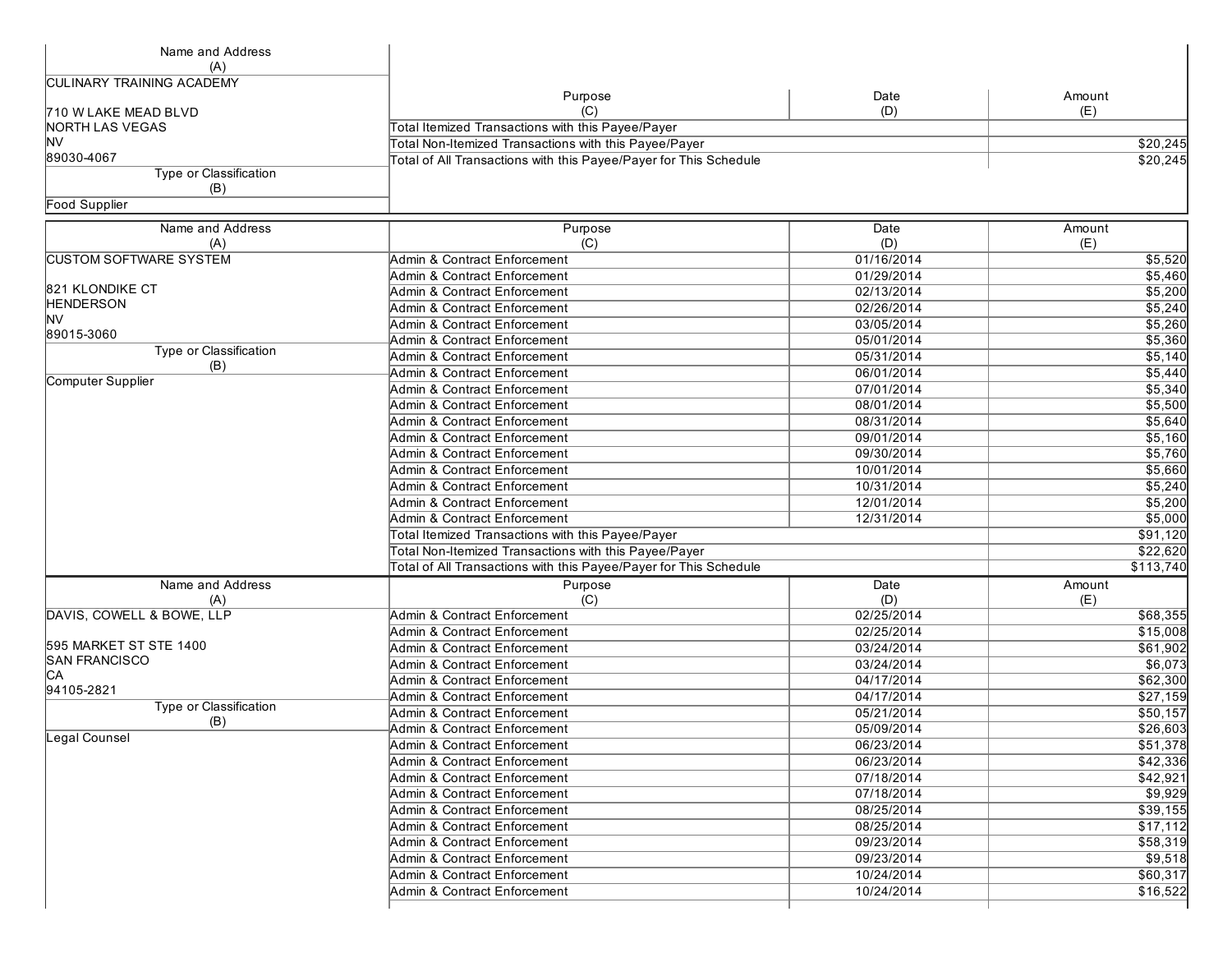| Admin & Contract Enforcement<br>10/30/2014<br>\$28,425<br>01/09/2014<br>\$56,973<br>Admin & Contract Enforcement<br>01/09/2014<br>\$10,794<br>Admin & Contract Enforcement<br>Admin & Contract Enforcement<br>12/29/2014<br>\$86,834<br>Admin & Contract Enforcement<br>12/29/2014<br>\$10,146<br>Admin & Contract Enforcement<br>01/28/2014<br>\$41,706<br>\$17,478<br>Admin & Contract Enforcement<br>01/28/2014<br>Total Itemized Transactions with this Payee/Payer<br>\$995,361<br>Total Non-Itemized Transactions with this Payee/Payer<br>\$0<br>Total of All Transactions with this Payee/Payer for This Schedule<br>\$995,361<br>Name and Address<br>(A)<br><b>DS POLITICAL</b><br>Purpose<br>Date<br>Amount<br>(D)<br>(C)<br>(E)<br>901 NEW YORK AVE NW SUITE 4<br>Admin & Contract Enforcement<br>03/28/2014<br>\$5,000<br><b>WASHINGTON</b><br>\$5,000<br>Total Itemized Transactions with this Payee/Payer<br>þс<br>Total Non-Itemized Transactions with this Payee/Payer<br>20001<br>Total of All Transactions with this Payee/Payer for This Schedule<br>\$5,000<br>Type or Classification<br>(B)<br>Advertising/Promotion<br>Name and Address<br>(A)<br><b>EAST LV COMMUNITY SR CENTER</b><br>Date<br>Purpose<br>Amount<br>(C)<br>(D)<br>(E)<br>250 N EASTERN AVE<br><b>LAS VEGAS</b><br>Total Itemized Transactions with this Payee/Payer<br>NV<br>Total Non-Itemized Transactions with this Payee/Payer<br>\$7,140<br>89101<br>Total of All Transactions with this Payee/Payer for This Schedule<br>\$7,140<br>Type or Classification<br>(B)<br>Special Event Provider<br>Name and Address<br>(A)<br><b>ETHIX VENTURES, INC</b><br>Purpose<br>Date<br>Amount<br>9 MAIN ST STE 3C<br>(D)<br>(E)<br>(C)<br><b>Total Itemized Transactions with this Payee/Payer</b><br><b>SUTTON</b><br>MА<br>Total Non-Itemized Transactions with this Payee/Payer<br>\$16,863<br>01590-1660<br>Total of All Transactions with this Payee/Payer for This Schedule<br>\$16,863<br>Type or Classification<br>(B)<br>Advertising/Promotion<br>Name and Address<br>(A)<br><b>FMCS</b><br>Purpose<br>Amount<br>Date<br>(D)<br>(E)<br>2100 K STREET NW<br>(C)<br><b>WASHINGTON</b><br>Total Itemized Transactions with this Payee/Payer<br>þс<br>Total Non-Itemized Transactions with this Payee/Payer<br>\$6,750<br>20427-0000<br>\$6,750<br>Total of All Transactions with this Payee/Payer for This Schedule<br>Type or Classification<br>(B)<br>Service Provider | Admin & Contract Enforcement | 11/30/2014 | \$77,941 |
|-----------------------------------------------------------------------------------------------------------------------------------------------------------------------------------------------------------------------------------------------------------------------------------------------------------------------------------------------------------------------------------------------------------------------------------------------------------------------------------------------------------------------------------------------------------------------------------------------------------------------------------------------------------------------------------------------------------------------------------------------------------------------------------------------------------------------------------------------------------------------------------------------------------------------------------------------------------------------------------------------------------------------------------------------------------------------------------------------------------------------------------------------------------------------------------------------------------------------------------------------------------------------------------------------------------------------------------------------------------------------------------------------------------------------------------------------------------------------------------------------------------------------------------------------------------------------------------------------------------------------------------------------------------------------------------------------------------------------------------------------------------------------------------------------------------------------------------------------------------------------------------------------------------------------------------------------------------------------------------------------------------------------------------------------------------------------------------------------------------------------------------------------------------------------------------------------------------------------------------------------------------------------------------------------------------------------------------------------------------------------------------------------------------------------------------------------------------------|------------------------------|------------|----------|
|                                                                                                                                                                                                                                                                                                                                                                                                                                                                                                                                                                                                                                                                                                                                                                                                                                                                                                                                                                                                                                                                                                                                                                                                                                                                                                                                                                                                                                                                                                                                                                                                                                                                                                                                                                                                                                                                                                                                                                                                                                                                                                                                                                                                                                                                                                                                                                                                                                                                 |                              |            |          |
|                                                                                                                                                                                                                                                                                                                                                                                                                                                                                                                                                                                                                                                                                                                                                                                                                                                                                                                                                                                                                                                                                                                                                                                                                                                                                                                                                                                                                                                                                                                                                                                                                                                                                                                                                                                                                                                                                                                                                                                                                                                                                                                                                                                                                                                                                                                                                                                                                                                                 |                              |            |          |
|                                                                                                                                                                                                                                                                                                                                                                                                                                                                                                                                                                                                                                                                                                                                                                                                                                                                                                                                                                                                                                                                                                                                                                                                                                                                                                                                                                                                                                                                                                                                                                                                                                                                                                                                                                                                                                                                                                                                                                                                                                                                                                                                                                                                                                                                                                                                                                                                                                                                 |                              |            |          |
|                                                                                                                                                                                                                                                                                                                                                                                                                                                                                                                                                                                                                                                                                                                                                                                                                                                                                                                                                                                                                                                                                                                                                                                                                                                                                                                                                                                                                                                                                                                                                                                                                                                                                                                                                                                                                                                                                                                                                                                                                                                                                                                                                                                                                                                                                                                                                                                                                                                                 |                              |            |          |
|                                                                                                                                                                                                                                                                                                                                                                                                                                                                                                                                                                                                                                                                                                                                                                                                                                                                                                                                                                                                                                                                                                                                                                                                                                                                                                                                                                                                                                                                                                                                                                                                                                                                                                                                                                                                                                                                                                                                                                                                                                                                                                                                                                                                                                                                                                                                                                                                                                                                 |                              |            |          |
|                                                                                                                                                                                                                                                                                                                                                                                                                                                                                                                                                                                                                                                                                                                                                                                                                                                                                                                                                                                                                                                                                                                                                                                                                                                                                                                                                                                                                                                                                                                                                                                                                                                                                                                                                                                                                                                                                                                                                                                                                                                                                                                                                                                                                                                                                                                                                                                                                                                                 |                              |            |          |
|                                                                                                                                                                                                                                                                                                                                                                                                                                                                                                                                                                                                                                                                                                                                                                                                                                                                                                                                                                                                                                                                                                                                                                                                                                                                                                                                                                                                                                                                                                                                                                                                                                                                                                                                                                                                                                                                                                                                                                                                                                                                                                                                                                                                                                                                                                                                                                                                                                                                 |                              |            |          |
|                                                                                                                                                                                                                                                                                                                                                                                                                                                                                                                                                                                                                                                                                                                                                                                                                                                                                                                                                                                                                                                                                                                                                                                                                                                                                                                                                                                                                                                                                                                                                                                                                                                                                                                                                                                                                                                                                                                                                                                                                                                                                                                                                                                                                                                                                                                                                                                                                                                                 |                              |            |          |
|                                                                                                                                                                                                                                                                                                                                                                                                                                                                                                                                                                                                                                                                                                                                                                                                                                                                                                                                                                                                                                                                                                                                                                                                                                                                                                                                                                                                                                                                                                                                                                                                                                                                                                                                                                                                                                                                                                                                                                                                                                                                                                                                                                                                                                                                                                                                                                                                                                                                 |                              |            |          |
|                                                                                                                                                                                                                                                                                                                                                                                                                                                                                                                                                                                                                                                                                                                                                                                                                                                                                                                                                                                                                                                                                                                                                                                                                                                                                                                                                                                                                                                                                                                                                                                                                                                                                                                                                                                                                                                                                                                                                                                                                                                                                                                                                                                                                                                                                                                                                                                                                                                                 |                              |            |          |
|                                                                                                                                                                                                                                                                                                                                                                                                                                                                                                                                                                                                                                                                                                                                                                                                                                                                                                                                                                                                                                                                                                                                                                                                                                                                                                                                                                                                                                                                                                                                                                                                                                                                                                                                                                                                                                                                                                                                                                                                                                                                                                                                                                                                                                                                                                                                                                                                                                                                 |                              |            |          |
|                                                                                                                                                                                                                                                                                                                                                                                                                                                                                                                                                                                                                                                                                                                                                                                                                                                                                                                                                                                                                                                                                                                                                                                                                                                                                                                                                                                                                                                                                                                                                                                                                                                                                                                                                                                                                                                                                                                                                                                                                                                                                                                                                                                                                                                                                                                                                                                                                                                                 |                              |            |          |
|                                                                                                                                                                                                                                                                                                                                                                                                                                                                                                                                                                                                                                                                                                                                                                                                                                                                                                                                                                                                                                                                                                                                                                                                                                                                                                                                                                                                                                                                                                                                                                                                                                                                                                                                                                                                                                                                                                                                                                                                                                                                                                                                                                                                                                                                                                                                                                                                                                                                 |                              |            |          |
|                                                                                                                                                                                                                                                                                                                                                                                                                                                                                                                                                                                                                                                                                                                                                                                                                                                                                                                                                                                                                                                                                                                                                                                                                                                                                                                                                                                                                                                                                                                                                                                                                                                                                                                                                                                                                                                                                                                                                                                                                                                                                                                                                                                                                                                                                                                                                                                                                                                                 |                              |            |          |
|                                                                                                                                                                                                                                                                                                                                                                                                                                                                                                                                                                                                                                                                                                                                                                                                                                                                                                                                                                                                                                                                                                                                                                                                                                                                                                                                                                                                                                                                                                                                                                                                                                                                                                                                                                                                                                                                                                                                                                                                                                                                                                                                                                                                                                                                                                                                                                                                                                                                 |                              |            |          |
|                                                                                                                                                                                                                                                                                                                                                                                                                                                                                                                                                                                                                                                                                                                                                                                                                                                                                                                                                                                                                                                                                                                                                                                                                                                                                                                                                                                                                                                                                                                                                                                                                                                                                                                                                                                                                                                                                                                                                                                                                                                                                                                                                                                                                                                                                                                                                                                                                                                                 |                              |            |          |
|                                                                                                                                                                                                                                                                                                                                                                                                                                                                                                                                                                                                                                                                                                                                                                                                                                                                                                                                                                                                                                                                                                                                                                                                                                                                                                                                                                                                                                                                                                                                                                                                                                                                                                                                                                                                                                                                                                                                                                                                                                                                                                                                                                                                                                                                                                                                                                                                                                                                 |                              |            |          |
|                                                                                                                                                                                                                                                                                                                                                                                                                                                                                                                                                                                                                                                                                                                                                                                                                                                                                                                                                                                                                                                                                                                                                                                                                                                                                                                                                                                                                                                                                                                                                                                                                                                                                                                                                                                                                                                                                                                                                                                                                                                                                                                                                                                                                                                                                                                                                                                                                                                                 |                              |            |          |
|                                                                                                                                                                                                                                                                                                                                                                                                                                                                                                                                                                                                                                                                                                                                                                                                                                                                                                                                                                                                                                                                                                                                                                                                                                                                                                                                                                                                                                                                                                                                                                                                                                                                                                                                                                                                                                                                                                                                                                                                                                                                                                                                                                                                                                                                                                                                                                                                                                                                 |                              |            |          |
|                                                                                                                                                                                                                                                                                                                                                                                                                                                                                                                                                                                                                                                                                                                                                                                                                                                                                                                                                                                                                                                                                                                                                                                                                                                                                                                                                                                                                                                                                                                                                                                                                                                                                                                                                                                                                                                                                                                                                                                                                                                                                                                                                                                                                                                                                                                                                                                                                                                                 |                              |            |          |
|                                                                                                                                                                                                                                                                                                                                                                                                                                                                                                                                                                                                                                                                                                                                                                                                                                                                                                                                                                                                                                                                                                                                                                                                                                                                                                                                                                                                                                                                                                                                                                                                                                                                                                                                                                                                                                                                                                                                                                                                                                                                                                                                                                                                                                                                                                                                                                                                                                                                 |                              |            |          |
|                                                                                                                                                                                                                                                                                                                                                                                                                                                                                                                                                                                                                                                                                                                                                                                                                                                                                                                                                                                                                                                                                                                                                                                                                                                                                                                                                                                                                                                                                                                                                                                                                                                                                                                                                                                                                                                                                                                                                                                                                                                                                                                                                                                                                                                                                                                                                                                                                                                                 |                              |            |          |
|                                                                                                                                                                                                                                                                                                                                                                                                                                                                                                                                                                                                                                                                                                                                                                                                                                                                                                                                                                                                                                                                                                                                                                                                                                                                                                                                                                                                                                                                                                                                                                                                                                                                                                                                                                                                                                                                                                                                                                                                                                                                                                                                                                                                                                                                                                                                                                                                                                                                 |                              |            |          |
|                                                                                                                                                                                                                                                                                                                                                                                                                                                                                                                                                                                                                                                                                                                                                                                                                                                                                                                                                                                                                                                                                                                                                                                                                                                                                                                                                                                                                                                                                                                                                                                                                                                                                                                                                                                                                                                                                                                                                                                                                                                                                                                                                                                                                                                                                                                                                                                                                                                                 |                              |            |          |
|                                                                                                                                                                                                                                                                                                                                                                                                                                                                                                                                                                                                                                                                                                                                                                                                                                                                                                                                                                                                                                                                                                                                                                                                                                                                                                                                                                                                                                                                                                                                                                                                                                                                                                                                                                                                                                                                                                                                                                                                                                                                                                                                                                                                                                                                                                                                                                                                                                                                 |                              |            |          |
|                                                                                                                                                                                                                                                                                                                                                                                                                                                                                                                                                                                                                                                                                                                                                                                                                                                                                                                                                                                                                                                                                                                                                                                                                                                                                                                                                                                                                                                                                                                                                                                                                                                                                                                                                                                                                                                                                                                                                                                                                                                                                                                                                                                                                                                                                                                                                                                                                                                                 |                              |            |          |
|                                                                                                                                                                                                                                                                                                                                                                                                                                                                                                                                                                                                                                                                                                                                                                                                                                                                                                                                                                                                                                                                                                                                                                                                                                                                                                                                                                                                                                                                                                                                                                                                                                                                                                                                                                                                                                                                                                                                                                                                                                                                                                                                                                                                                                                                                                                                                                                                                                                                 |                              |            |          |
|                                                                                                                                                                                                                                                                                                                                                                                                                                                                                                                                                                                                                                                                                                                                                                                                                                                                                                                                                                                                                                                                                                                                                                                                                                                                                                                                                                                                                                                                                                                                                                                                                                                                                                                                                                                                                                                                                                                                                                                                                                                                                                                                                                                                                                                                                                                                                                                                                                                                 |                              |            |          |
|                                                                                                                                                                                                                                                                                                                                                                                                                                                                                                                                                                                                                                                                                                                                                                                                                                                                                                                                                                                                                                                                                                                                                                                                                                                                                                                                                                                                                                                                                                                                                                                                                                                                                                                                                                                                                                                                                                                                                                                                                                                                                                                                                                                                                                                                                                                                                                                                                                                                 |                              |            |          |
|                                                                                                                                                                                                                                                                                                                                                                                                                                                                                                                                                                                                                                                                                                                                                                                                                                                                                                                                                                                                                                                                                                                                                                                                                                                                                                                                                                                                                                                                                                                                                                                                                                                                                                                                                                                                                                                                                                                                                                                                                                                                                                                                                                                                                                                                                                                                                                                                                                                                 |                              |            |          |
|                                                                                                                                                                                                                                                                                                                                                                                                                                                                                                                                                                                                                                                                                                                                                                                                                                                                                                                                                                                                                                                                                                                                                                                                                                                                                                                                                                                                                                                                                                                                                                                                                                                                                                                                                                                                                                                                                                                                                                                                                                                                                                                                                                                                                                                                                                                                                                                                                                                                 |                              |            |          |
|                                                                                                                                                                                                                                                                                                                                                                                                                                                                                                                                                                                                                                                                                                                                                                                                                                                                                                                                                                                                                                                                                                                                                                                                                                                                                                                                                                                                                                                                                                                                                                                                                                                                                                                                                                                                                                                                                                                                                                                                                                                                                                                                                                                                                                                                                                                                                                                                                                                                 |                              |            |          |
|                                                                                                                                                                                                                                                                                                                                                                                                                                                                                                                                                                                                                                                                                                                                                                                                                                                                                                                                                                                                                                                                                                                                                                                                                                                                                                                                                                                                                                                                                                                                                                                                                                                                                                                                                                                                                                                                                                                                                                                                                                                                                                                                                                                                                                                                                                                                                                                                                                                                 |                              |            |          |
|                                                                                                                                                                                                                                                                                                                                                                                                                                                                                                                                                                                                                                                                                                                                                                                                                                                                                                                                                                                                                                                                                                                                                                                                                                                                                                                                                                                                                                                                                                                                                                                                                                                                                                                                                                                                                                                                                                                                                                                                                                                                                                                                                                                                                                                                                                                                                                                                                                                                 |                              |            |          |
|                                                                                                                                                                                                                                                                                                                                                                                                                                                                                                                                                                                                                                                                                                                                                                                                                                                                                                                                                                                                                                                                                                                                                                                                                                                                                                                                                                                                                                                                                                                                                                                                                                                                                                                                                                                                                                                                                                                                                                                                                                                                                                                                                                                                                                                                                                                                                                                                                                                                 |                              |            |          |
|                                                                                                                                                                                                                                                                                                                                                                                                                                                                                                                                                                                                                                                                                                                                                                                                                                                                                                                                                                                                                                                                                                                                                                                                                                                                                                                                                                                                                                                                                                                                                                                                                                                                                                                                                                                                                                                                                                                                                                                                                                                                                                                                                                                                                                                                                                                                                                                                                                                                 |                              |            |          |
|                                                                                                                                                                                                                                                                                                                                                                                                                                                                                                                                                                                                                                                                                                                                                                                                                                                                                                                                                                                                                                                                                                                                                                                                                                                                                                                                                                                                                                                                                                                                                                                                                                                                                                                                                                                                                                                                                                                                                                                                                                                                                                                                                                                                                                                                                                                                                                                                                                                                 |                              |            |          |
|                                                                                                                                                                                                                                                                                                                                                                                                                                                                                                                                                                                                                                                                                                                                                                                                                                                                                                                                                                                                                                                                                                                                                                                                                                                                                                                                                                                                                                                                                                                                                                                                                                                                                                                                                                                                                                                                                                                                                                                                                                                                                                                                                                                                                                                                                                                                                                                                                                                                 |                              |            |          |
|                                                                                                                                                                                                                                                                                                                                                                                                                                                                                                                                                                                                                                                                                                                                                                                                                                                                                                                                                                                                                                                                                                                                                                                                                                                                                                                                                                                                                                                                                                                                                                                                                                                                                                                                                                                                                                                                                                                                                                                                                                                                                                                                                                                                                                                                                                                                                                                                                                                                 |                              |            |          |
|                                                                                                                                                                                                                                                                                                                                                                                                                                                                                                                                                                                                                                                                                                                                                                                                                                                                                                                                                                                                                                                                                                                                                                                                                                                                                                                                                                                                                                                                                                                                                                                                                                                                                                                                                                                                                                                                                                                                                                                                                                                                                                                                                                                                                                                                                                                                                                                                                                                                 |                              |            |          |
|                                                                                                                                                                                                                                                                                                                                                                                                                                                                                                                                                                                                                                                                                                                                                                                                                                                                                                                                                                                                                                                                                                                                                                                                                                                                                                                                                                                                                                                                                                                                                                                                                                                                                                                                                                                                                                                                                                                                                                                                                                                                                                                                                                                                                                                                                                                                                                                                                                                                 |                              |            |          |
|                                                                                                                                                                                                                                                                                                                                                                                                                                                                                                                                                                                                                                                                                                                                                                                                                                                                                                                                                                                                                                                                                                                                                                                                                                                                                                                                                                                                                                                                                                                                                                                                                                                                                                                                                                                                                                                                                                                                                                                                                                                                                                                                                                                                                                                                                                                                                                                                                                                                 |                              |            |          |
|                                                                                                                                                                                                                                                                                                                                                                                                                                                                                                                                                                                                                                                                                                                                                                                                                                                                                                                                                                                                                                                                                                                                                                                                                                                                                                                                                                                                                                                                                                                                                                                                                                                                                                                                                                                                                                                                                                                                                                                                                                                                                                                                                                                                                                                                                                                                                                                                                                                                 |                              |            |          |
|                                                                                                                                                                                                                                                                                                                                                                                                                                                                                                                                                                                                                                                                                                                                                                                                                                                                                                                                                                                                                                                                                                                                                                                                                                                                                                                                                                                                                                                                                                                                                                                                                                                                                                                                                                                                                                                                                                                                                                                                                                                                                                                                                                                                                                                                                                                                                                                                                                                                 |                              |            |          |
|                                                                                                                                                                                                                                                                                                                                                                                                                                                                                                                                                                                                                                                                                                                                                                                                                                                                                                                                                                                                                                                                                                                                                                                                                                                                                                                                                                                                                                                                                                                                                                                                                                                                                                                                                                                                                                                                                                                                                                                                                                                                                                                                                                                                                                                                                                                                                                                                                                                                 |                              |            |          |
|                                                                                                                                                                                                                                                                                                                                                                                                                                                                                                                                                                                                                                                                                                                                                                                                                                                                                                                                                                                                                                                                                                                                                                                                                                                                                                                                                                                                                                                                                                                                                                                                                                                                                                                                                                                                                                                                                                                                                                                                                                                                                                                                                                                                                                                                                                                                                                                                                                                                 |                              |            |          |
|                                                                                                                                                                                                                                                                                                                                                                                                                                                                                                                                                                                                                                                                                                                                                                                                                                                                                                                                                                                                                                                                                                                                                                                                                                                                                                                                                                                                                                                                                                                                                                                                                                                                                                                                                                                                                                                                                                                                                                                                                                                                                                                                                                                                                                                                                                                                                                                                                                                                 |                              |            |          |
|                                                                                                                                                                                                                                                                                                                                                                                                                                                                                                                                                                                                                                                                                                                                                                                                                                                                                                                                                                                                                                                                                                                                                                                                                                                                                                                                                                                                                                                                                                                                                                                                                                                                                                                                                                                                                                                                                                                                                                                                                                                                                                                                                                                                                                                                                                                                                                                                                                                                 |                              |            |          |
|                                                                                                                                                                                                                                                                                                                                                                                                                                                                                                                                                                                                                                                                                                                                                                                                                                                                                                                                                                                                                                                                                                                                                                                                                                                                                                                                                                                                                                                                                                                                                                                                                                                                                                                                                                                                                                                                                                                                                                                                                                                                                                                                                                                                                                                                                                                                                                                                                                                                 |                              |            |          |
|                                                                                                                                                                                                                                                                                                                                                                                                                                                                                                                                                                                                                                                                                                                                                                                                                                                                                                                                                                                                                                                                                                                                                                                                                                                                                                                                                                                                                                                                                                                                                                                                                                                                                                                                                                                                                                                                                                                                                                                                                                                                                                                                                                                                                                                                                                                                                                                                                                                                 |                              |            |          |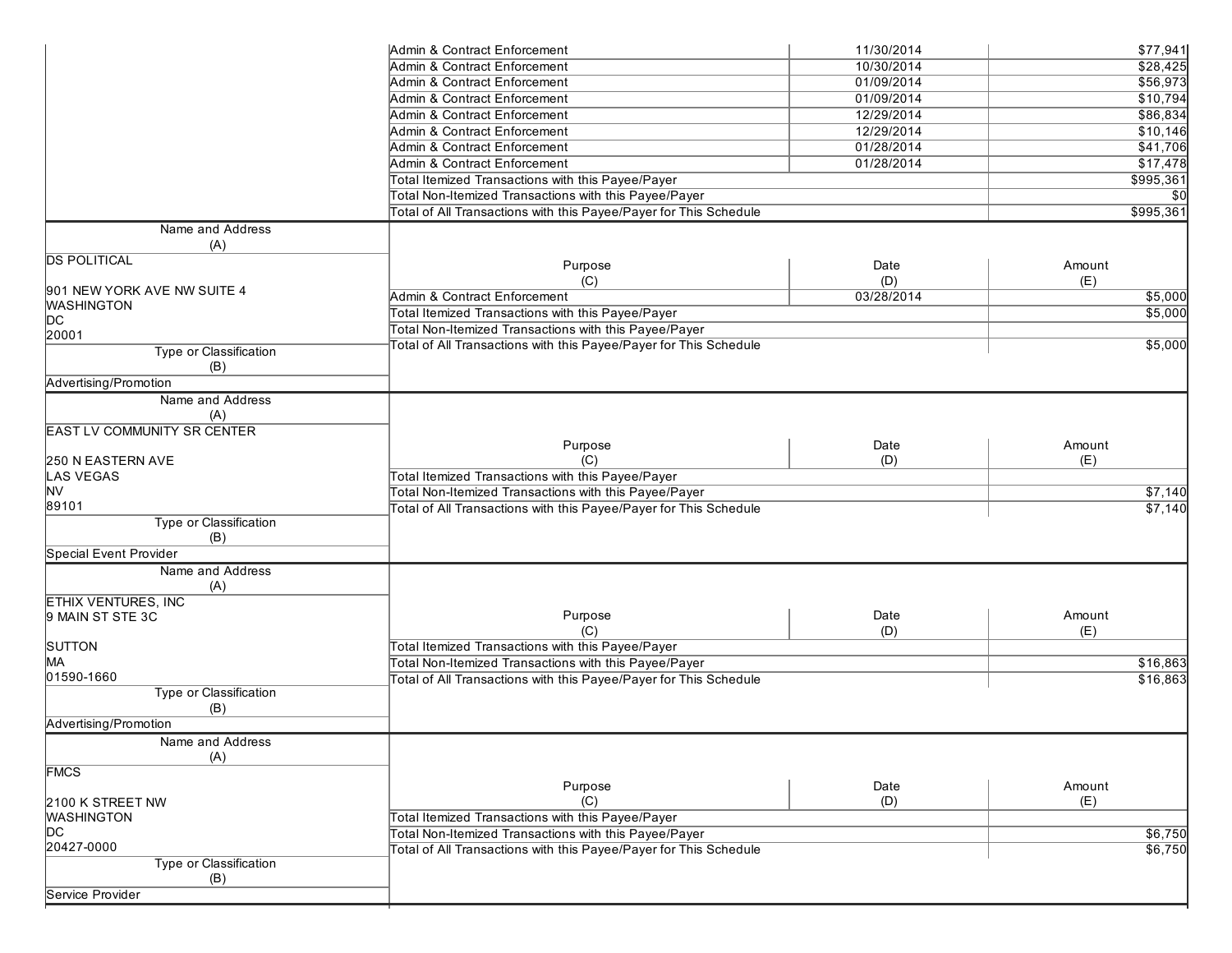| Name and Address              |                                                                   |            |                 |
|-------------------------------|-------------------------------------------------------------------|------------|-----------------|
| (A)                           |                                                                   |            |                 |
| <b>FORD CREDIT</b>            |                                                                   |            |                 |
| 790093                        | Purpose<br>(C)                                                    | Date       | Amount          |
|                               | Total Itemized Transactions with this Payee/Payer                 | (D)        | (E)             |
| <b>ST LOUIS</b><br>MO         | Total Non-Itemized Transactions with this Payee/Payer             |            | \$5,422         |
| 63179-0093                    | Total of All Transactions with this Payee/Payer for This Schedule |            | 5,422           |
| Type or Classification        |                                                                   |            |                 |
| (B)                           |                                                                   |            |                 |
| Automobile Supplier           |                                                                   |            |                 |
|                               |                                                                   |            |                 |
| Name and Address              |                                                                   |            |                 |
| (A)                           |                                                                   |            |                 |
| <b>FRANK SILVER</b>           | Purpose                                                           | Date       | Amount          |
|                               | (C)                                                               | (D)        | (E)             |
| 360 GRAND AVE STE 159         | Admin & Contract Enforcement                                      | 11/14/2014 | \$5,268         |
| <b>OAKLAND</b>                | Total Itemized Transactions with this Payee/Payer                 |            | 5,268           |
| CA                            | Total Non-Itemized Transactions with this Payee/Payer             |            | \$8,298         |
| 94610                         | Total of All Transactions with this Payee/Payer for This Schedule |            | \$13,566        |
| Type or Classification<br>(B) |                                                                   |            |                 |
| Arbitrator                    |                                                                   |            |                 |
| Name and Address              |                                                                   |            |                 |
| (A)                           |                                                                   |            |                 |
| <b>FREDRIC HOROWITZ</b>       |                                                                   |            |                 |
| 3613                          | Purpose                                                           | Date       | Amount          |
|                               | (C)                                                               | (D)        | (E)             |
| <b>SANTA MONICA</b>           | Total Itemized Transactions with this Payee/Payer                 |            |                 |
| CА                            | Total Non-Itemized Transactions with this Payee/Payer             |            | \$7,144         |
| 90408-3613                    | Total of All Transactions with this Payee/Payer for This Schedule |            | $\sqrt{$7,144}$ |
| Type or Classification        |                                                                   |            |                 |
| (B)                           |                                                                   |            |                 |
| Arbitrator                    |                                                                   |            |                 |
| Name and Address              |                                                                   |            |                 |
| (A)                           |                                                                   |            |                 |
| <b>GARY L AXON</b>            |                                                                   |            |                 |
| 190                           | Purpose                                                           | Date       | Amount          |
|                               | (C)                                                               | (D)        | (E)             |
| ASHLAND                       | Total Itemized Transactions with this Payee/Payer                 |            |                 |
| OR.                           | Total Non-Itemized Transactions with this Payee/Payer             |            | \$14,711        |
| 97520-0007                    | Total of All Transactions with this Payee/Payer for This Schedule |            | \$14,711        |
| Type or Classification        |                                                                   |            |                 |
| (B)                           |                                                                   |            |                 |
| Arbitrator                    |                                                                   |            |                 |
| Name and Address              |                                                                   |            |                 |
| (A)                           |                                                                   |            |                 |
| <b>GOOGLE</b>                 |                                                                   |            |                 |
|                               | Purpose                                                           | Date       | Amount          |
| 19510 JAMBOREE RD, STE 300    | (C)                                                               | (D)        | (E)             |
| <b>IRVINE</b>                 | Total Itemized Transactions with this Payee/Payer                 |            |                 |
| CA                            | Total Non-Itemized Transactions with this Payee/Payer             |            | \$5,606         |
| 92612-0000                    | Total of All Transactions with this Payee/Payer for This Schedule |            | \$5,606         |
| <b>Type or Classification</b> |                                                                   |            |                 |
| (B)                           |                                                                   |            |                 |
| Internet services             |                                                                   |            |                 |
|                               |                                                                   |            |                 |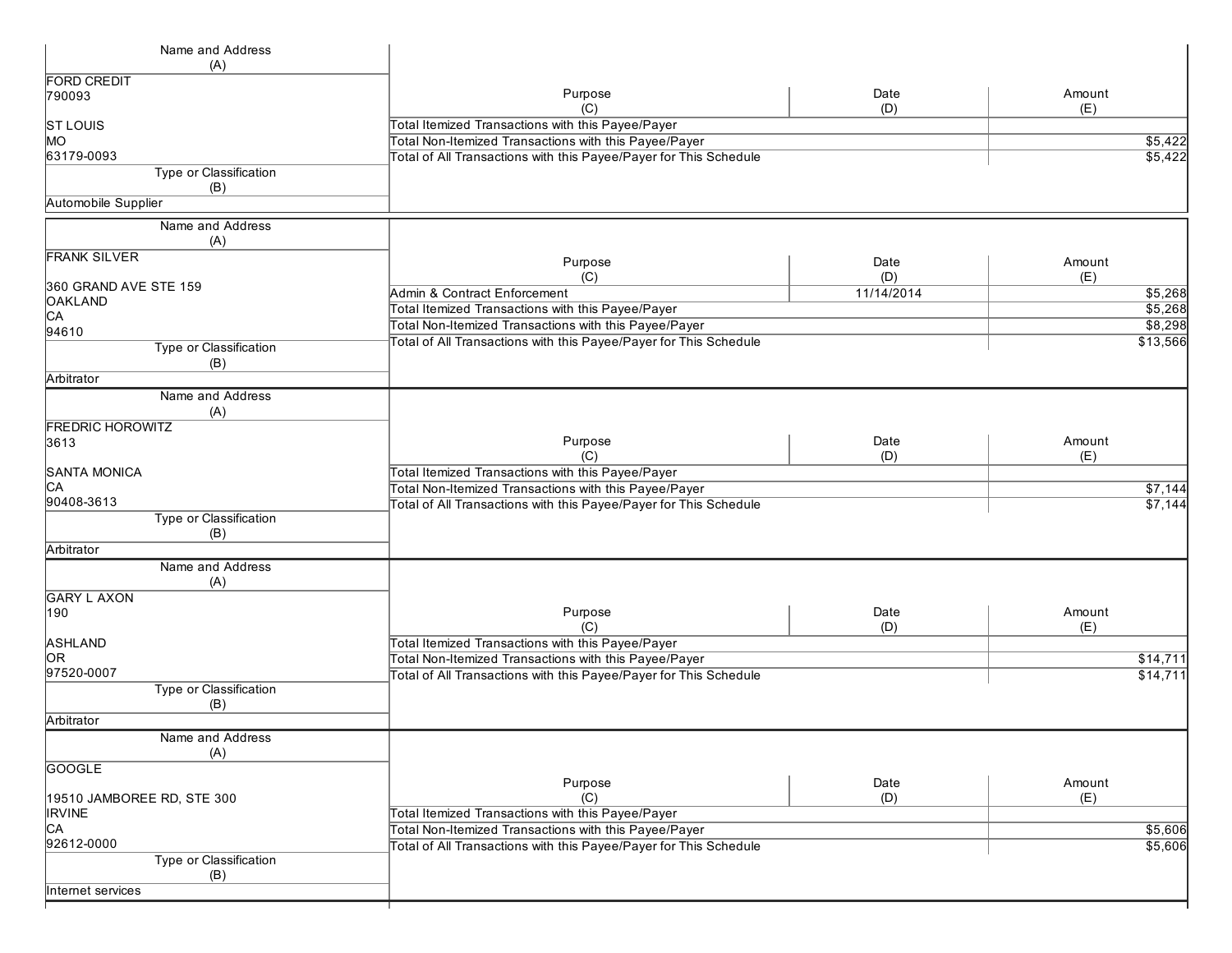| Name and Address                      |                                                                   |             |               |
|---------------------------------------|-------------------------------------------------------------------|-------------|---------------|
| (A)                                   |                                                                   |             |               |
| JOSEFINA D. DOOLEY                    |                                                                   |             |               |
| 335446                                | Purpose<br>(C)                                                    | Date<br>(D) | Amount<br>(E) |
| <b>NORTH LAS VEGAS</b>                | Total Itemized Transactions with this Payee/Payer                 |             |               |
| M∨                                    | Total Non-Itemized Transactions with this Payee/Payer             |             | \$12,320      |
| 89033                                 | Total of All Transactions with this Payee/Payer for This Schedule |             | \$12,320      |
| Type or Classification                |                                                                   |             |               |
| (B)                                   |                                                                   |             |               |
| Translator                            |                                                                   |             |               |
| Name and Address                      |                                                                   |             |               |
| (A)                                   |                                                                   |             |               |
| <b>KATHERINE THOMSON</b>              |                                                                   |             |               |
|                                       | Purpose                                                           | Date        | Amount        |
| 3020 EL CERRITO PLAZA #333            | (C)                                                               | (D)         | (E)           |
| <b>EL CERRITO</b>                     | Total Itemized Transactions with this Payee/Payer                 |             |               |
| CА<br>94530                           | Total Non-Itemized Transactions with this Payee/Payer             |             | \$8,611       |
| Type or Classification                | Total of All Transactions with this Payee/Payer for This Schedule |             | \$8,611       |
| (B)                                   |                                                                   |             |               |
| Arbitrator                            |                                                                   |             |               |
| Name and Address                      |                                                                   |             |               |
| (A)                                   |                                                                   |             |               |
| MANNING, HALL & SALISBURY, LLC        |                                                                   |             |               |
|                                       | Purpose<br>(C)                                                    | Date        | Amount        |
| 617 S 8TH ST STE A<br>LAS VEGAS       | Total Itemized Transactions with this Payee/Payer                 | (D)         | (E)           |
| lNV                                   | Total Non-Itemized Transactions with this Payee/Payer             |             | \$26,995      |
| 89101-7004                            | Total of All Transactions with this Payee/Payer for This Schedule |             | \$26,995      |
| Type or Classification                |                                                                   |             |               |
| (B)                                   |                                                                   |             |               |
| Professional Services                 |                                                                   |             |               |
| Name and Address                      |                                                                   |             |               |
| (A)                                   |                                                                   |             |               |
| <b>MATTHEW GOLDBERG</b>               | Purpose                                                           | Date        | Amount        |
|                                       | (C)                                                               | (D)         | (E)           |
| 130 CAPRICORN AVE                     | Admin & Contract Enforcement                                      | 08/27/2014  | \$6,823       |
| OAKLAND<br>IСA                        | Total Itemized Transactions with this Payee/Payer                 |             | \$6,823       |
| 94611-1943                            | Total Non-Itemized Transactions with this Payee/Payer             |             |               |
| Type or Classification                | Total of All Transactions with this Payee/Payer for This Schedule |             | \$6,823       |
| (B)                                   |                                                                   |             |               |
| Arbitrator                            |                                                                   |             |               |
| Name and Address                      | Purpose                                                           | Date        | Amount        |
| (A)                                   | (C)                                                               | (D)         | (E)           |
| <b>METROPOLITAN PUBLIC STRATEGIES</b> | Campaign Research                                                 | 01/29/2014  | \$6,500       |
|                                       | Campaign Research                                                 | 02/05/2014  | \$6,500       |
| 215 EAST 96TH STREET 18-E             | Campaign Research                                                 | 02/18/2014  | \$6,500       |
| <b>NEW YORK</b>                       | Campaign Research                                                 | 03/18/2014  | \$6,500       |
| NY.                                   | Campaign Research                                                 | 04/24/2014  | \$6,500       |
| 10128                                 | Campaign Research                                                 | 06/04/2014  | \$6,500       |
| Type or Classification<br>(B)         | Campaign Research                                                 | 07/07/2014  | \$6,500       |
| Advertising/Promotion                 | Campaign Research                                                 | 07/28/2014  | \$6,500       |
|                                       | Campaign Research                                                 | 08/19/2014  | \$6,500       |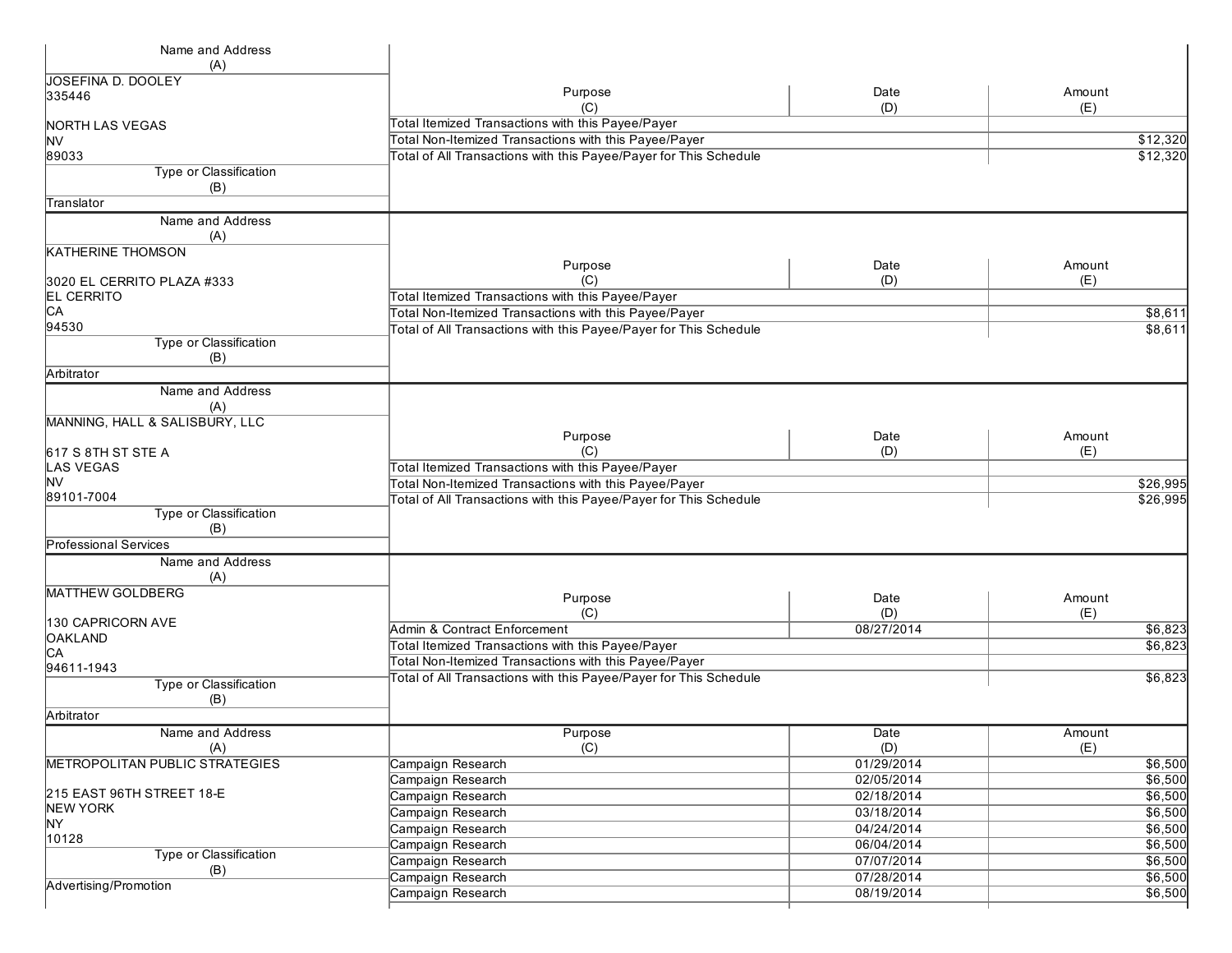|                                          | Campaign Research                                                 | 09/30/2014 | \$6,500  |
|------------------------------------------|-------------------------------------------------------------------|------------|----------|
|                                          | Campaign Research                                                 | 11/05/2014 | \$6,500  |
|                                          | Campaign Research                                                 | 12/19/2014 | \$6,500  |
|                                          | Total Itemized Transactions with this Payee/Payer                 |            | \$78,000 |
|                                          | Total Non-Itemized Transactions with this Payee/Payer             |            | \$0      |
|                                          | Total of All Transactions with this Payee/Payer for This Schedule |            | \$78,000 |
| Name and Address                         |                                                                   |            |          |
| (A)                                      |                                                                   |            |          |
| <b>MICHAEL D RAPPAPORT</b>               |                                                                   |            |          |
|                                          | Purpose                                                           | Date       | Amount   |
| 15445 VENTURA BLVD STE 84                | (C)                                                               | (D)        | (E)      |
| <b>SHERMAN OAKS</b>                      | Admin & Contract Enforcement                                      | 02/03/2014 | \$5,846  |
| CA                                       | Total Itemized Transactions with this Payee/Payer                 |            | \$5,846  |
| 91403-3005                               | Total Non-Itemized Transactions with this Payee/Payer             |            | \$1,800  |
| Type or Classification                   | Total of All Transactions with this Payee/Payer for This Schedule |            | \$7,646  |
| (B)                                      |                                                                   |            |          |
| Arbitrator                               |                                                                   |            |          |
| Name and Address                         |                                                                   |            |          |
| (A)                                      |                                                                   |            |          |
| MOBILE COMMONS INC                       |                                                                   |            |          |
|                                          | Purpose                                                           | Date       | Amount   |
| 45 MAIN STREET STE 520                   | (C)                                                               | (D)        | (E)      |
| <b>BROOKLYN</b>                          | Total Itemized Transactions with this Payee/Payer                 |            |          |
| <b>NY</b>                                |                                                                   |            |          |
| 11201-1023                               | Total Non-Itemized Transactions with this Payee/Payer             |            | \$20,000 |
| Type or Classification                   | Total of All Transactions with this Payee/Payer for This Schedule |            | \$20,000 |
| (B)                                      |                                                                   |            |          |
|                                          |                                                                   |            |          |
| Subscription Provider                    |                                                                   |            |          |
| Name and Address                         |                                                                   |            |          |
| (A)                                      |                                                                   |            |          |
| <b>NAISSANCE</b>                         | Purpose                                                           | Date       | Amount   |
|                                          | (C)                                                               | (D)        | (E)      |
| 25361 MIRABILE CT                        | Admin & Contract Enforcement                                      | 12/15/2014 | \$5,940  |
| <b>STEVENSON RANCH</b>                   | Total Itemized Transactions with this Payee/Payer                 |            | \$5,940  |
| CA<br>91381                              | Total Non-Itemized Transactions with this Payee/Payer             |            | \$6,300  |
|                                          | Total of All Transactions with this Payee/Payer for This Schedule |            | \$12,240 |
| Type or Classification                   |                                                                   |            |          |
| (B)                                      |                                                                   |            |          |
| Advertising/Promotion                    |                                                                   |            |          |
| Name and Address                         | Purpose                                                           | Date       | Amount   |
| (A)                                      | (C)                                                               | (D)        | (E)      |
| <b>ROSS COMMUNICATNS &amp; MANAGEMNT</b> | Admin & Contract Enforcement                                      | 02/05/2014 | \$5,648  |
|                                          | Admin & Contract Enforcement                                      | 03/18/2014 | \$5,648  |
| 1700 L ST                                | Admin & Contract Enforcement                                      | 04/21/2014 | \$5,648  |
| SACRAMENTO                               | Admin & Contract Enforcement                                      | 05/19/2014 | \$5,648  |
| CA                                       | Admin & Contract Enforcement                                      | 06/18/2014 | \$5,648  |
| 95811                                    | Admin & Contract Enforcement                                      | 07/21/2014 | \$5,648  |
| <b>Type or Classification</b>            | Admin & Contract Enforcement                                      | 08/19/2014 | \$5,648  |
| (B)                                      | Admin & Contract Enforcement                                      | 09/16/2014 | \$5,648  |
| Advertising/Promotion                    | Organizing Campaign                                               | 10/14/2014 | \$5,648  |
|                                          | Organizing Campaign                                               | 11/14/2014 | \$5,648  |
|                                          | Organizing Campaign                                               | 12/15/2014 | \$5,648  |
|                                          | Total Itemized Transactions with this Payee/Payer                 |            | \$62,128 |
|                                          |                                                                   |            |          |
|                                          | Total Non-Itemized Transactions with this Payee/Payer             |            | \$8,626  |
|                                          |                                                                   |            |          |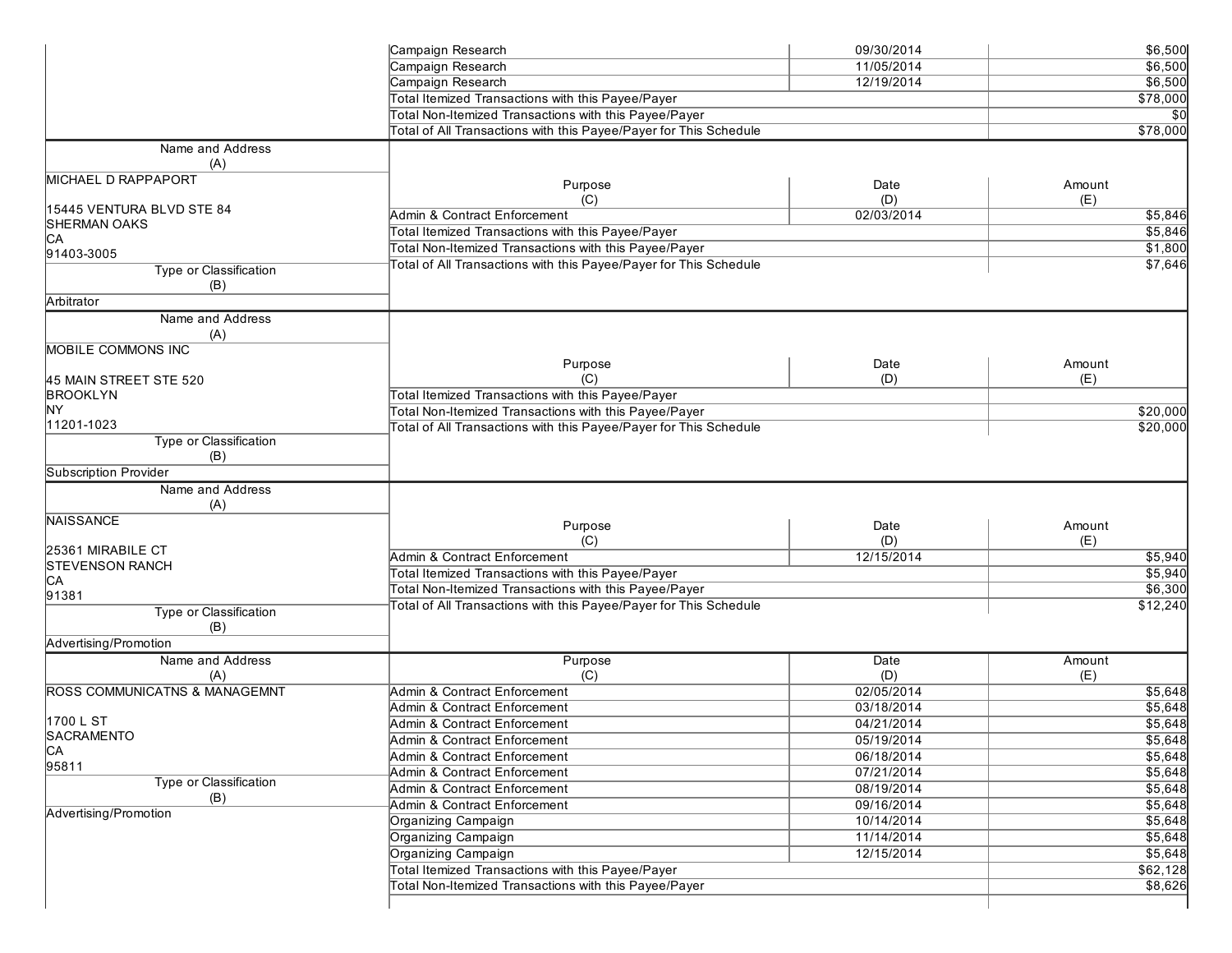|                                    | Total of All Transactions with this Payee/Payer for This Schedule |            | \$70,754 |
|------------------------------------|-------------------------------------------------------------------|------------|----------|
| Name and Address                   |                                                                   |            |          |
| (A)                                |                                                                   |            |          |
| <b>TERRACES @ HIGHLAND RESERVE</b> |                                                                   |            |          |
|                                    | Purpose                                                           | Date       | Amount   |
| 700 GIBSON DR                      | (C)                                                               | (D)        | (E)      |
| <b>ROSEVILLE</b>                   | Total Itemized Transactions with this Payee/Payer                 |            |          |
| CA                                 | Total Non-Itemized Transactions with this Payee/Payer             |            | \$14,046 |
| 95678                              | Total of All Transactions with this Payee/Payer for This Schedule |            | \$14,046 |
| Type or Classification             |                                                                   |            |          |
| (B)                                |                                                                   |            |          |
| Rentals                            |                                                                   |            |          |
| Name and Address                   |                                                                   |            |          |
| (A)                                |                                                                   |            |          |
| <b>THOMAS PITARO</b>               |                                                                   |            |          |
|                                    | Purpose                                                           | Date       | Amount   |
| 1212 SOUTH CASINO BLVD             | (C)                                                               | (D)        | (E)      |
| LAS VEGAS                          | Total Itemized Transactions with this Payee/Payer                 |            |          |
| <b>NV</b>                          | Total Non-Itemized Transactions with this Payee/Payer             |            | \$8,523  |
| 89104                              | Total of All Transactions with this Payee/Payer for This Schedule |            | \$8,523  |
| Type or Classification             |                                                                   |            |          |
| (B)                                |                                                                   |            |          |
| Legal Counsel                      |                                                                   |            |          |
| Name and Address                   |                                                                   |            |          |
| (A)                                |                                                                   |            |          |
| <b>TIME PRINTING, INC</b>          |                                                                   |            |          |
|                                    | Purpose                                                           | Date       | Amount   |
| 1224 WESTERN AVE                   | (C)                                                               | (D)        | (E)      |
| LAS VEGAS                          | Organizing Campaign                                               | 02/18/2014 | \$7,524  |
| lnv                                | Total Itemized Transactions with this Payee/Payer                 |            | \$7,524  |
| 89102-2534                         | Total Non-Itemized Transactions with this Payee/Payer             |            | \$36,339 |
| Type or Classification             | Total of All Transactions with this Payee/Payer for This Schedule |            | \$43,863 |
| (B)                                |                                                                   |            |          |
| Printing/Mailing Company           |                                                                   |            |          |
| Name and Address                   |                                                                   |            |          |
| (A)                                |                                                                   |            |          |
| <b>TRILOGY INTERACTIVE LLC</b>     |                                                                   |            |          |
| 4177                               | Purpose                                                           | Date       | Amount   |
|                                    | (C)                                                               | (D)        | (E)      |
| <b>MOUNTAIN VIEW</b>               | Total Itemized Transactions with this Payee/Payer                 |            |          |
| CА                                 | Total Non-Itemized Transactions with this Payee/Payer             |            | \$14,472 |
| 94040-4177                         | Total of All Transactions with this Payee/Payer for This Schedule |            | \$14,472 |
| Type or Classification             |                                                                   |            |          |
| (B)                                |                                                                   |            |          |
| Advertising/Promotion              |                                                                   |            |          |
| Name and Address                   |                                                                   |            |          |
| (A)                                |                                                                   |            |          |
| <b>TWITTER</b>                     |                                                                   |            |          |
|                                    | Purpose                                                           | Date       | Amount   |
| 1355 MARKET ST                     | (C)                                                               | (D)        | (E)      |
| SAN FRANCISCO                      | Total Itemized Transactions with this Payee/Payer                 |            |          |
| <b>CA</b>                          | Total Non-Itemized Transactions with this Payee/Payer             |            | \$5,540  |
| 94103-0000                         | Total of All Transactions with this Payee/Payer for This Schedule |            | \$5,540  |
| Type or Classification             |                                                                   |            |          |
|                                    |                                                                   |            |          |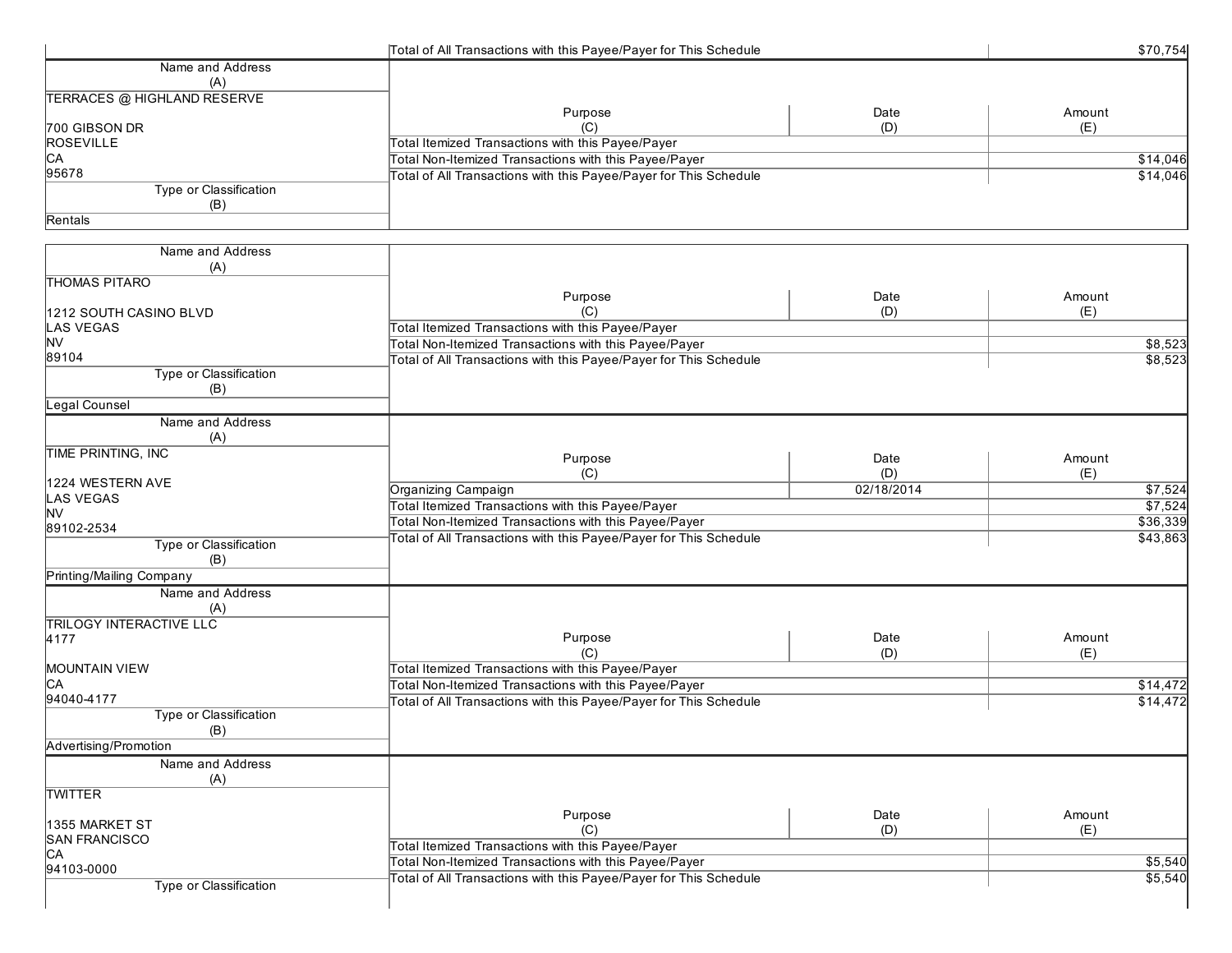| (B)                     |                                                                   |      |         |
|-------------------------|-------------------------------------------------------------------|------|---------|
| Internet services       |                                                                   |      |         |
| Name and Address        |                                                                   |      |         |
| (A)                     |                                                                   |      |         |
| <b>WALTER N KAUFMAN</b> |                                                                   |      |         |
| 99369                   | Purpose                                                           | Date | Amount  |
|                         | ا با                                                              | (D)  | (E)     |
| <b>SAN DIEGO</b>        | Total Itemized Transactions with this Payee/Payer                 |      |         |
| <b>ICA</b>              | Total Non-Itemized Transactions with this Payee/Payer             |      | \$6,891 |
| 92169-1369              | Total of All Transactions with this Payee/Payer for This Schedule |      | \$6,891 |
| Type or Classification  |                                                                   |      |         |
| (B)                     |                                                                   |      |         |
| Arbitrator              |                                                                   |      |         |

SCHEDULE 16 - POLITICAL ACTIVITIES AND LOBBYING

| Name and Address              |                                                                   |            |          |
|-------------------------------|-------------------------------------------------------------------|------------|----------|
| (A)                           |                                                                   |            |          |
| A & B PRINTING                | Purpose                                                           | Date       | Amount   |
| 2900 S HIGHLAND BLDG 18, ST   | (C)                                                               | (D)        | (E)      |
| <b>LAS VEGAS</b>              | Get-Out-The-Vote                                                  | 10/17/2014 | \$9,887  |
| <b>NV</b>                     | Total Itemized Transactions with this Payee/Payer                 |            | \$9,887  |
| 89109                         | Total Non-Itemized Transactions with this Payee/Payer             |            | \$1,620  |
| Type or Classification        | Total of All Transactions with this Payee/Payer for This Schedule |            | \$11,507 |
| (B)                           |                                                                   |            |          |
| Printing/Mailing Company      |                                                                   |            |          |
| Name and Address              |                                                                   |            |          |
| (A)                           |                                                                   |            |          |
| <b>CUSTOM SOFTWARE SYSTEM</b> |                                                                   |            |          |
|                               | Purpose                                                           | Date       | Amount   |
| 821 KLONDIKE CT               | (C)                                                               | (D)        | (E)      |
| <b>HENDERSON</b>              | Total Itemized Transactions with this Payee/Payer                 |            |          |
| <b>NV</b>                     | Total Non-Itemized Transactions with this Payee/Payer             |            | \$6,380  |
| 89015-3060                    | Total of All Transactions with this Payee/Payer for This Schedule |            | \$6,380  |
| <b>Type or Classification</b> |                                                                   |            |          |
| (B)                           |                                                                   |            |          |
| Computer Supplier             |                                                                   |            |          |
| Name and Address              |                                                                   |            |          |
| (A)                           |                                                                   |            |          |
| <b>RYAN EXPRESS</b>           | Purpose                                                           | Date       | Amount   |
|                               | (C)                                                               | (D)        | (E)      |
| 19500 MARINER AVE DEPT LV     | Get-Out-The-Vote                                                  | 12/28/2014 | \$10,035 |
| <b>TORRANCE</b>               | Total Itemized Transactions with this Payee/Payer                 |            | \$10,035 |
| CA                            | Total Non-Itemized Transactions with this Payee/Payer             |            |          |
| 90503                         | Total of All Transactions with this Payee/Payer for This Schedule |            | \$10,035 |
| <b>Type or Classification</b> |                                                                   |            |          |
| (B)                           |                                                                   |            |          |
| Automobile Supplier           |                                                                   |            |          |
| Name and Address              |                                                                   |            |          |
| (A)                           |                                                                   |            |          |
| <b>TIME PRINTING, INC</b>     |                                                                   |            |          |
|                               | Purpose                                                           | Date       | Amount   |
| 1224 WESTERN AVE              | (C)                                                               | (D)        | (E)      |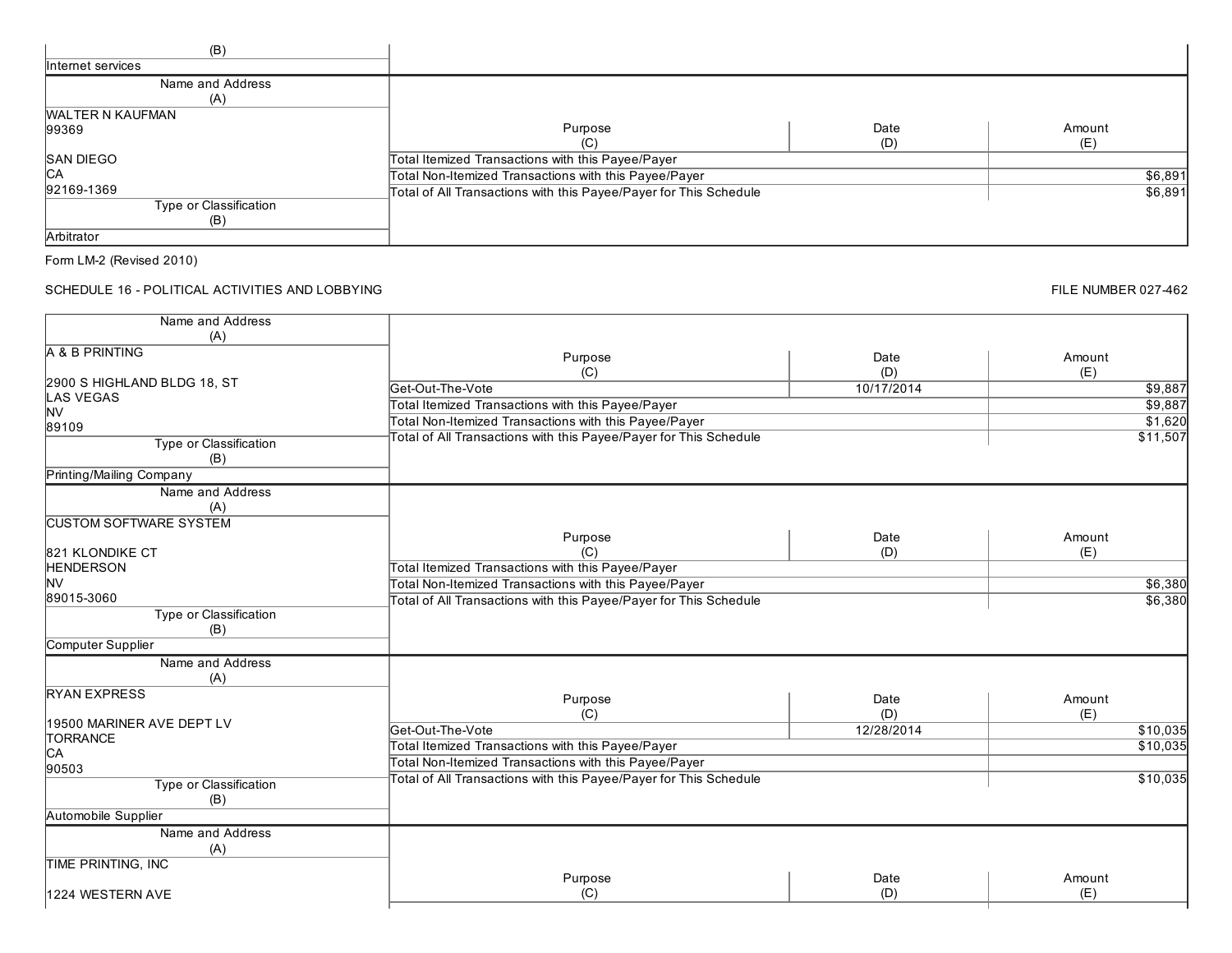| <b>LAS VEGAS</b>         | Total Itemized Transactions with this Payee/Payer                 |          |
|--------------------------|-------------------------------------------------------------------|----------|
| <b>INV</b>               | Total Non-Itemized Transactions with this Payee/Payer             | \$11.021 |
| 89102-2534               | Total of All Transactions with this Payee/Payer for This Schedule | \$11.021 |
| Type or Classification   |                                                                   |          |
|                          |                                                                   |          |
| Printing/Mailing Company |                                                                   |          |

### SCHEDULE 17 - CONTRIBUTIONS, GIFTS & GRANTS

| Name and Address                 |                                                                   |             |               |
|----------------------------------|-------------------------------------------------------------------|-------------|---------------|
| (A)                              |                                                                   |             |               |
| <b>CULINARY TRAINING ACADEMY</b> | Purpose<br>(C)                                                    | Date<br>(D) | Amount<br>(E) |
| 710 W LAKE MEAD BLVD             | Contributions - Charities                                         | 08/06/2014  |               |
| NORTH LAS VEGAS                  |                                                                   |             | \$10,000      |
| <b>NV</b>                        | Total Itemized Transactions with this Payee/Payer                 |             | \$10,000      |
| 89030-4067                       | Total Non-Itemized Transactions with this Payee/Payer             |             |               |
| Type or Classification           | Total of All Transactions with this Payee/Payer for This Schedule |             | \$10,000      |
| (B)                              |                                                                   |             |               |
| <b>Food Supplier</b>             |                                                                   |             |               |
| Name and Address                 |                                                                   |             |               |
| (A)                              |                                                                   |             |               |
| <b>ETHIX VENTURES, INC</b>       | Purpose                                                           | Date        | Amount        |
|                                  |                                                                   |             |               |
| 9 MAIN ST STE 3C                 | (C)                                                               | (D)         | (E)           |
| <b>SUTTON</b>                    | <b>Advertising &amp; Promotion</b>                                | 02/12/2014  | \$6,501       |
| MA                               | Total Itemized Transactions with this Payee/Payer                 |             | \$6,501       |
| 01590-1660                       | Total Non-Itemized Transactions with this Payee/Payer             |             |               |
| Type or Classification           | Total of All Transactions with this Payee/Payer for This Schedule |             | \$6,501       |
| (B)                              |                                                                   |             |               |
| Advertising/Promotion            |                                                                   |             |               |
| Name and Address                 |                                                                   |             |               |
| (A)                              |                                                                   |             |               |
| <b>FEED THE HUNGRY INC</b>       |                                                                   |             |               |
|                                  | Purpose                                                           | Date        | Amount        |
| 6419 FLORIDON CT                 | (C)                                                               | (D)         | (E)           |
| SPRINGFIELD                      | <b>Contributions - Charities</b>                                  | 03/04/2014  | \$5,000       |
| MА                               | Total Itemized Transactions with this Payee/Payer                 |             | \$5,000       |
| 22150                            | Total Non-Itemized Transactions with this Payee/Payer             |             |               |
| Type or Classification           | Total of All Transactions with this Payee/Payer for This Schedule |             | \$5,000       |
| (B)                              |                                                                   |             |               |
| Charity                          |                                                                   |             |               |
| Name and Address                 |                                                                   |             |               |
| (A)                              |                                                                   |             |               |
| <b>NV STATE AFL-CIO</b>          |                                                                   |             |               |
|                                  | Purpose                                                           | Date        | Amount        |
| 602 E. JOHN ST                   | (C)                                                               | (D)         | (E)           |
| <b>CARSON CITY</b>               | Contributions - Political                                         | 10/17/2014  | \$5,000       |
| <b>NV</b>                        | Total Itemized Transactions with this Payee/Payer                 |             | \$5,000       |
| 89706                            | Total Non-Itemized Transactions with this Payee/Payer             |             |               |
|                                  | Total of All Transactions with this Payee/Payer for This Schedule |             | \$5,000       |
| Type or Classification           |                                                                   |             |               |
| (B)                              |                                                                   |             |               |
| <b>Labor Union Affiliates</b>    |                                                                   |             |               |
| Name and Address                 |                                                                   |             |               |
|                                  |                                                                   |             |               |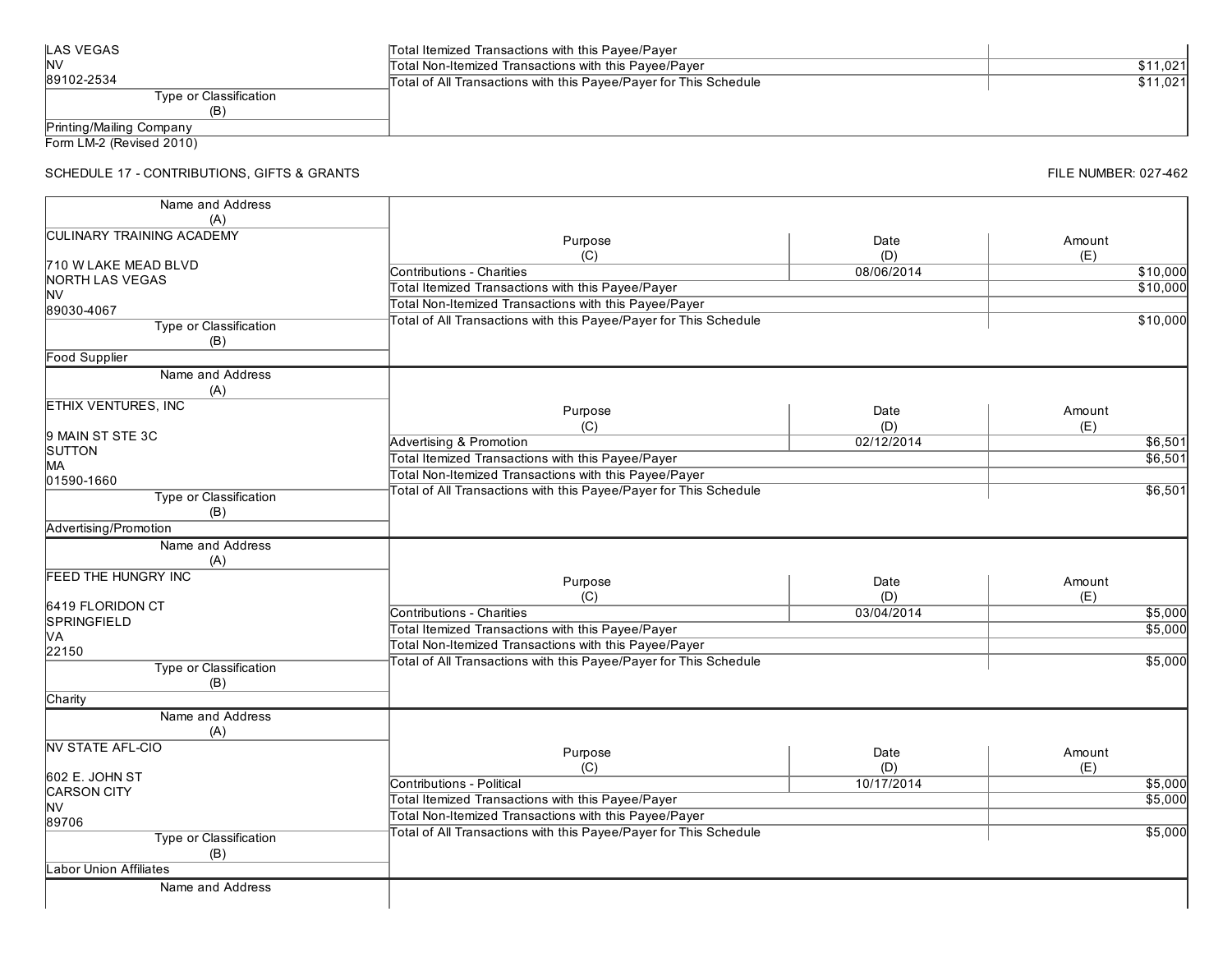| (A)                          |                                                                   |            |          |
|------------------------------|-------------------------------------------------------------------|------------|----------|
| ULAN                         | Purpose                                                           | Date       | Amount   |
| 1201 N DECATUR STE 106       | (C)<br>Total Itemized Transactions with this Payee/Payer          | (D)        | (E)      |
| LAS VEGAS                    |                                                                   |            |          |
| <b>NV</b>                    | Total Non-Itemized Transactions with this Payee/Payer             |            | \$13,800 |
| 89108-1213                   | Total of All Transactions with this Payee/Payer for This Schedule |            | \$13,800 |
| Type or Classification       |                                                                   |            |          |
| (B)                          |                                                                   |            |          |
| abor Union Affiliates        |                                                                   |            |          |
| Name and Address             |                                                                   |            |          |
| (A)                          |                                                                   |            |          |
| UNITE HERE L54 HARDSHIP FUND | Purpose                                                           | Date       | Amount   |
|                              | (C)                                                               | (D)        | (E)      |
| 1014 ATLANTIC AVE            | Contributions - Other Locals                                      | 08/24/2014 | \$5,000  |
| <b>ATLANTIC CITY</b>         | Contributions - Other Locals                                      | 11/14/2014 | \$5,000  |
| ΙNJ                          | Total Itemized Transactions with this Payee/Payer                 |            | \$10,000 |
| 08401                        | Total Non-Itemized Transactions with this Payee/Payer             |            |          |
| Type or Classification       | Total of All Transactions with this Payee/Payer for This Schedule |            | \$10,000 |
| (B)                          |                                                                   |            |          |
| Charity                      |                                                                   |            |          |

```
Form LM-2 (Revised 2010)
```
### SCHEDULE 18 - GENERAL OVERHEAD

| Name and Address            |                                                                          |            |          |
|-----------------------------|--------------------------------------------------------------------------|------------|----------|
| (A)                         |                                                                          |            |          |
| A & B PRINTING              |                                                                          |            |          |
|                             | Purpose                                                                  | Date       | Amount   |
| 2900 S HIGHLAND BLDG 18, ST | (C)                                                                      | (D)        | (E)      |
| LAS VEGAS                   | Total Itemized Transactions with this Payee/Payer                        |            |          |
| <b>NV</b>                   | Total Non-Itemized Transactions with this Payee/Payer                    |            | \$14,037 |
| 89109                       | Total of All Transactions with this Payee/Payer for This Schedule        |            | \$14,037 |
| Type or Classification      |                                                                          |            |          |
| (B)                         |                                                                          |            |          |
| Printing/Mailing Company    |                                                                          |            |          |
| Name and Address            |                                                                          |            |          |
| (A)                         |                                                                          |            |          |
| <b>ABILA</b>                | Purpose                                                                  | Date       | Amount   |
| 123303                      | (C)                                                                      | (D)        | (E)      |
|                             | Computer Expense                                                         | 08/19/2014 | \$5,854  |
| DALLAS<br>TX                | Total Itemized Transactions with this Payee/Payer                        |            | \$5,854  |
|                             |                                                                          |            |          |
| 75312-3303                  | Total Non-Itemized Transactions with this Payee/Payer                    |            |          |
| Type or Classification      | Total of All Transactions with this Payee/Payer for This Schedule        |            | \$5,854  |
| (B)                         |                                                                          |            |          |
| Computer Supplier           |                                                                          |            |          |
| Name and Address            |                                                                          |            |          |
| (A)                         |                                                                          |            |          |
| <b>ADP</b>                  |                                                                          |            |          |
|                             | Purpose                                                                  | Date       | Amount   |
| 12250 E LLIFF AVE           | (C)                                                                      | (D)        | (E)      |
| <b>AURORA</b>               | Total Itemized Transactions with this Payee/Payer                        |            |          |
| <b>co</b>                   | Total Non-Itemized Transactions with this Payee/Payer                    |            | \$15,402 |
| 80014-0000                  |                                                                          |            |          |
|                             | <b>Total of All Transactions with this Payee/Payer for This Schedule</b> |            | \$15,402 |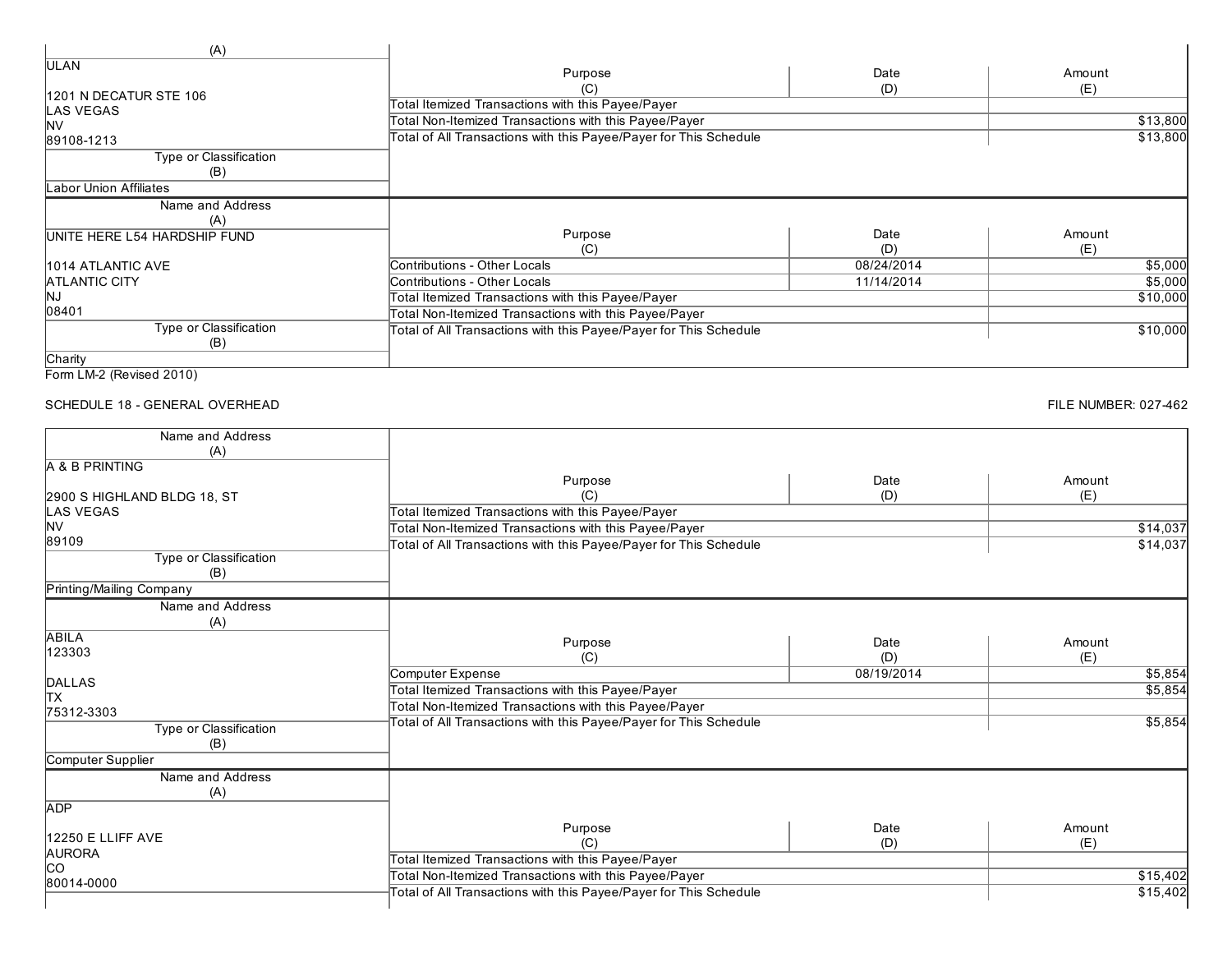| Type or Classification<br>(B)  |                                                                                                                            |            |                    |
|--------------------------------|----------------------------------------------------------------------------------------------------------------------------|------------|--------------------|
| Payroll Service                |                                                                                                                            |            |                    |
| Name and Address               |                                                                                                                            |            |                    |
| (A)                            |                                                                                                                            |            |                    |
| <b>AT&amp;T MOBILITY</b>       |                                                                                                                            |            |                    |
| 9004                           | Purpose                                                                                                                    | Date       | Amount             |
|                                | (C)                                                                                                                        | (D)        | (E)                |
| CAROL STREAM                   | Total Itemized Transactions with this Payee/Payer                                                                          |            |                    |
| IIL                            | Total Non-Itemized Transactions with this Payee/Payer                                                                      |            | \$35,272           |
| 60197-9004                     | Total of All Transactions with this Payee/Payer for This Schedule                                                          |            | \$35,272           |
| <b>Type or Classification</b>  |                                                                                                                            |            |                    |
| (B)                            |                                                                                                                            |            |                    |
| <b>Utility Provider</b>        |                                                                                                                            |            |                    |
| Name and Address               |                                                                                                                            |            |                    |
| (A)                            |                                                                                                                            |            |                    |
| <b>Bank of America</b>         |                                                                                                                            | Date       | Amount             |
|                                | Purpose<br>(C)                                                                                                             |            |                    |
| 6900 Westcliff Dr, 3rd Flr     | Total Itemized Transactions with this Payee/Payer                                                                          | (D)        | (E)                |
| Las Vegas<br><b>NV</b>         |                                                                                                                            |            |                    |
| 89145                          | Total Non-Itemized Transactions with this Payee/Payer<br>Total of All Transactions with this Payee/Payer for This Schedule |            | \$6,719<br>\$6,719 |
| Type or Classification         |                                                                                                                            |            |                    |
| (B)                            |                                                                                                                            |            |                    |
| Financial Institution          |                                                                                                                            |            |                    |
| Name and Address               |                                                                                                                            |            |                    |
| (A)                            |                                                                                                                            |            |                    |
| <b>CANON FINANCIAL SVC INC</b> |                                                                                                                            |            |                    |
|                                | Purpose                                                                                                                    | Date       | Amount             |
| 14904 COLLECTIONS CENTER DR    | (C)                                                                                                                        | (D)        | (E)                |
| <b>CHICAGO</b>                 | Total Itemized Transactions with this Payee/Payer                                                                          |            |                    |
|                                | Total Non-Itemized Transactions with this Payee/Payer                                                                      |            | \$17,360           |
| 60693                          | Total of All Transactions with this Payee/Payer for This Schedule                                                          |            | \$17,360           |
| Type or Classification         |                                                                                                                            |            |                    |
| (B)                            |                                                                                                                            |            |                    |
| Leases-Equipment               |                                                                                                                            |            |                    |
| Name and Address               |                                                                                                                            |            |                    |
| (A)                            |                                                                                                                            |            |                    |
| <b>CDW DIRECT</b>              | Purpose                                                                                                                    | Date       | Amount             |
| 75723                          | (C)                                                                                                                        | (D)        | (E)                |
|                                | Computer Supplies                                                                                                          | 03/11/2014 | \$18,482           |
| <b>CHICAGO</b>                 | Total Itemized Transactions with this Payee/Payer                                                                          |            | \$18,482           |
|                                | Total Non-Itemized Transactions with this Payee/Payer                                                                      |            | \$16,703           |
| 60675-5723                     | Total of All Transactions with this Payee/Payer for This Schedule                                                          |            | \$35,185           |
| Type or Classification         |                                                                                                                            |            |                    |
| (B)                            |                                                                                                                            |            |                    |
| Computer Supplier              |                                                                                                                            |            |                    |
| Name and Address<br>(A)        |                                                                                                                            |            |                    |
| <b>CENTURYLINK</b>             | Purpose                                                                                                                    | Date       | Amount             |
| 29040                          | (C)                                                                                                                        | (D)        | (E)                |
|                                | Repairs & Maint - Telephone                                                                                                | 09/30/2014 | \$16,146           |
| Phoenix                        | Total Itemized Transactions with this Payee/Payer                                                                          |            | \$16, 146          |
| JΑZ                            | Total Non-Itemized Transactions with this Payee/Payer                                                                      |            | \$33,570           |
| 85038-9040                     | Total of All Transactions with this Payee/Payer for This Schedule                                                          |            | \$49,716           |
|                                |                                                                                                                            |            |                    |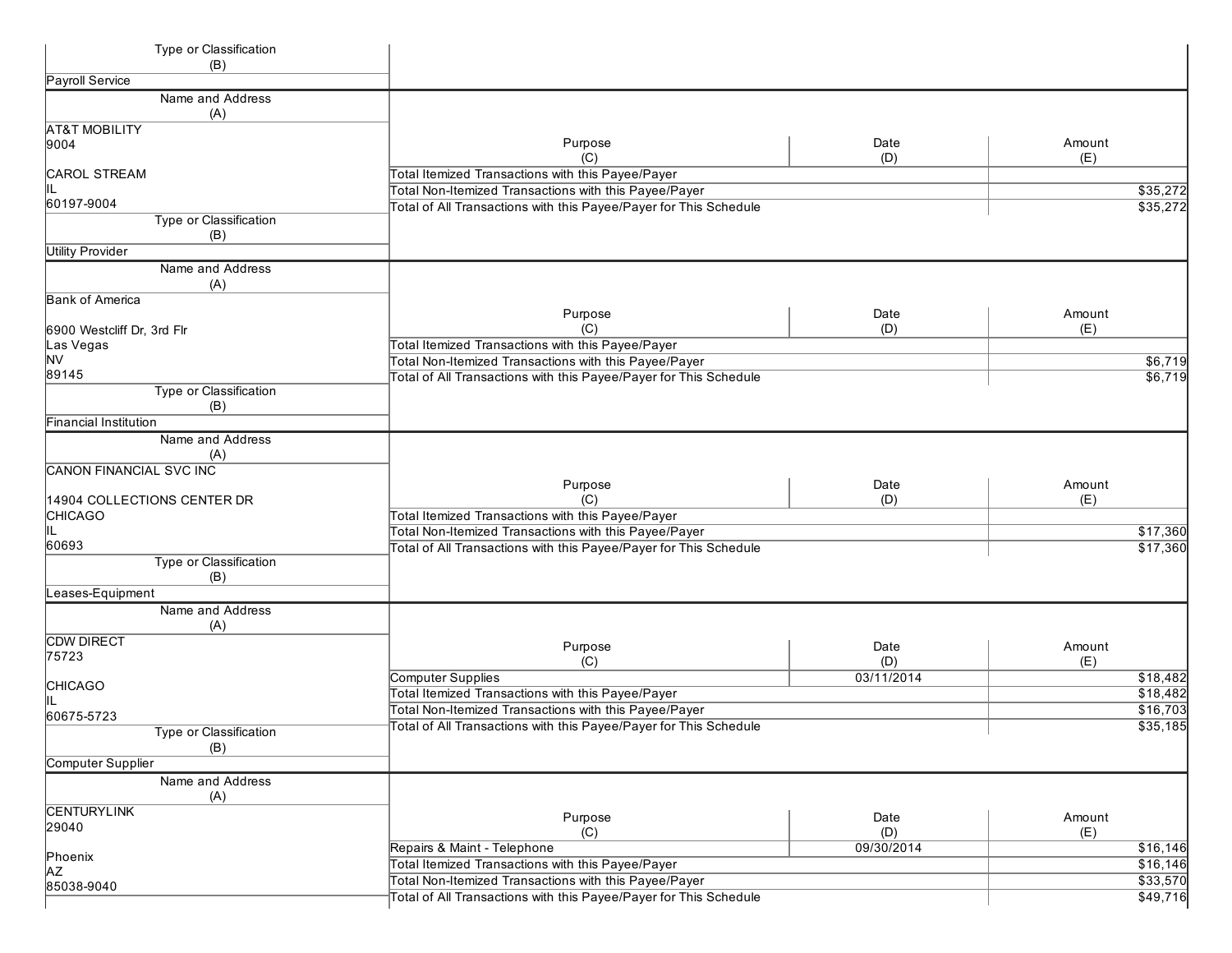| Type or Classification<br>(B)        |                                                                   |            |          |
|--------------------------------------|-------------------------------------------------------------------|------------|----------|
| <b>Utility Provider</b>              |                                                                   |            |          |
| Name and Address                     |                                                                   |            |          |
| (A)                                  |                                                                   |            |          |
| <b>CITY OF LAS VEGAS</b>             |                                                                   |            |          |
| 52794                                | Purpose                                                           | Date       | Amount   |
|                                      | (C)                                                               | (D)        | (E)      |
| PHOENIX                              | Total Itemized Transactions with this Payee/Payer                 |            |          |
| <b>AZ</b>                            | Total Non-Itemized Transactions with this Payee/Payer             |            | \$10,142 |
| 85072-2794                           | Total of All Transactions with this Payee/Payer for This Schedule |            | \$10,142 |
| <b>Type or Classification</b>        |                                                                   |            |          |
| (B)                                  |                                                                   |            |          |
| Government Office                    |                                                                   |            |          |
| Name and Address<br>(A)              |                                                                   |            |          |
| COX COMMUNICATIONS, INC              |                                                                   |            |          |
| 53262                                | Purpose                                                           | Date       | Amount   |
|                                      | (C)                                                               | (D)        | (E)      |
| PHOENIX                              | Total Itemized Transactions with this Payee/Payer                 |            |          |
| <b>AZ</b><br>85072-3262              | Total Non-Itemized Transactions with this Payee/Payer             |            | \$10,084 |
|                                      | Total of All Transactions with this Payee/Payer for This Schedule |            | \$10,084 |
| <b>Type or Classification</b><br>(B) |                                                                   |            |          |
| <b>Utility Provider</b>              |                                                                   |            |          |
|                                      |                                                                   |            |          |
| Name and Address                     |                                                                   |            |          |
| (A)                                  | Purpose                                                           | Date       | Amount   |
| <b>CULINARY TRAINING ACADEMY</b>     | (C)                                                               | (D)        | (E)      |
| 710 W LAKE MEAD BLVD                 | Food & Beverages                                                  | 06/18/2014 | \$5,164  |
| <b>NORTH LAS VEGAS</b>               | Food & Beverages                                                  | 11/20/2014 | \$7,185  |
| <b>NV</b>                            | Total Itemized Transactions with this Payee/Payer                 |            | \$12,349 |
| 89030-4067                           | Total Non-Itemized Transactions with this Payee/Payer             |            | \$1,723  |
| Type or Classification               | Total of All Transactions with this Payee/Payer for This Schedule |            | \$14,072 |
| (B)                                  |                                                                   |            |          |
| <b>Food Supplier</b>                 |                                                                   |            |          |
| Name and Address                     |                                                                   |            |          |
| (A)                                  |                                                                   |            |          |
| <b>CUSTOM SOFTWARE SYSTEM</b>        |                                                                   |            |          |
|                                      | Purpose                                                           | Date       | Amount   |
| 821 KLONDIKE CT                      | (C)                                                               | (D)        | (E)      |
| <b>HENDERSON</b>                     | Total Itemized Transactions with this Payee/Payer                 |            |          |
| <b>NV</b>                            | Total Non-Itemized Transactions with this Payee/Payer             |            | \$10,820 |
| 89015-3060                           | Total of All Transactions with this Payee/Payer for This Schedule |            | \$10,820 |
| Type or Classification               |                                                                   |            |          |
| (B)                                  |                                                                   |            |          |
| <b>Computer Supplier</b>             |                                                                   |            |          |
| Name and Address                     | Purpose                                                           | Date       | Amount   |
| (A)                                  | (C)                                                               | (D)        | (E)      |
| DAVIS, COWELL & BOWE, LLP            | Prof Fees - Legal                                                 | 02/25/2014 | \$12,962 |
|                                      | Prof Fees - Legal                                                 | 03/24/2014 | \$12,250 |
| 595 MARKET ST STE 1400               | Prof Fees - Legal                                                 | 04/17/2014 | \$7,116  |
| <b>SAN FRANCISCO</b>                 | Prof Fees - Legal                                                 | 06/23/2014 | \$5,379  |
| CA                                   | Prof Fees - Legal                                                 | 07/18/2014 | \$8,016  |
| 94105-2821                           | Prof Fees - Legal                                                 | 09/23/2014 | \$11,494 |
|                                      |                                                                   |            |          |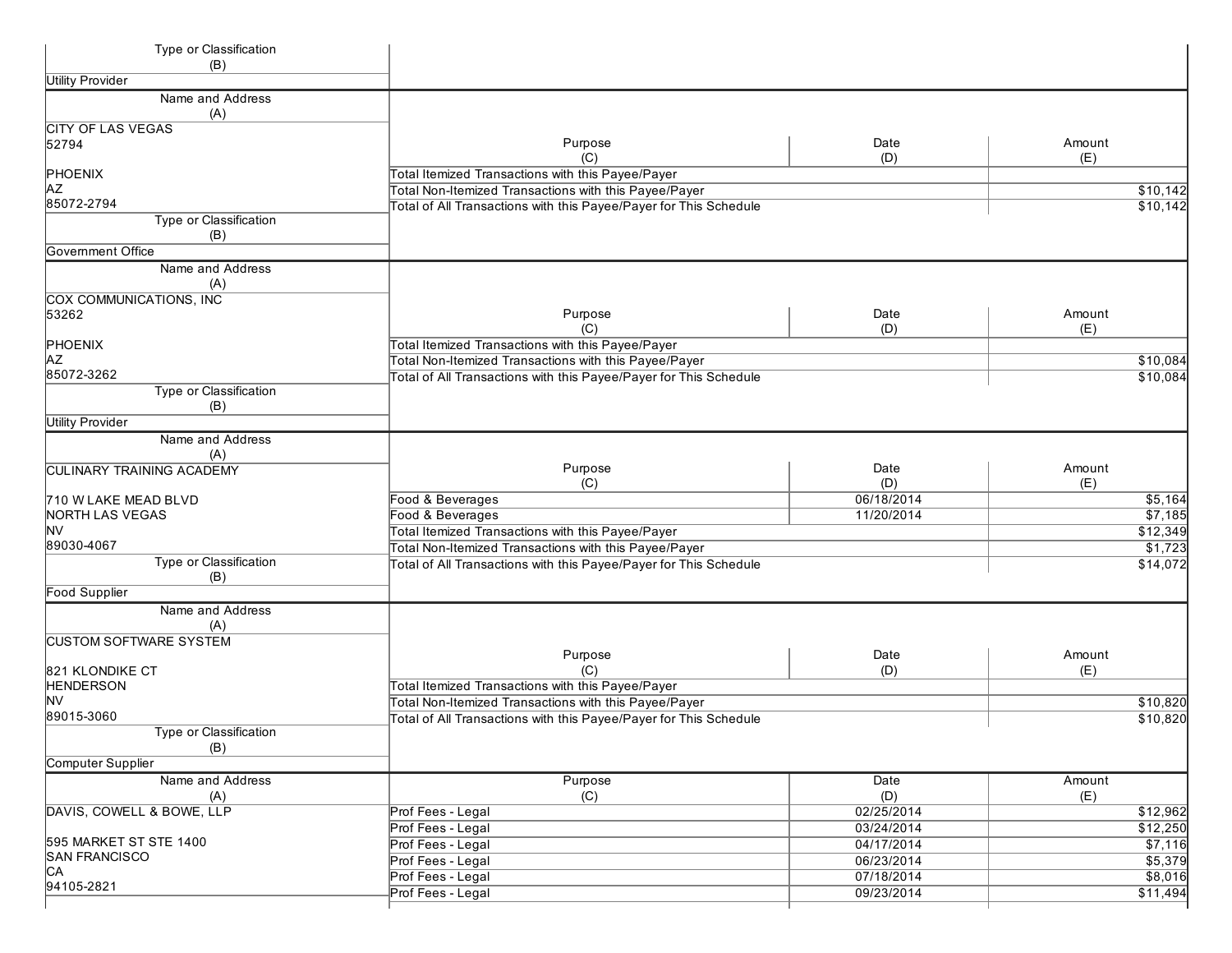| Type or Classification                | Prof Fees - Legal                                                 | 11/30/2014 | \$13,106  |
|---------------------------------------|-------------------------------------------------------------------|------------|-----------|
| (B)                                   | Prof Fees - Legal                                                 | 12/29/2014 | \$11,847  |
| Legal Counsel                         | Prof Fees - Legal                                                 | 08/25/2014 | \$8,041   |
|                                       | Prof Fees - Legal                                                 | 10/24/2014 | \$6,136   |
|                                       | Total Itemized Transactions with this Payee/Payer                 |            | \$96,347  |
|                                       | Total Non-Itemized Transactions with this Payee/Payer             |            | \$19,999  |
|                                       | Total of All Transactions with this Payee/Payer for This Schedule |            | \$116,346 |
| Name and Address                      |                                                                   |            |           |
| (A)                                   |                                                                   |            |           |
| <b>DELL</b>                           | Purpose                                                           | Date       | Amount    |
| 910916                                | (C)                                                               | (D)        | (E)       |
|                                       | Computer Hardware Purchased                                       | 03/23/2014 | \$6,339   |
| PASADENA                              | Total Itemized Transactions with this Payee/Payer                 |            | \$6,339   |
| C <sub>A</sub>                        |                                                                   |            |           |
| 91110-0000                            | Total Non-Itemized Transactions with this Payee/Payer             |            | \$9,878   |
| Type or Classification                | Total of All Transactions with this Payee/Payer for This Schedule |            | \$16,217  |
| (B)                                   |                                                                   |            |           |
| Computer Supplier                     |                                                                   |            |           |
| Name and Address                      |                                                                   |            |           |
| (A)                                   |                                                                   |            |           |
| <b>INDOFF INC</b>                     |                                                                   |            |           |
| 842808                                | Purpose                                                           | Date       | Amount    |
|                                       | (C)                                                               | (D)        | (E)       |
| <b>KANSAS CITY</b>                    | Total Itemized Transactions with this Payee/Payer                 |            |           |
| MO                                    | Total Non-Itemized Transactions with this Payee/Payer             |            | \$34,779  |
| 64184-2808                            | Total of All Transactions with this Payee/Payer for This Schedule |            | \$34,779  |
| <b>Type or Classification</b>         |                                                                   |            |           |
| (B)                                   |                                                                   |            |           |
| <b>Office Supplier</b>                |                                                                   |            |           |
| Name and Address                      | Purpose                                                           | Date       | Amount    |
| (A)                                   | (C)                                                               | (D)        | (E)       |
| <b>LAYTON LAYTON &amp; TOBLER LLP</b> | Prof Fees - Audit                                                 | 03/18/2014 | \$12,250  |
|                                       | Prof Fees - Audit                                                 | 05/05/2014 | \$8,425   |
| 606 S 9TH ST                          | Prof Fees - Audit                                                 | 07/15/2014 | \$10,685  |
| LAS VEGAS                             | Prof Fees - Audit                                                 | 08/19/2014 | \$12,150  |
| <b>NV</b>                             | Prof Fees - Audit                                                 | 10/14/2014 | \$8,660   |
| 89101-7013                            | Prof Fees - Audit                                                 | 11/14/2014 | \$8,290   |
| Type or Classification                | Total Itemized Transactions with this Payee/Payer                 |            | \$60,460  |
| (B)                                   | Total Non-Itemized Transactions with this Payee/Payer             |            | \$18,558  |
| <b>Professional Services</b>          | Total of All Transactions with this Payee/Payer for This Schedule |            | \$79,018  |
|                                       |                                                                   |            |           |
| Name and Address                      |                                                                   |            |           |
| (A)                                   |                                                                   |            |           |
| <b>LOCAL #165</b>                     |                                                                   |            |           |
|                                       | Purpose                                                           | Date       | Amount    |
| 4825 W NEVSO DR<br><b>LAS VEGAS</b>   | (C)<br>Total Itemized Transactions with this Payee/Payer          | (D)        | (E)       |
|                                       |                                                                   |            |           |
| <b>NV</b><br>89103-3787               | Total Non-Itemized Transactions with this Payee/Payer             |            | \$6,152   |
| Type or Classification                | Total of All Transactions with this Payee/Payer for This Schedule |            | \$6,152   |
| (B)                                   |                                                                   |            |           |
|                                       |                                                                   |            |           |
| Labor Union Affiliates                |                                                                   |            |           |
| Name and Address                      |                                                                   |            |           |
| (A)                                   |                                                                   |            |           |
| LOWE'S                                |                                                                   |            |           |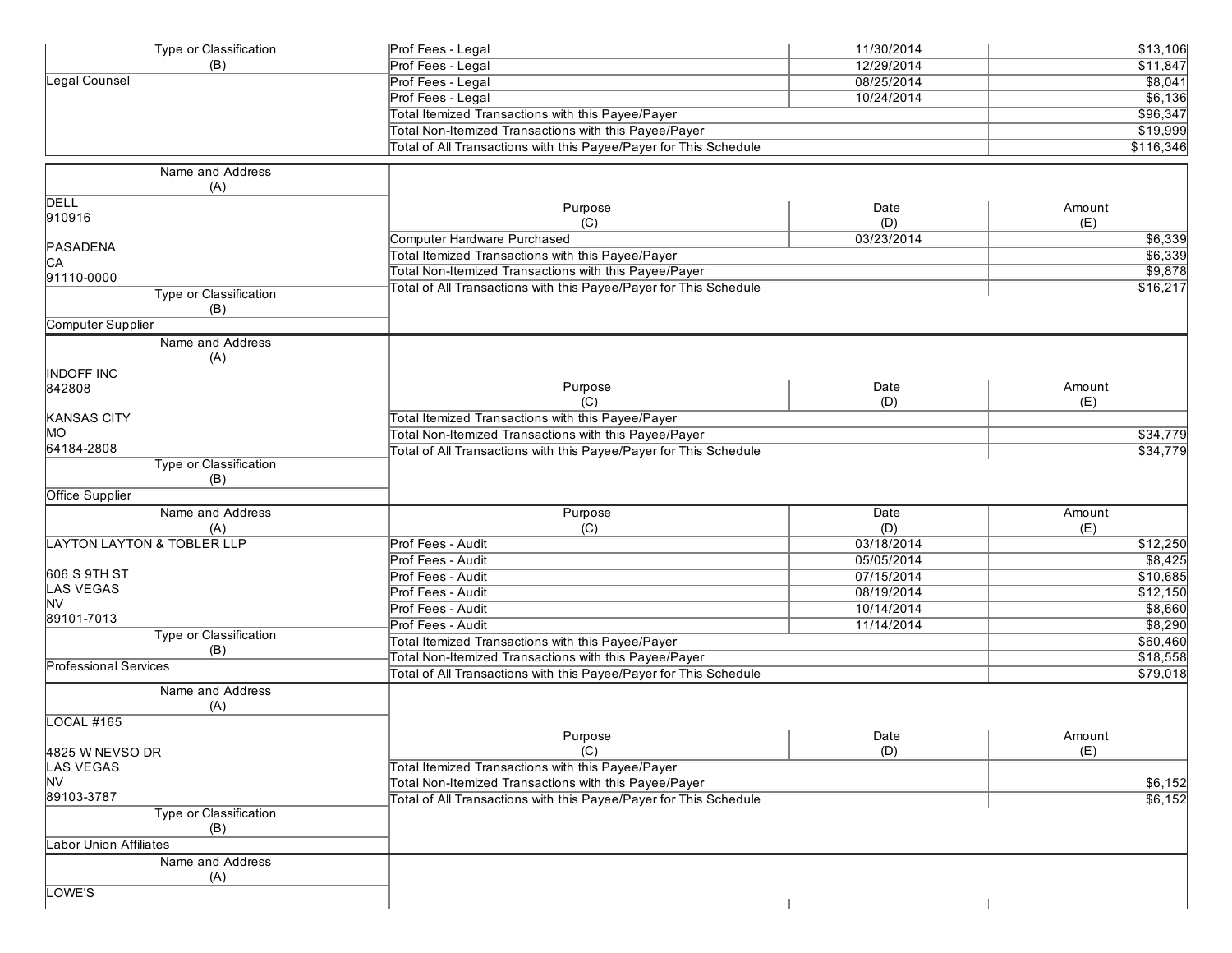|                               | Purpose                                                           | Date        | Amount    |
|-------------------------------|-------------------------------------------------------------------|-------------|-----------|
| 425 W CHARLESTON BLVD         | (C)                                                               | (D)         | (E)       |
| LAS VEGAS<br>M∨               | Total Itemized Transactions with this Payee/Payer                 |             |           |
| 89102-0000                    | Total Non-Itemized Transactions with this Payee/Payer             |             | \$6,878   |
| Type or Classification        | Total of All Transactions with this Payee/Payer for This Schedule |             | \$6,878   |
| (B)                           |                                                                   |             |           |
| <b>Building Materials</b>     |                                                                   |             |           |
| Name and Address              |                                                                   |             |           |
| (A)                           |                                                                   |             |           |
| LV ENTERTAINMENT PRODUCTIONS  |                                                                   |             |           |
|                               | Purpose                                                           | Date        | Amount    |
| 4295 WAGON TRAIL STE B        | (C)                                                               | (D)         | (E)       |
| LAS VEGAS                     | Total Itemized Transactions with this Payee/Payer                 |             |           |
| <b>NV</b>                     | Total Non-Itemized Transactions with this Payee/Payer             |             | \$9,840   |
| 89118                         | Total of All Transactions with this Payee/Payer for This Schedule |             | \$9,840   |
| <b>Type or Classification</b> |                                                                   |             |           |
| (B)                           |                                                                   |             |           |
| <b>Food Supplier</b>          |                                                                   |             |           |
| Name and Address              |                                                                   |             |           |
| (A)<br><b>MICHAEL LEWIS</b>   |                                                                   |             |           |
|                               | Purpose                                                           | Date        | Amount    |
| 4010 HEMPHILL ST              | (C)                                                               | (D)         | (E)       |
| <b>NORTH LAS VEGAS</b>        | Total Itemized Transactions with this Payee/Payer                 |             |           |
| lNV                           | Total Non-Itemized Transactions with this Payee/Payer             |             | \$7,340   |
| 89032-0000                    | Total of All Transactions with this Payee/Payer for This Schedule |             | \$7,340   |
| Type or Classification        |                                                                   |             |           |
| (B)                           |                                                                   |             |           |
| Union affiliate employee      |                                                                   |             |           |
| Name and Address              | Purpose                                                           | Date        | Amount    |
| (A)                           | (C)                                                               | (D)         | (E)       |
| MILAGROS CLEANING SVC, INC    | Repairs & Maint - Building                                        | 01/01/2014  | \$12,710  |
|                               | Repairs & Maint - Building                                        | 02/01/2014  | \$12,710  |
| 2840 MONTESSOURI STREET       | Repairs & Maint - Building                                        | 03/01/2014  | \$12,710  |
| LAS VEGAS<br>lNV              | Repairs & Maint - Building                                        | 04/01/2014  | \$12,710  |
| 89117-3023                    | Repairs & Maint - Building                                        | 05/01/2014  | \$12,710  |
| Type or Classification        | Repairs & Maint - Building                                        | 06/01/2014  | \$12,857  |
| (B)                           | Repairs & Maint - Building                                        | 07/01/2014  | \$13,157  |
| <b>Building Maintenance</b>   | Repairs & Maint - Building                                        | 08/01/2014  | \$12,882  |
|                               | Repairs & Maint - Building                                        | 09/22/2014  | \$12,892  |
|                               | Repairs & Maint - Building                                        | 10/01/2014  | \$12,892  |
|                               | Repairs & Maint - Building                                        | 11/01/2014  | \$12,891  |
|                               | Repairs & Maint - Building                                        | 12/01/2014  | \$12,879  |
|                               | Total Itemized Transactions with this Payee/Payer                 |             | \$154,000 |
|                               | Total Non-Itemized Transactions with this Payee/Payer             |             | \$1,725   |
|                               | Total of All Transactions with this Payee/Payer for This Schedule |             | \$155,725 |
| Name and Address              | Purpose                                                           | <b>Date</b> | Amount    |
| (A)                           | (C)                                                               | (D)         | (E)       |
| <b>NV ENERGY</b>              | <b>Utility Provider</b>                                           | 06/18/2014  | \$7,937   |
| 30086                         | <b>Utility Provider</b>                                           | 07/18/2014  | \$9,422   |
|                               | <b>Utility Provider</b>                                           | 10/16/2014  | \$7,469   |
| Reno<br><b>NV</b>             | <b>Utility Provider</b>                                           | 11/30/2014  | \$7,018   |
|                               | <b>Utility Provider</b>                                           | 12/16/2014  | \$5,555   |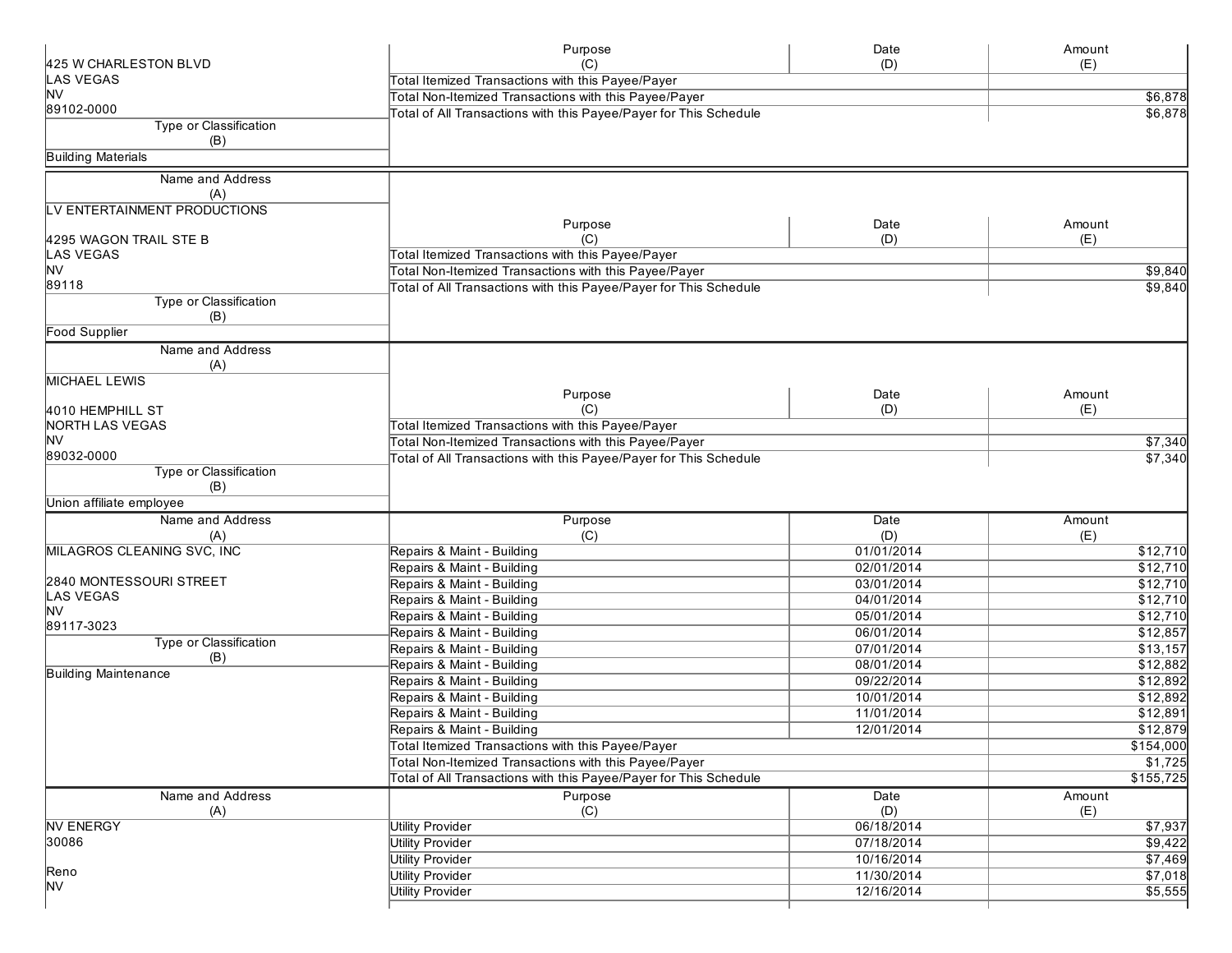| 89520-3086                    | <b>Utility Provider</b>                                           | 04/16/2014        | \$5,063            |
|-------------------------------|-------------------------------------------------------------------|-------------------|--------------------|
| Type or Classification        | <b>Utility Provider</b>                                           | 05/19/2014        | \$6,108            |
| (B)                           | <b>Utility Provider</b>                                           | 08/19/2014        | \$8,093            |
| <b>Utility Provider</b>       | <b>Utility Provider</b>                                           | 09/19/2014        | \$9,656            |
|                               | Total Itemized Transactions with this Payee/Payer                 |                   | \$66,321           |
|                               | Total Non-Itemized Transactions with this Payee/Payer             |                   | \$21,362           |
|                               | Total of All Transactions with this Payee/Payer for This Schedule |                   | \$87,683           |
| Name and Address              |                                                                   |                   |                    |
| (A)                           |                                                                   |                   |                    |
| <b>OFFICE FURNITURE USA</b>   | Purpose                                                           | Date              | Amount             |
|                               | (C)<br><b>Office Furniture</b>                                    | (D)<br>07/18/2014 | (E)<br>\$7,648     |
| 40 N MOJAVE RD<br>LAS VEGAS   | Office Furniture                                                  | 08/04/2014        |                    |
| lNV                           | Total Itemized Transactions with this Payee/Payer                 |                   | \$7,648            |
| 89101                         | Total Non-Itemized Transactions with this Payee/Payer             |                   | \$15,296           |
| Type or Classification        | Total of All Transactions with this Payee/Payer for This Schedule |                   | \$15,296           |
| (B)                           |                                                                   |                   |                    |
| <b>Office Supplier</b>        |                                                                   |                   |                    |
| Name and Address              |                                                                   |                   |                    |
| (A)                           |                                                                   |                   |                    |
| <b>OPTIMAL NETWORKS</b>       |                                                                   |                   |                    |
|                               | Purpose                                                           | Date              | Amount             |
| 15201 DIAMONDBACK DR STE 22   | (C)                                                               | (D)               | (E)                |
| <b>ROCKVILLE</b>              | Total Itemized Transactions with this Payee/Payer                 |                   |                    |
| MD                            | Total Non-Itemized Transactions with this Payee/Payer             |                   | \$6,361            |
| 20850                         | Total of All Transactions with this Payee/Payer for This Schedule |                   | \$6,361            |
| Type or Classification<br>(B) |                                                                   |                   |                    |
| Computer Supplier             |                                                                   |                   |                    |
| Name and Address              |                                                                   |                   |                    |
| (A)                           |                                                                   |                   |                    |
| PORTABLE TECHNOLOGY SOLUTIONS |                                                                   |                   |                    |
|                               | Purpose                                                           | Date              | Amount             |
| 221 DAVID COURT               | (C)<br>Computer supplies                                          | (D)<br>11/14/2014 | (E)                |
| CALVERTON                     | Total Itemized Transactions with this Payee/Payer                 |                   | \$9,045<br>\$9,045 |
| ŅΥ                            | Total Non-Itemized Transactions with this Payee/Payer             |                   | \$1,138            |
| 11933                         | Total of All Transactions with this Payee/Payer for This Schedule |                   | \$10,183           |
| Type or Classification        |                                                                   |                   |                    |
| (B)                           |                                                                   |                   |                    |
| Computer Supplier             |                                                                   |                   |                    |
| Name and Address              | Purpose                                                           | Date              | Amount             |
| (A)<br><b>POSTMASTER</b>      | (C)                                                               | (D)               | (E)                |
|                               | Postage                                                           | 03/10/2014        | \$20,000           |
| 1001 E SUNSET RD              | Postage                                                           | 03/17/2014        | \$10,000           |
| LAS VEGAS                     | Postage                                                           | 05/27/2014        | \$10,000           |
| M∨                            | Postage                                                           | 11/17/2014        | \$20,000           |
| 89199-9651                    | Postage                                                           | 12/04/2014        | \$10,000           |
| Type or Classification        | Total Itemized Transactions with this Payee/Payer                 |                   | \$70,000           |
| (B)                           | Total Non-Itemized Transactions with this Payee/Payer             |                   | \$2,825            |
| Printing/Mailing Company      | Total of All Transactions with this Payee/Payer for This Schedule |                   | \$72,825           |
| Name and Address              |                                                                   |                   |                    |
| (A)                           | Purpose                                                           | Date              | Amount             |
| <b>REPUBLIC SVCS, INC</b>     | (C)                                                               | (D)               | (E)                |
| 78040                         | <b>Utilities</b>                                                  | 01/21/2014        | \$7,167            |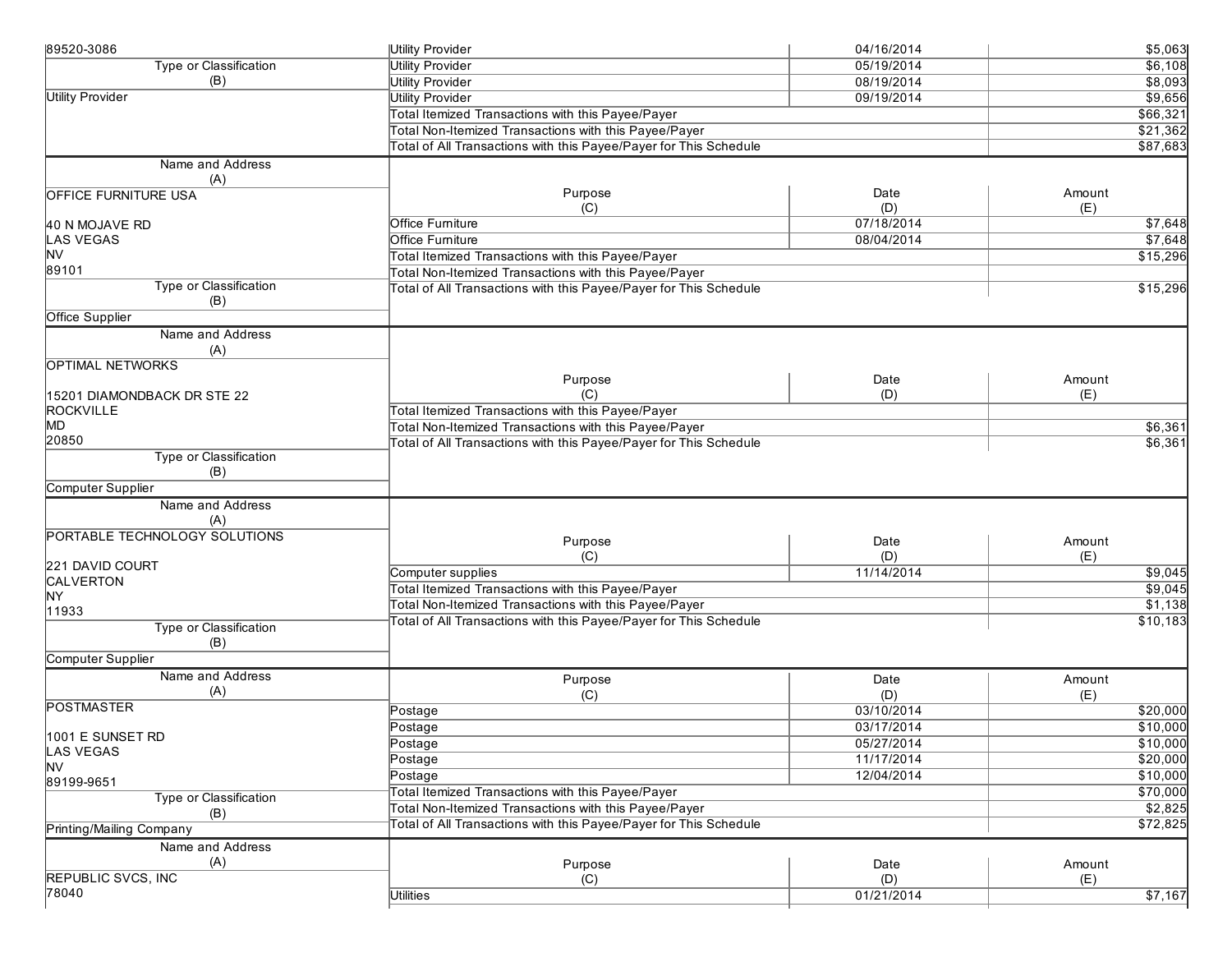|                        | Utilities                                                         | 04/10/2014 | \$7.1671 |
|------------------------|-------------------------------------------------------------------|------------|----------|
| <b>PHOENIX</b>         | Utilities                                                         | 07/15/2014 | \$7.273  |
| <b>IAZ</b>             | Total Itemized Transactions with this Payee/Payer                 |            | \$21,607 |
| 85062-8040             | Total Non-Itemized Transactions with this Payee/Payer             |            |          |
| Type or Classification | Total of All Transactions with this Payee/Payer for This Schedule |            | \$21.607 |
| (B)                    |                                                                   |            |          |
| Utility Provider       |                                                                   |            |          |

| Purpose<br>Date<br>Amount<br><b>ROBERT HALF TECHNOLOGY</b><br>(C)<br>(D)<br>(E)<br>743295<br><b>Employment Agency</b><br>01/13/2014<br>\$6,783<br>LOS ANGELES<br><b>Employment Agency</b><br>02/12/2014<br>\$6,781<br>IСA<br>Total Itemized Transactions with this Payee/Payer<br>\$13,564<br>90074-3295<br>Total Non-Itemized Transactions with this Payee/Payer<br>\$9,118<br>Type or Classification<br>Total of All Transactions with this Payee/Payer for This Schedule<br>\$22,682<br>(B)<br><b>Professional Services</b><br>Name and Address<br>(A)<br><b>SMARTSTOP</b><br>Purpose<br>Date<br>Amount<br>(C)<br>(D)<br>(E)<br>1120 S LAS VEGAS BLVD<br>Total Itemized Transactions with this Payee/Payer<br>LAS VEGAS<br>Total Non-Itemized Transactions with this Payee/Payer<br>\$8,017<br>89104-0000<br>Total of All Transactions with this Payee/Payer for This Schedule<br>\$8,017<br>Type or Classification<br>(B)<br><b>Storage Facility</b><br>Name and Address<br>(A)<br><b>STANLEY STEEMER</b><br>Purpose<br>Date<br>Amount<br>(C)<br>(D)<br>(E)<br>425 W GOWAN RD<br>Total Itemized Transactions with this Payee/Payer<br><b>NORTH LAS VEGAS</b><br><b>NV</b><br>Total Non-Itemized Transactions with this Payee/Payer<br>\$6,598<br>89102<br>Total of All Transactions with this Payee/Payer for This Schedule<br>\$6,598<br>Type or Classification<br>(B)<br><b>Building Maintenance</b><br>Name and Address<br>(A)<br><b>TAHOE SPRINGS</b><br>Date<br>Purpose<br>Amount<br>(C)<br>(D)<br>(E)<br>3300 MEADE AVE STE B<br>Total Itemized Transactions with this Payee/Payer<br>LAS VEGAS<br><b>NV</b><br>Total Non-Itemized Transactions with this Payee/Payer<br>\$13,482<br>89102-0749<br>Total of All Transactions with this Payee/Payer for This Schedule<br>\$13,482<br>Type or Classification<br>(B)<br><b>Food Supplier</b><br>Name and Address<br>(A) | Name and Address       |  |  |
|--------------------------------------------------------------------------------------------------------------------------------------------------------------------------------------------------------------------------------------------------------------------------------------------------------------------------------------------------------------------------------------------------------------------------------------------------------------------------------------------------------------------------------------------------------------------------------------------------------------------------------------------------------------------------------------------------------------------------------------------------------------------------------------------------------------------------------------------------------------------------------------------------------------------------------------------------------------------------------------------------------------------------------------------------------------------------------------------------------------------------------------------------------------------------------------------------------------------------------------------------------------------------------------------------------------------------------------------------------------------------------------------------------------------------------------------------------------------------------------------------------------------------------------------------------------------------------------------------------------------------------------------------------------------------------------------------------------------------------------------------------------------------------------------------------------------------------------------------------------------------------|------------------------|--|--|
|                                                                                                                                                                                                                                                                                                                                                                                                                                                                                                                                                                                                                                                                                                                                                                                                                                                                                                                                                                                                                                                                                                                                                                                                                                                                                                                                                                                                                                                                                                                                                                                                                                                                                                                                                                                                                                                                                | (A)                    |  |  |
|                                                                                                                                                                                                                                                                                                                                                                                                                                                                                                                                                                                                                                                                                                                                                                                                                                                                                                                                                                                                                                                                                                                                                                                                                                                                                                                                                                                                                                                                                                                                                                                                                                                                                                                                                                                                                                                                                |                        |  |  |
|                                                                                                                                                                                                                                                                                                                                                                                                                                                                                                                                                                                                                                                                                                                                                                                                                                                                                                                                                                                                                                                                                                                                                                                                                                                                                                                                                                                                                                                                                                                                                                                                                                                                                                                                                                                                                                                                                |                        |  |  |
|                                                                                                                                                                                                                                                                                                                                                                                                                                                                                                                                                                                                                                                                                                                                                                                                                                                                                                                                                                                                                                                                                                                                                                                                                                                                                                                                                                                                                                                                                                                                                                                                                                                                                                                                                                                                                                                                                |                        |  |  |
|                                                                                                                                                                                                                                                                                                                                                                                                                                                                                                                                                                                                                                                                                                                                                                                                                                                                                                                                                                                                                                                                                                                                                                                                                                                                                                                                                                                                                                                                                                                                                                                                                                                                                                                                                                                                                                                                                |                        |  |  |
|                                                                                                                                                                                                                                                                                                                                                                                                                                                                                                                                                                                                                                                                                                                                                                                                                                                                                                                                                                                                                                                                                                                                                                                                                                                                                                                                                                                                                                                                                                                                                                                                                                                                                                                                                                                                                                                                                |                        |  |  |
|                                                                                                                                                                                                                                                                                                                                                                                                                                                                                                                                                                                                                                                                                                                                                                                                                                                                                                                                                                                                                                                                                                                                                                                                                                                                                                                                                                                                                                                                                                                                                                                                                                                                                                                                                                                                                                                                                |                        |  |  |
|                                                                                                                                                                                                                                                                                                                                                                                                                                                                                                                                                                                                                                                                                                                                                                                                                                                                                                                                                                                                                                                                                                                                                                                                                                                                                                                                                                                                                                                                                                                                                                                                                                                                                                                                                                                                                                                                                |                        |  |  |
|                                                                                                                                                                                                                                                                                                                                                                                                                                                                                                                                                                                                                                                                                                                                                                                                                                                                                                                                                                                                                                                                                                                                                                                                                                                                                                                                                                                                                                                                                                                                                                                                                                                                                                                                                                                                                                                                                |                        |  |  |
|                                                                                                                                                                                                                                                                                                                                                                                                                                                                                                                                                                                                                                                                                                                                                                                                                                                                                                                                                                                                                                                                                                                                                                                                                                                                                                                                                                                                                                                                                                                                                                                                                                                                                                                                                                                                                                                                                |                        |  |  |
|                                                                                                                                                                                                                                                                                                                                                                                                                                                                                                                                                                                                                                                                                                                                                                                                                                                                                                                                                                                                                                                                                                                                                                                                                                                                                                                                                                                                                                                                                                                                                                                                                                                                                                                                                                                                                                                                                |                        |  |  |
|                                                                                                                                                                                                                                                                                                                                                                                                                                                                                                                                                                                                                                                                                                                                                                                                                                                                                                                                                                                                                                                                                                                                                                                                                                                                                                                                                                                                                                                                                                                                                                                                                                                                                                                                                                                                                                                                                |                        |  |  |
|                                                                                                                                                                                                                                                                                                                                                                                                                                                                                                                                                                                                                                                                                                                                                                                                                                                                                                                                                                                                                                                                                                                                                                                                                                                                                                                                                                                                                                                                                                                                                                                                                                                                                                                                                                                                                                                                                |                        |  |  |
|                                                                                                                                                                                                                                                                                                                                                                                                                                                                                                                                                                                                                                                                                                                                                                                                                                                                                                                                                                                                                                                                                                                                                                                                                                                                                                                                                                                                                                                                                                                                                                                                                                                                                                                                                                                                                                                                                |                        |  |  |
|                                                                                                                                                                                                                                                                                                                                                                                                                                                                                                                                                                                                                                                                                                                                                                                                                                                                                                                                                                                                                                                                                                                                                                                                                                                                                                                                                                                                                                                                                                                                                                                                                                                                                                                                                                                                                                                                                | <b>NV</b>              |  |  |
|                                                                                                                                                                                                                                                                                                                                                                                                                                                                                                                                                                                                                                                                                                                                                                                                                                                                                                                                                                                                                                                                                                                                                                                                                                                                                                                                                                                                                                                                                                                                                                                                                                                                                                                                                                                                                                                                                |                        |  |  |
|                                                                                                                                                                                                                                                                                                                                                                                                                                                                                                                                                                                                                                                                                                                                                                                                                                                                                                                                                                                                                                                                                                                                                                                                                                                                                                                                                                                                                                                                                                                                                                                                                                                                                                                                                                                                                                                                                |                        |  |  |
|                                                                                                                                                                                                                                                                                                                                                                                                                                                                                                                                                                                                                                                                                                                                                                                                                                                                                                                                                                                                                                                                                                                                                                                                                                                                                                                                                                                                                                                                                                                                                                                                                                                                                                                                                                                                                                                                                |                        |  |  |
|                                                                                                                                                                                                                                                                                                                                                                                                                                                                                                                                                                                                                                                                                                                                                                                                                                                                                                                                                                                                                                                                                                                                                                                                                                                                                                                                                                                                                                                                                                                                                                                                                                                                                                                                                                                                                                                                                |                        |  |  |
|                                                                                                                                                                                                                                                                                                                                                                                                                                                                                                                                                                                                                                                                                                                                                                                                                                                                                                                                                                                                                                                                                                                                                                                                                                                                                                                                                                                                                                                                                                                                                                                                                                                                                                                                                                                                                                                                                |                        |  |  |
|                                                                                                                                                                                                                                                                                                                                                                                                                                                                                                                                                                                                                                                                                                                                                                                                                                                                                                                                                                                                                                                                                                                                                                                                                                                                                                                                                                                                                                                                                                                                                                                                                                                                                                                                                                                                                                                                                |                        |  |  |
|                                                                                                                                                                                                                                                                                                                                                                                                                                                                                                                                                                                                                                                                                                                                                                                                                                                                                                                                                                                                                                                                                                                                                                                                                                                                                                                                                                                                                                                                                                                                                                                                                                                                                                                                                                                                                                                                                |                        |  |  |
|                                                                                                                                                                                                                                                                                                                                                                                                                                                                                                                                                                                                                                                                                                                                                                                                                                                                                                                                                                                                                                                                                                                                                                                                                                                                                                                                                                                                                                                                                                                                                                                                                                                                                                                                                                                                                                                                                |                        |  |  |
|                                                                                                                                                                                                                                                                                                                                                                                                                                                                                                                                                                                                                                                                                                                                                                                                                                                                                                                                                                                                                                                                                                                                                                                                                                                                                                                                                                                                                                                                                                                                                                                                                                                                                                                                                                                                                                                                                |                        |  |  |
|                                                                                                                                                                                                                                                                                                                                                                                                                                                                                                                                                                                                                                                                                                                                                                                                                                                                                                                                                                                                                                                                                                                                                                                                                                                                                                                                                                                                                                                                                                                                                                                                                                                                                                                                                                                                                                                                                |                        |  |  |
|                                                                                                                                                                                                                                                                                                                                                                                                                                                                                                                                                                                                                                                                                                                                                                                                                                                                                                                                                                                                                                                                                                                                                                                                                                                                                                                                                                                                                                                                                                                                                                                                                                                                                                                                                                                                                                                                                |                        |  |  |
|                                                                                                                                                                                                                                                                                                                                                                                                                                                                                                                                                                                                                                                                                                                                                                                                                                                                                                                                                                                                                                                                                                                                                                                                                                                                                                                                                                                                                                                                                                                                                                                                                                                                                                                                                                                                                                                                                |                        |  |  |
|                                                                                                                                                                                                                                                                                                                                                                                                                                                                                                                                                                                                                                                                                                                                                                                                                                                                                                                                                                                                                                                                                                                                                                                                                                                                                                                                                                                                                                                                                                                                                                                                                                                                                                                                                                                                                                                                                |                        |  |  |
|                                                                                                                                                                                                                                                                                                                                                                                                                                                                                                                                                                                                                                                                                                                                                                                                                                                                                                                                                                                                                                                                                                                                                                                                                                                                                                                                                                                                                                                                                                                                                                                                                                                                                                                                                                                                                                                                                |                        |  |  |
|                                                                                                                                                                                                                                                                                                                                                                                                                                                                                                                                                                                                                                                                                                                                                                                                                                                                                                                                                                                                                                                                                                                                                                                                                                                                                                                                                                                                                                                                                                                                                                                                                                                                                                                                                                                                                                                                                |                        |  |  |
|                                                                                                                                                                                                                                                                                                                                                                                                                                                                                                                                                                                                                                                                                                                                                                                                                                                                                                                                                                                                                                                                                                                                                                                                                                                                                                                                                                                                                                                                                                                                                                                                                                                                                                                                                                                                                                                                                |                        |  |  |
|                                                                                                                                                                                                                                                                                                                                                                                                                                                                                                                                                                                                                                                                                                                                                                                                                                                                                                                                                                                                                                                                                                                                                                                                                                                                                                                                                                                                                                                                                                                                                                                                                                                                                                                                                                                                                                                                                |                        |  |  |
|                                                                                                                                                                                                                                                                                                                                                                                                                                                                                                                                                                                                                                                                                                                                                                                                                                                                                                                                                                                                                                                                                                                                                                                                                                                                                                                                                                                                                                                                                                                                                                                                                                                                                                                                                                                                                                                                                |                        |  |  |
|                                                                                                                                                                                                                                                                                                                                                                                                                                                                                                                                                                                                                                                                                                                                                                                                                                                                                                                                                                                                                                                                                                                                                                                                                                                                                                                                                                                                                                                                                                                                                                                                                                                                                                                                                                                                                                                                                |                        |  |  |
|                                                                                                                                                                                                                                                                                                                                                                                                                                                                                                                                                                                                                                                                                                                                                                                                                                                                                                                                                                                                                                                                                                                                                                                                                                                                                                                                                                                                                                                                                                                                                                                                                                                                                                                                                                                                                                                                                |                        |  |  |
|                                                                                                                                                                                                                                                                                                                                                                                                                                                                                                                                                                                                                                                                                                                                                                                                                                                                                                                                                                                                                                                                                                                                                                                                                                                                                                                                                                                                                                                                                                                                                                                                                                                                                                                                                                                                                                                                                |                        |  |  |
|                                                                                                                                                                                                                                                                                                                                                                                                                                                                                                                                                                                                                                                                                                                                                                                                                                                                                                                                                                                                                                                                                                                                                                                                                                                                                                                                                                                                                                                                                                                                                                                                                                                                                                                                                                                                                                                                                |                        |  |  |
|                                                                                                                                                                                                                                                                                                                                                                                                                                                                                                                                                                                                                                                                                                                                                                                                                                                                                                                                                                                                                                                                                                                                                                                                                                                                                                                                                                                                                                                                                                                                                                                                                                                                                                                                                                                                                                                                                |                        |  |  |
|                                                                                                                                                                                                                                                                                                                                                                                                                                                                                                                                                                                                                                                                                                                                                                                                                                                                                                                                                                                                                                                                                                                                                                                                                                                                                                                                                                                                                                                                                                                                                                                                                                                                                                                                                                                                                                                                                |                        |  |  |
|                                                                                                                                                                                                                                                                                                                                                                                                                                                                                                                                                                                                                                                                                                                                                                                                                                                                                                                                                                                                                                                                                                                                                                                                                                                                                                                                                                                                                                                                                                                                                                                                                                                                                                                                                                                                                                                                                |                        |  |  |
|                                                                                                                                                                                                                                                                                                                                                                                                                                                                                                                                                                                                                                                                                                                                                                                                                                                                                                                                                                                                                                                                                                                                                                                                                                                                                                                                                                                                                                                                                                                                                                                                                                                                                                                                                                                                                                                                                |                        |  |  |
|                                                                                                                                                                                                                                                                                                                                                                                                                                                                                                                                                                                                                                                                                                                                                                                                                                                                                                                                                                                                                                                                                                                                                                                                                                                                                                                                                                                                                                                                                                                                                                                                                                                                                                                                                                                                                                                                                |                        |  |  |
|                                                                                                                                                                                                                                                                                                                                                                                                                                                                                                                                                                                                                                                                                                                                                                                                                                                                                                                                                                                                                                                                                                                                                                                                                                                                                                                                                                                                                                                                                                                                                                                                                                                                                                                                                                                                                                                                                |                        |  |  |
|                                                                                                                                                                                                                                                                                                                                                                                                                                                                                                                                                                                                                                                                                                                                                                                                                                                                                                                                                                                                                                                                                                                                                                                                                                                                                                                                                                                                                                                                                                                                                                                                                                                                                                                                                                                                                                                                                |                        |  |  |
|                                                                                                                                                                                                                                                                                                                                                                                                                                                                                                                                                                                                                                                                                                                                                                                                                                                                                                                                                                                                                                                                                                                                                                                                                                                                                                                                                                                                                                                                                                                                                                                                                                                                                                                                                                                                                                                                                | THE PRINTER SUPPLY MAN |  |  |
|                                                                                                                                                                                                                                                                                                                                                                                                                                                                                                                                                                                                                                                                                                                                                                                                                                                                                                                                                                                                                                                                                                                                                                                                                                                                                                                                                                                                                                                                                                                                                                                                                                                                                                                                                                                                                                                                                |                        |  |  |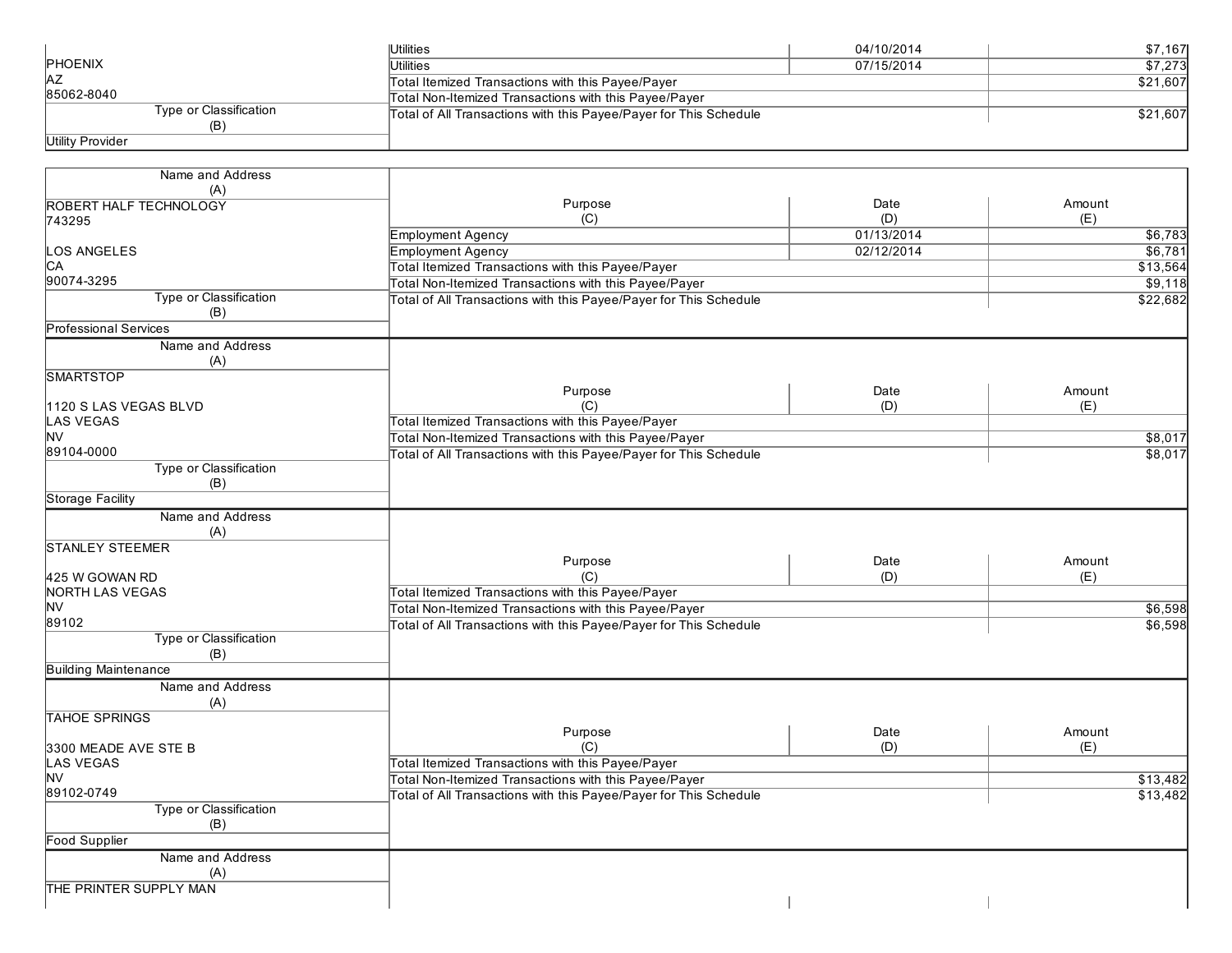| 33005                         | Purpose                                                                                                                    | Date              | Amount              |
|-------------------------------|----------------------------------------------------------------------------------------------------------------------------|-------------------|---------------------|
| <b>LAS VEGAS</b>              | (C)                                                                                                                        | (D)               | (E)                 |
| lNV                           | Total Itemized Transactions with this Payee/Payer                                                                          |                   |                     |
| 89133-3005                    | Total Non-Itemized Transactions with this Payee/Payer<br>Total of All Transactions with this Payee/Payer for This Schedule |                   | \$7,006<br>\$7,006  |
| Type or Classification<br>(B) |                                                                                                                            |                   |                     |
| <b>Office Supplier</b>        |                                                                                                                            |                   |                     |
|                               |                                                                                                                            |                   |                     |
| Name and Address<br>(A)       |                                                                                                                            |                   |                     |
| <b>TIME PRINTING, INC</b>     |                                                                                                                            |                   |                     |
|                               | Purpose                                                                                                                    | Date              | Amount              |
| 1224 WESTERN AVE              | (C)                                                                                                                        | (D)               | (E)                 |
| <b>LAS VEGAS</b>              | Total Itemized Transactions with this Payee/Payer                                                                          |                   |                     |
| <b>NV</b><br>89102-2534       | Total Non-Itemized Transactions with this Payee/Payer                                                                      |                   | \$5,813             |
| <b>Type or Classification</b> | Total of All Transactions with this Payee/Payer for This Schedule                                                          |                   | \$5,813             |
| (B)                           |                                                                                                                            |                   |                     |
| Printing/Mailing Company      |                                                                                                                            |                   |                     |
| Name and Address              |                                                                                                                            |                   |                     |
| (A)                           |                                                                                                                            |                   |                     |
| TRAVELERS                     | Purpose                                                                                                                    | Date              | Amount              |
|                               | (C)                                                                                                                        | (D)               | (E)                 |
| CL & SPECIALTY REMITTANCE C   | Insurance                                                                                                                  | 05/04/2014        | \$9,849             |
| <b>HARTFORD</b>               | Insurance                                                                                                                  | 06/18/2014        | \$6,718             |
| Iст                           | Total Itemized Transactions with this Payee/Payer                                                                          |                   | \$16,567            |
| 06183-1008                    | Total Non-Itemized Transactions with this Payee/Payer                                                                      |                   | \$23,304            |
| Type or Classification        | Total of All Transactions with this Payee/Payer for This Schedule                                                          |                   | \$39,871            |
| (B)<br>Insurance Provider     |                                                                                                                            |                   |                     |
| Name and Address              |                                                                                                                            |                   |                     |
| (A)                           |                                                                                                                            |                   |                     |
| <b>UNITE HERE</b>             |                                                                                                                            |                   |                     |
|                               | Purpose                                                                                                                    | Date              | Amount              |
| 275 SEVENTH AVE FL 10TH       | (C)                                                                                                                        | (D)<br>04/10/2014 | (E)                 |
| NEW YORK                      | Wage reimbursement                                                                                                         |                   | \$7,199             |
| ΝY                            | Total Itemized Transactions with this Payee/Payer                                                                          |                   | \$7,199<br>\$25,084 |
| 10001-6807                    | Total Non-Itemized Transactions with this Payee/Payer<br>Total of All Transactions with this Payee/Payer for This Schedule |                   | \$32,283            |
| Type or Classification        |                                                                                                                            |                   |                     |
| (B)                           |                                                                                                                            |                   |                     |
| <b>Labor Union Affiliates</b> |                                                                                                                            |                   |                     |
| Name and Address              |                                                                                                                            |                   |                     |
| (A)                           |                                                                                                                            |                   |                     |
| <b>UNITRENDS</b>              | Purpose<br>(C)                                                                                                             | Date<br>(D)       | Amount              |
| 7 TECHNOLOGY CIRCLE STE 100   | Computer hardware                                                                                                          | 01/13/2014        | (E)<br>\$8,233      |
| <b>COLUMBIA</b>               | Computer expense                                                                                                           | 08/19/2014        | \$6,534             |
| <b>SC</b>                     | Total Itemized Transactions with this Payee/Payer                                                                          |                   | \$14,767            |
| 29203                         | Total Non-Itemized Transactions with this Payee/Payer                                                                      |                   | \$0                 |
| <b>Type or Classification</b> | Total of All Transactions with this Payee/Payer for This Schedule                                                          |                   | \$14,767            |
| (B)                           |                                                                                                                            |                   |                     |
| Security Provider             |                                                                                                                            |                   |                     |
| Name and Address              |                                                                                                                            |                   |                     |
| (A)                           |                                                                                                                            |                   |                     |
| <b>US POSTAL SERVICE</b>      |                                                                                                                            |                   |                     |
|                               |                                                                                                                            |                   |                     |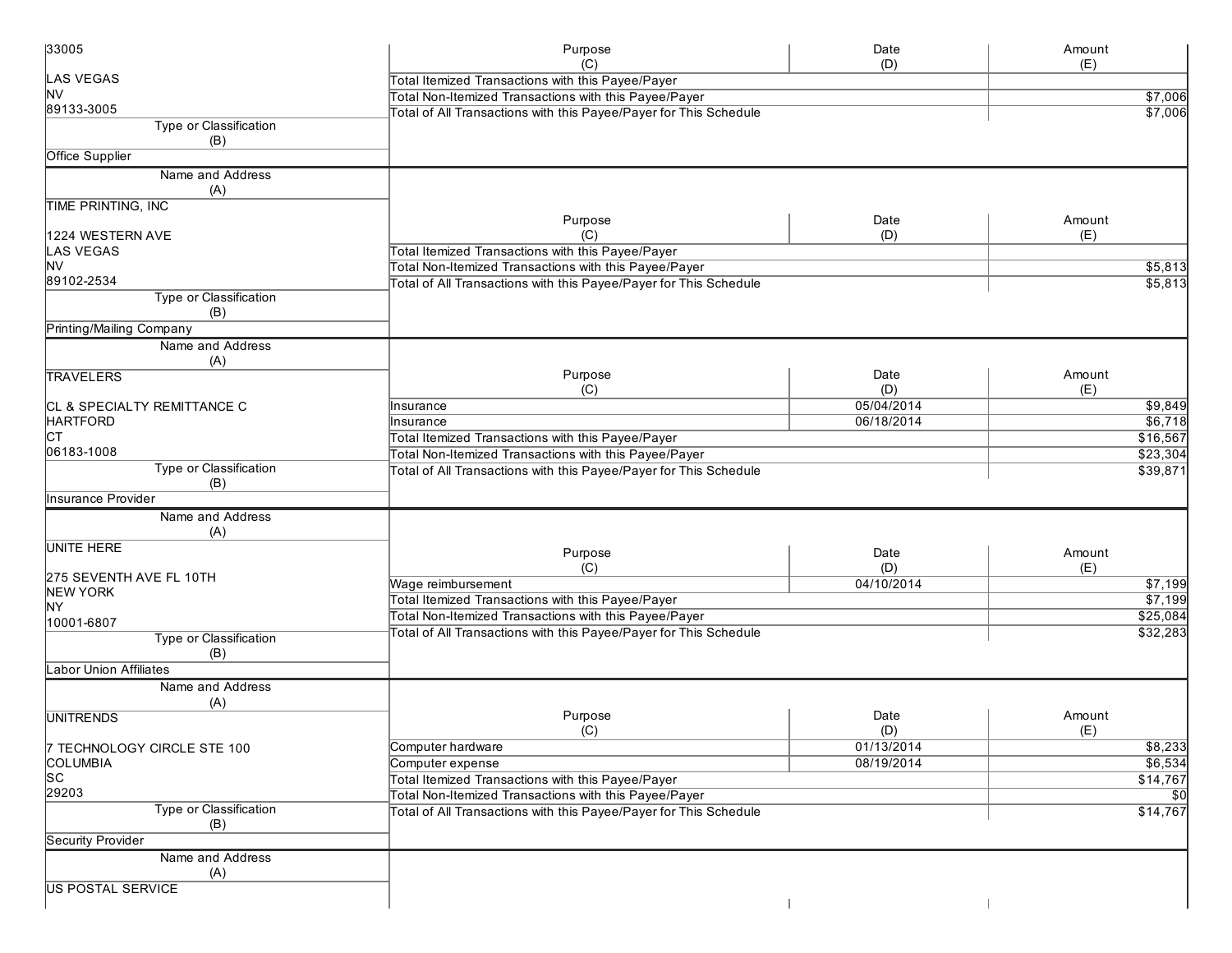| (D)<br>(C)                                                                                         | (E)      |
|----------------------------------------------------------------------------------------------------|----------|
|                                                                                                    |          |
| LOS ANGELES<br>Total Itemized Transactions with this Payee/Payer                                   |          |
| CA<br>Total Non-Itemized Transactions with this Payee/Payer                                        | \$10,071 |
| 90189-4757<br>Total of All Transactions with this Payee/Payer for This Schedule                    | \$10,071 |
| Type or Classification                                                                             |          |
| (B)                                                                                                |          |
| Government Office                                                                                  |          |
| Name and Address                                                                                   |          |
| (A)                                                                                                |          |
| <b>WATER DISTRICT</b>                                                                              |          |
| Purpose<br>Date                                                                                    | Amount   |
| (C)<br>(D)<br>1001 S VALLEY VIEW BLVD                                                              | (E)      |
| Total Itemized Transactions with this Payee/Payer<br><b>LAS VEGAS</b>                              |          |
| <b>NV</b><br>Total Non-Itemized Transactions with this Payee/Payer                                 | \$6,736  |
| 89153-0001<br>Total of All Transactions with this Payee/Payer for This Schedule                    | \$6,736  |
| <b>Type or Classification</b>                                                                      |          |
| (B)                                                                                                |          |
| <b>Utility Provider</b>                                                                            |          |
| Name and Address                                                                                   |          |
| (A)                                                                                                |          |
| <b>WAXIE</b>                                                                                       |          |
| Purpose<br>Date                                                                                    | Amount   |
| (C)<br>(D)<br>60227                                                                                | (E)      |
| LOS ANGELES<br>Total Itemized Transactions with this Payee/Payer                                   |          |
| CА<br>Total Non-Itemized Transactions with this Payee/Payer                                        | \$14,486 |
| 90060-0000<br>Total of All Transactions with this Payee/Payer for This Schedule                    | \$14,486 |
| Type or Classification                                                                             |          |
| (B)                                                                                                |          |
| Janitorial Supply                                                                                  |          |
| Name and Address                                                                                   |          |
| (A)                                                                                                |          |
| YUSHO LV LLC<br>Purpose<br>Date                                                                    | Amount   |
| (C)<br>(D)                                                                                         | (E)      |
| 824 W SUPERIOR #210<br>Refund dues sent in error<br>07/30/2014                                     | \$30,860 |
| <b>CHICAGO</b><br>Total Itemized Transactions with this Payee/Payer                                | \$30,860 |
| IIL<br>Total Non-Itemized Transactions with this Payee/Payer                                       |          |
| 60642                                                                                              |          |
| Total of All Transactions with this Payee/Payer for This Schedule<br><b>Type or Classification</b> | \$30,860 |
| (B)                                                                                                |          |
| Dues Refund                                                                                        |          |

### SCHEDULE 19 - UNION ADMINISTRATION

| Name and Address            |                                                                   |            |          |
|-----------------------------|-------------------------------------------------------------------|------------|----------|
| (A)                         |                                                                   |            |          |
| <b>A &amp; B PRINTING</b>   |                                                                   |            |          |
|                             | Purpose                                                           | Date       | Amount   |
| 2900 S HIGHLAND BLDG 18, ST | (C)                                                               | (D)        |          |
| <b>LAS VEGAS</b>            | Election letters                                                  | 04/03/2014 | \$14,273 |
| IN٧                         | Total Itemized Transactions with this Payee/Payer                 |            | \$14,273 |
| 89109                       | Total Non-Itemized Transactions with this Payee/Payer             |            | \$1,885  |
| Type or Classification      | Total of All Transactions with this Payee/Payer for This Schedule |            | \$16,158 |
| (B)                         |                                                                   |            |          |
|                             |                                                                   |            |          |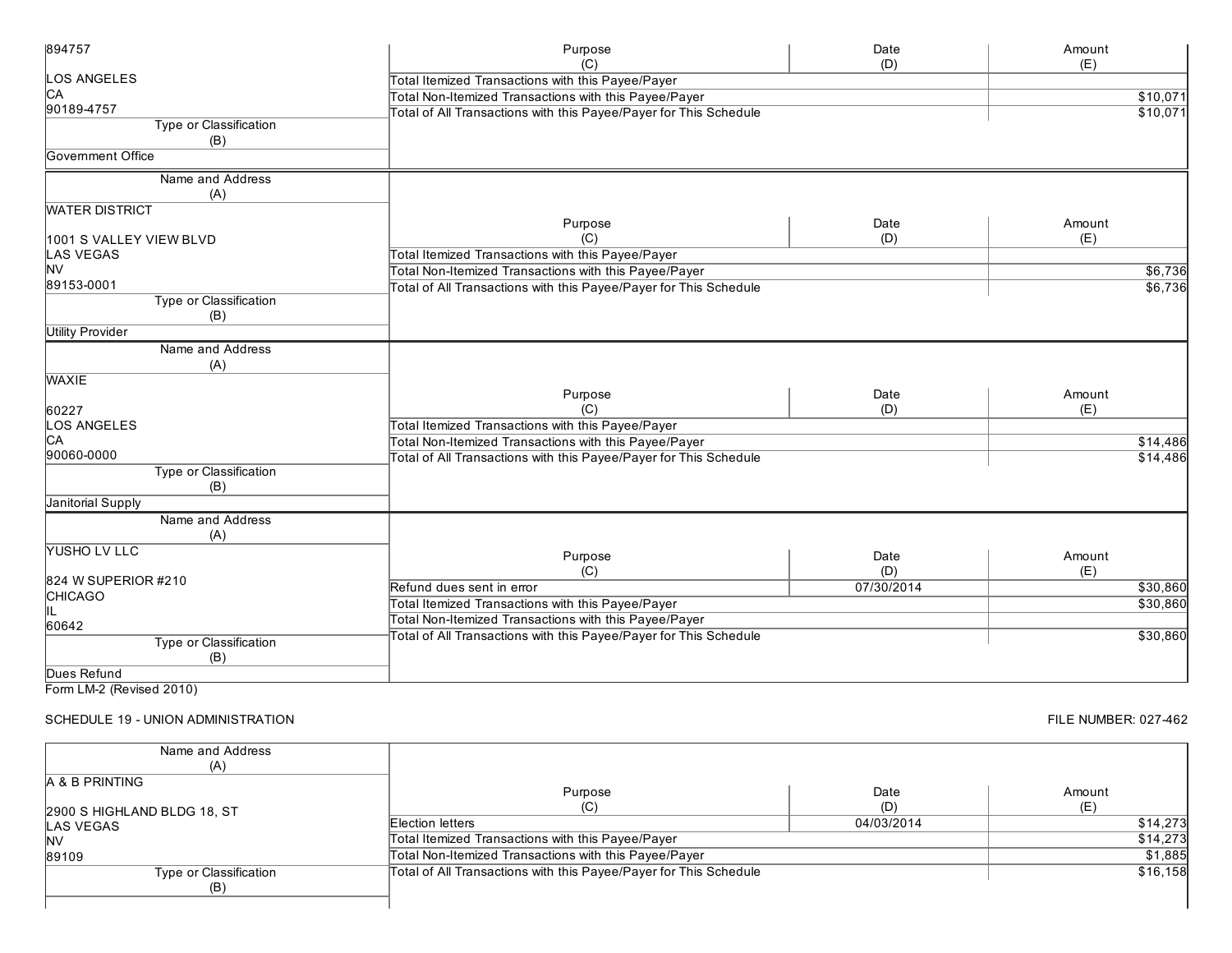| Printing/Mailing Company          |                                                                          |            |                 |
|-----------------------------------|--------------------------------------------------------------------------|------------|-----------------|
| Name and Address                  |                                                                          |            |                 |
| (A)                               |                                                                          |            |                 |
| <b>CULINARY TRAINING ACADEMY</b>  | Purpose                                                                  | Date       | Amount          |
|                                   | (C)                                                                      | (D)        | (E)             |
| 710 W LAKE MEAD BLVD              | Nomination & Officer Election                                            | 07/28/2014 | $\sqrt{$7,985}$ |
| NORTH LAS VEGAS                   | Total Itemized Transactions with this Payee/Payer                        |            | \$7,985         |
| <b>NV</b>                         | Total Non-Itemized Transactions with this Payee/Payer                    |            |                 |
| 89030-4067                        | <b>Total of All Transactions with this Payee/Payer for This Schedule</b> |            | \$7,985         |
| Type or Classification            |                                                                          |            |                 |
| (B)                               |                                                                          |            |                 |
| <b>Food Supplier</b>              |                                                                          |            |                 |
| Name and Address                  |                                                                          |            |                 |
| (A)                               |                                                                          |            |                 |
| DAVIS, COWELL & BOWE, LLP         | Purpose                                                                  | Date       | Amount          |
|                                   | (C)                                                                      | (D)        | (E)             |
| 595 MARKET ST STE 1400            | Nomination & Officer Election                                            | 05/21/2014 | \$6,075         |
| <b>SAN FRANCISCO</b><br>IСA       | Nomination & Officer Election                                            | 06/23/2014 | \$7,192         |
| 94105-2821                        | Total Itemized Transactions with this Payee/Payer                        |            | \$13,267        |
|                                   | Total Non-Itemized Transactions with this Payee/Payer                    |            | \$4,450         |
| Type or Classification<br>(B)     | Total of All Transactions with this Payee/Payer for This Schedule        |            | \$17,717        |
| Legal Counsel                     |                                                                          |            |                 |
|                                   |                                                                          |            |                 |
| Name and Address                  |                                                                          |            |                 |
| (A)<br><b>ETHIX VENTURES, INC</b> |                                                                          |            |                 |
|                                   | Purpose                                                                  | Date       | Amount          |
| 9 MAIN ST STE 3C                  | (C)                                                                      | (D)        | (E)             |
| SUTTON                            | Advertising & Promotion                                                  | 06/20/2014 | \$6,788         |
| MA                                | Total Itemized Transactions with this Payee/Payer                        |            | \$6,788         |
| 01590-1660                        | Total Non-Itemized Transactions with this Payee/Payer                    |            |                 |
| Type or Classification            | Total of All Transactions with this Payee/Payer for This Schedule        |            | \$6,788         |
| (B)                               |                                                                          |            |                 |
| Advertising/Promotion             |                                                                          |            |                 |
| Name and Address                  |                                                                          |            |                 |
| (A)                               |                                                                          |            |                 |
| <b>GO BOSTON SHUTTLE</b>          |                                                                          |            |                 |
|                                   | Purpose                                                                  | Date       | Amount          |
| 141 PARKER STREET                 | (C)                                                                      | (D)        | (E)             |
| MAYNARD                           | <b>Convention Shuttle Bus</b>                                            | 07/22/2014 | \$5,760         |
| MA                                | Total Itemized Transactions with this Payee/Payer                        |            | \$5,760         |
| 01754-0000                        | Total Non-Itemized Transactions with this Payee/Payer                    |            |                 |
| Type or Classification            | <b>Total of All Transactions with this Payee/Payer for This Schedule</b> |            | \$5,760         |
| (B)                               |                                                                          |            |                 |
| Shuttle Service                   |                                                                          |            |                 |
| Name and Address                  |                                                                          |            |                 |
| (A)                               |                                                                          |            |                 |
| <b>MICHAEL GRENIER</b>            |                                                                          |            |                 |
|                                   | Purpose                                                                  | Date       | Amount          |
| 6320 CAMBRIA AVENUE               | (C)                                                                      | (D)        | (E)             |
| <b>LAS VEGAS</b>                  | Contract Labor                                                           | 05/19/2014 | \$7,260         |
| <b>NV</b>                         | Total Itemized Transactions with this Payee/Payer                        |            | \$7,260         |
| 89108                             | Total Non-Itemized Transactions with this Payee/Payer                    |            |                 |
| <b>Type or Classification</b>     | Total of All Transactions with this Payee/Payer for This Schedule        |            | \$7,260         |
| (B)                               |                                                                          |            |                 |
|                                   |                                                                          |            |                 |